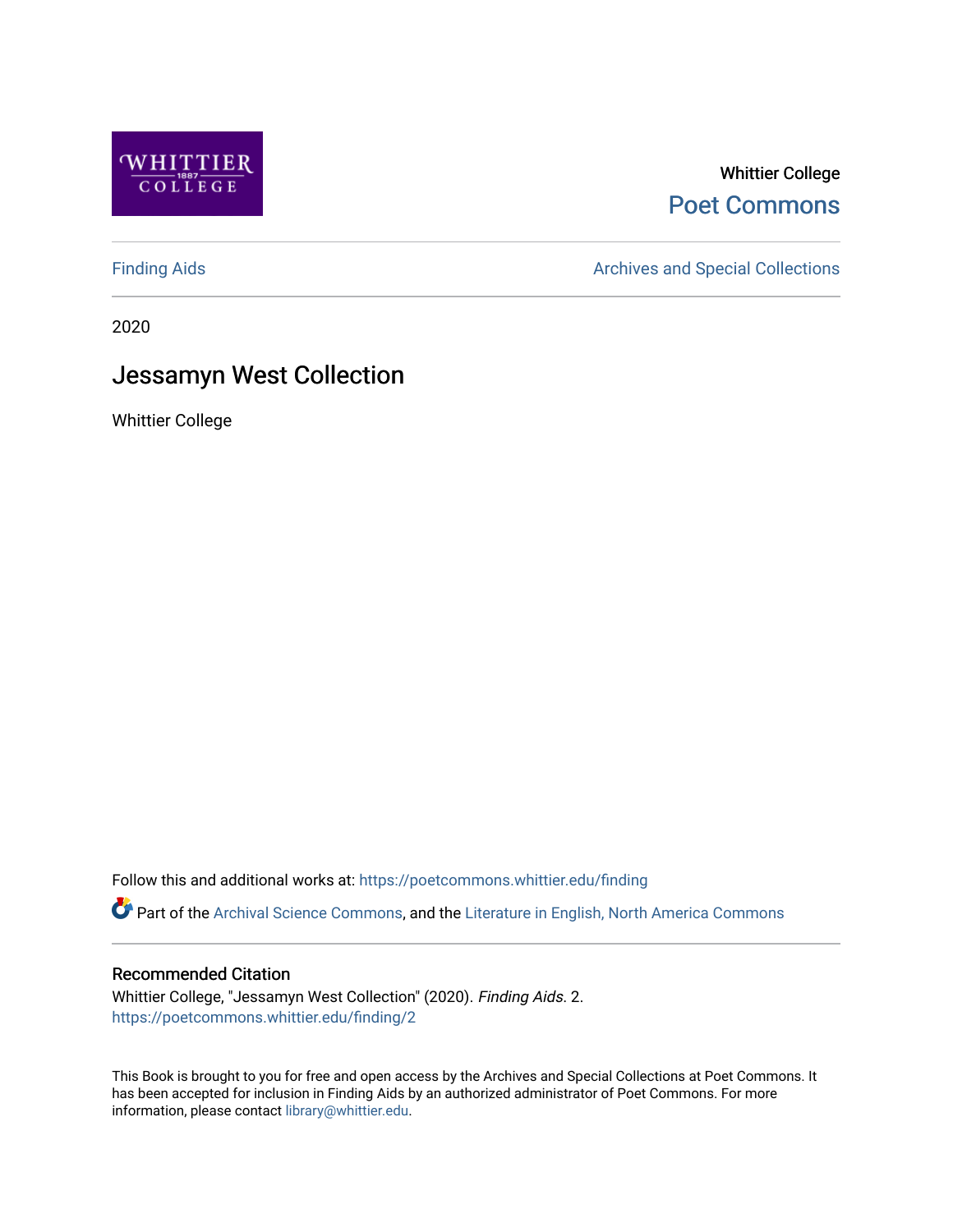## **Language of Material:** English

#### **Contributing Institutio**n: Whittier College

**Title***:* Jessamyn West Collection

**Creator:** Thalia Lynn King

**Identifier/Call Number:**

**Physical Description***:* 570 Linear Feet,(111 clamshells, 2 file cabinets, 5108 books/journals)

**Date (inclusive):** circa 1902-1984

**Date (bulk):** circa 1944-1984

#### **Abstract**:

Mary Jessamyn West (1902-1984) was an American writer with Quaker roots. She was the cousin to the 37th President of the United States, Richard Milhouse Nixon. Jessamyn lived in Yorba Linda and attended Whittier College as a student and after graduation taught as an English professor. The collection holds her personal book collection including the authors mentioned in her stories and speeches. The collection also holds various photos, press releases, correspondence, novel drafts, and galley prints of her published works. English is the primary language of all texts; however, some of her novels have been published in languages around the world. The bulk of West's manuscript series contains original handwritten drafts. The second step of editing can be observed in the various typed versions of novels, short stories, and speeches. Special care is taken to preserve the original newspaper or magazine clippings of published stories. The series of speeches are accompanied by individual work records to help identify common themes, date delivered, the purpose of the speech, geographic location of speech, and abstract denoting comparisons between speeches. There are two series within the speeches that need to be noted; "Getting Personal" and "Responsibility to Writers and Readers." These two sets of speeches provide multiple examples of West's writing style and process. There are four speeches on how and why to deliver speeches properly. This finding aid will be helpful to professors teaching English, speech, poetry, and literature from the Transcendentalist era. Students in these classes will be able to access primary sources illustrating the process for screenwriting, publishing novels, magazines, and delivering speeches.

## **Restrictions on Access**

Open for research, with the following exceptions: Journals are restricted until 2050.

## **Restrictions on Use and Reproduction**

Property rights to the physical objects belong to Whittier College. (review and update)

## **Provenance/Source of Acquisition**

Donated by J. West and her husband, Max.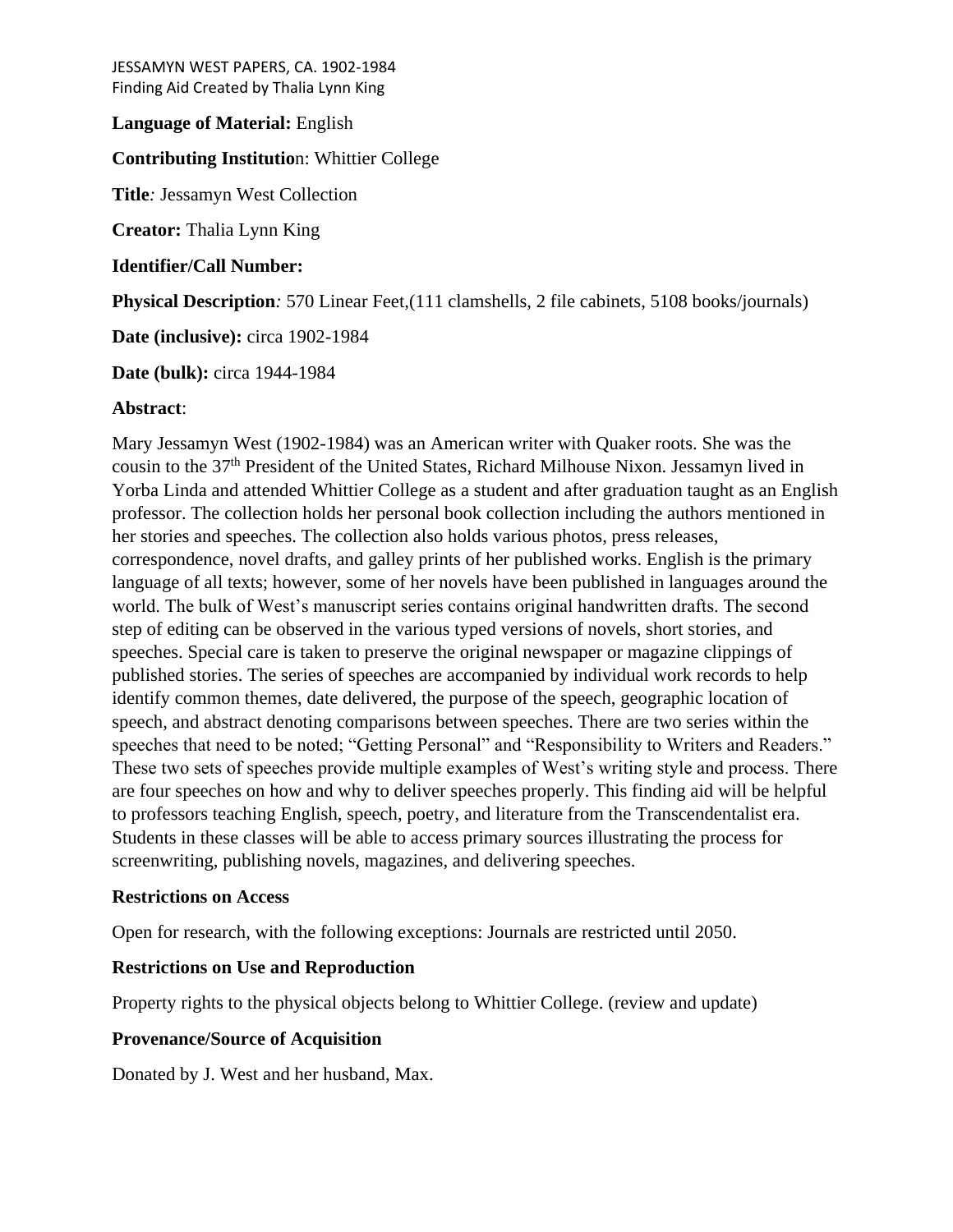# **Whittier College Catalog Record ID**

2019.5.1

# **Biography**

Jessamyn West was born in 1909 into a Quaker family by father, Eldo Ray West (1879-1969), and mother, Grace Anna West (1882-1959) in North Vernon, Indiana. The family moved to Southern California when she was 6 years old. Jessamyn had a younger sister named, Carmen. Jessamyn's mother was cousins to Richard Nixon's mother. Jessamyn often babysat Richard when he was a child.

Jessamyn's passion for reading started when she was 12 years old when the first library opened in Whittier, CA. Jessamyn graduated with an Associate Bachelor's degree from Whittier College in 1923. Jessamyn went onto the University of California at Berkeley to study her Ph.D. in English when she was diagnosed with tuberculosis. She later worked as an English professor at Whittier College.

Jessamyn was diagnosed with tuberculosis while studing for her PhD in 1932. Facing her death, a friend told her to knit a blanket for her mother, Grace to remember her by. Jessamyn elected to write instead. There she spent hours over the years on bed rest writing the stories she recalled from her mother's time in Indiana.

It was not until after Jessamyn married Max McPherson that she started to submit some of her writing samples for publication. From there she was published in all the major magazines and Readers Digest in the 1940s'. By the 1950s, her novel, The Friendly Persuasion was adapted for the screenplay with director William Wyler.

Jessamyn and Max adopted Ann McCarthy from Ireland in 1956.

After reaching literary success, Jessamyn was invited to deliver speeches all across the nation to librarians, educators, book clubs, and commencement ceremonies at Whitter.

# **Scope and Content**

The written work of Jessamyn West starting during her years in college, short stories she wrote while on bed rest for tuberculosis, manuscripts of novels and screenplays, as well as speeches made from later in her life. The collection also includes West's personal library of several thousand printed books, personal journals, and a few photographs.

## **Organization and Arrangement**

Arranged in the following series:

Series 1: Novels and screenplays, 1943-1968

Series 2: Short Stories, 1920-1940

Series 3: Articles, 1940-1984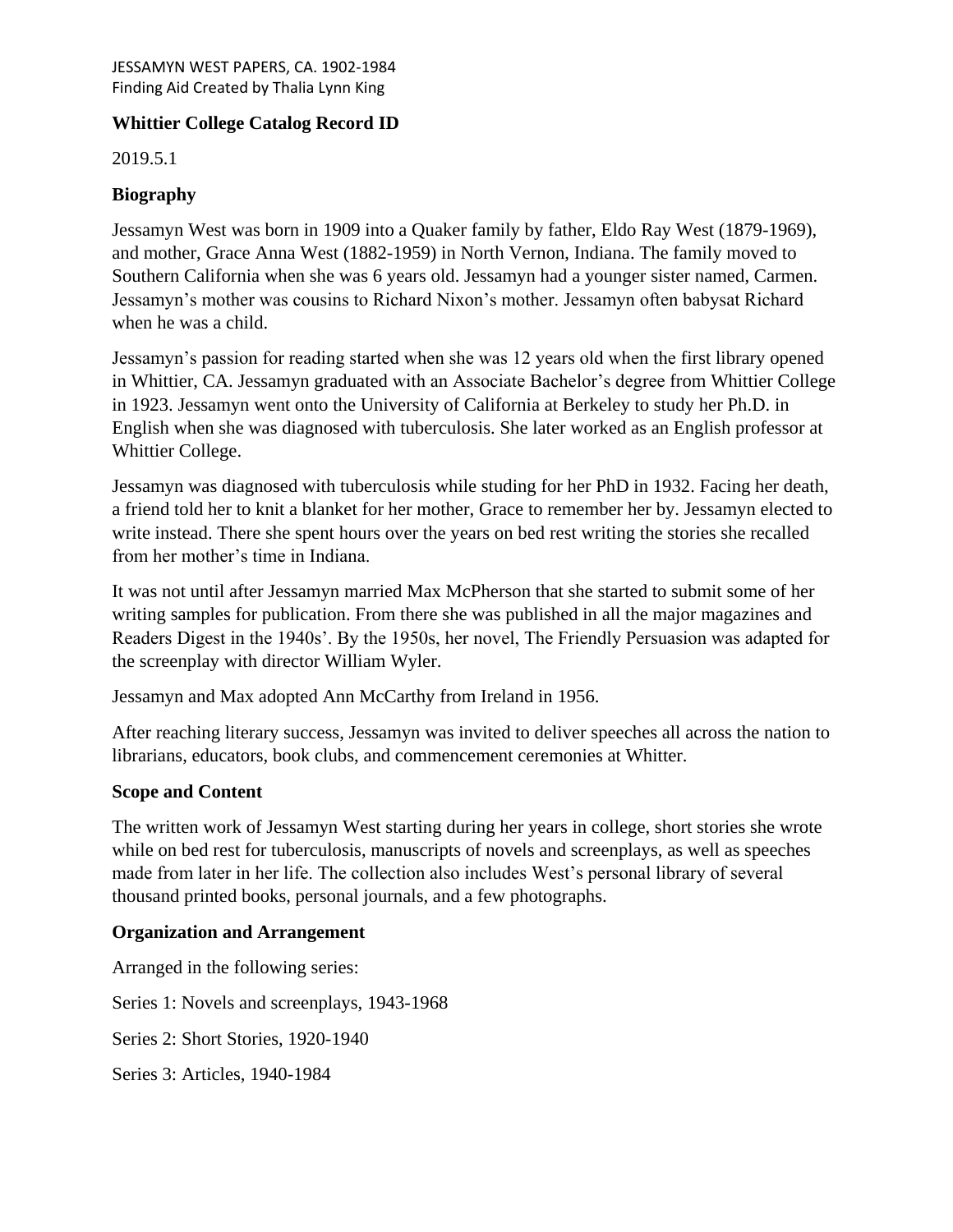JESSAMYN WEST PAPERS, CA. 1902-1984 Finding Aid Created by Thalia Lynn King Series 4: Speeches, 1956 - 1984 Series 5: Letters Series 6: Poems Series 7: School Notes and Reports, 1920-1930 Series 8: Book Reviews by West Series 9: Correspondence, 1902-1984 Series 10: Photographs, 1902-1984 Series 11: Genealogy, 1902-1984 Series 12: Book Collection, 1800's-1900's (640 linear feet)

## **Physical Characteristics and Technical Requirements**

The collection contains physical books, manuscripts, typed manuscripts, galley prints from publishers, speech cards, photos, and some digital material.

## **Related Material**

Books from the library of Jessamyn West. Available at Whittier College Special Collections, Bonnie Bell Wardman Library.

## **Subjects and Indexing Terms**

Friendly Persuasion – United States – Archives Indiana Nixon, Richard M. (Richard Milhouse), 1913-1994 Milhous Family Quaker women Quaker author Quakers in literature **Quakers** Speechmaking Speech writing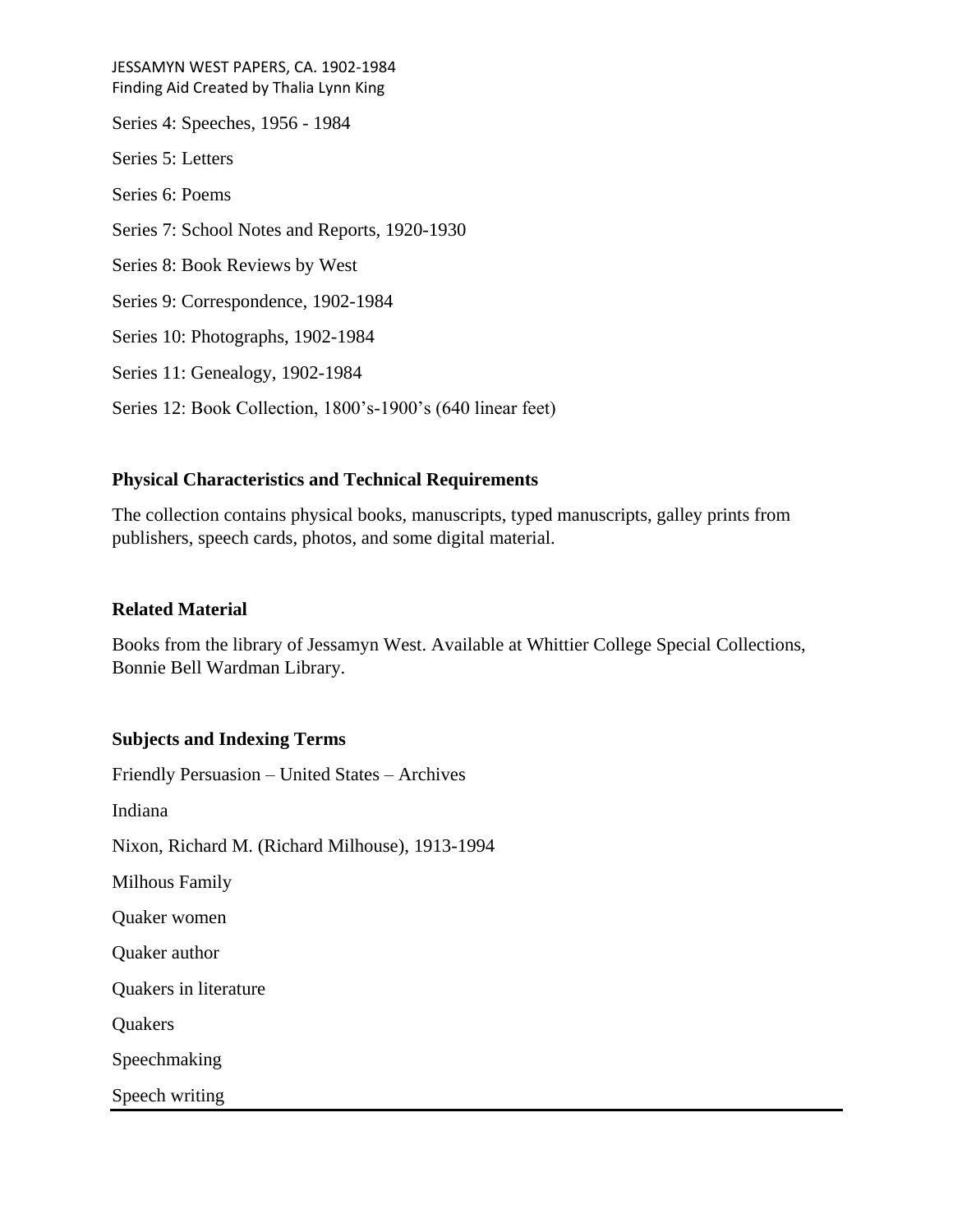Whittier College

Whittier, California

Women's Studies

Women's writer

Writer

#### **Series 1: Novels and screenplays, 1943-1968**

## **Scope and Contents note**

Manuscript drafts of novels along with publisher's galley prints with edits. Located in the grey file cabinet A1-A2.

111 items

# 1.The Big Country Scripts

- 1. Typed script bound in a single brad containing revisions 2/27/1957
- 2. Typed script bound in folder containing revisions 3/11/1957
- 3. Typed partial script revised 9/18/1957 and handwritten annotations
- 4. First Draft typed revised 9/15/1957
- 5. Typed transcripts revised 9/22/1957 attached handwritten script
- 6. Typed draft of script revised 9/18/1957
- 7. Typed script revised 4/`5/1957
- 8. Letter from Marvin B. Meyer to cast 1/14/1958
- 9. Handwritten copy of script
- 10. Typed script revised 9/18/1957
- 11. Typed script belonging to Robert Wyler bound in brass brads revised 2/27/1957
- 12. Handwritten notes by West
- 2.The Big Country Scripts (mimeo graph versions box 1)
	- 1. The Big County Mimeograph versions, script brad bound revised April 15, 1957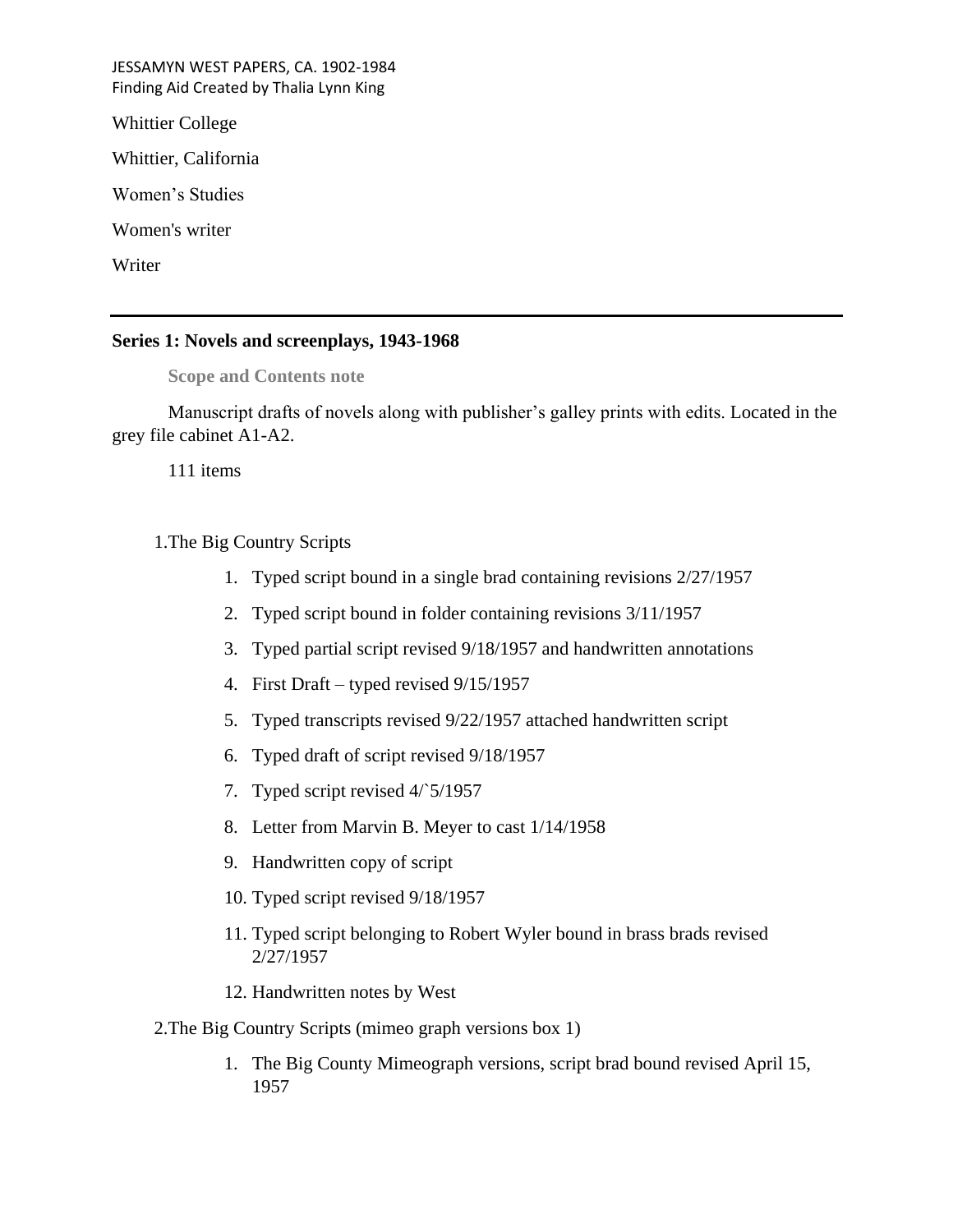- 2. The Big County Mimeograph versions script brad bound revised April 11, 1957
- 3. The Big County Mimeograph versions script brad bound Final Draft Screen Play July 19, 1957
- 4. The Big County Mimeograph versions script brad bound Final Draft Screen Play July 19, 1957 (second copy)
- 5. The Big Country by Donald Hamilton typed and brad bound paragraph form, not script no date
- 3.The Chilekings or Little Men (Original Longhand)
	- 1. Typed manuscript with handwritten edits October 31, 1940
	- 2. Handwritten
- 4.Cress Delahanty Original Type Set
- 5.Original Versions Cress Stories
- 6.Original Versions Cress Stories
- 7.Crimson Ramblers of the World, Farewell Longhand and Typescript
- 8.Crimson Ramblers of the World, Farewell 2 Magazine Articles
- 9.Crimson Ramblers of the World, Farewell Typescript
	- 1. Typed and edited version of; Up a Tree, There Ought to be a Judge, Gallup Poll, Alive and Real, I'll Ask Him to Come Sooner, Hunting for Hoot Owls, Crimson Ramblers of the World Farewell, Night Piece for Julia, Live Life Deeply, Mother's Day, The Heavy Stone, 99.6, The Day of the Hawk, Like Visitant of Air, The Condemned Librarian, Child of the Century (totaling 265 loose leaf pages), two additional replacements; Crimson Ramblers of the World Farewell and Mother's Day
- 10. Crimson Ramblers of the World, Farewell Galleys
	- 1. Marked set from publisher containing West's hand written edits
- 11. Double Discovery Original Longhand
	- 1. Handwritten on legal sized paper containing edits and discarded sections from 1980
- 12. Double Discovery Later Longhand and Typed Versions
	- 1. First typing with handwritten edits
	- 2. Handwritten versions with edits and two epilogues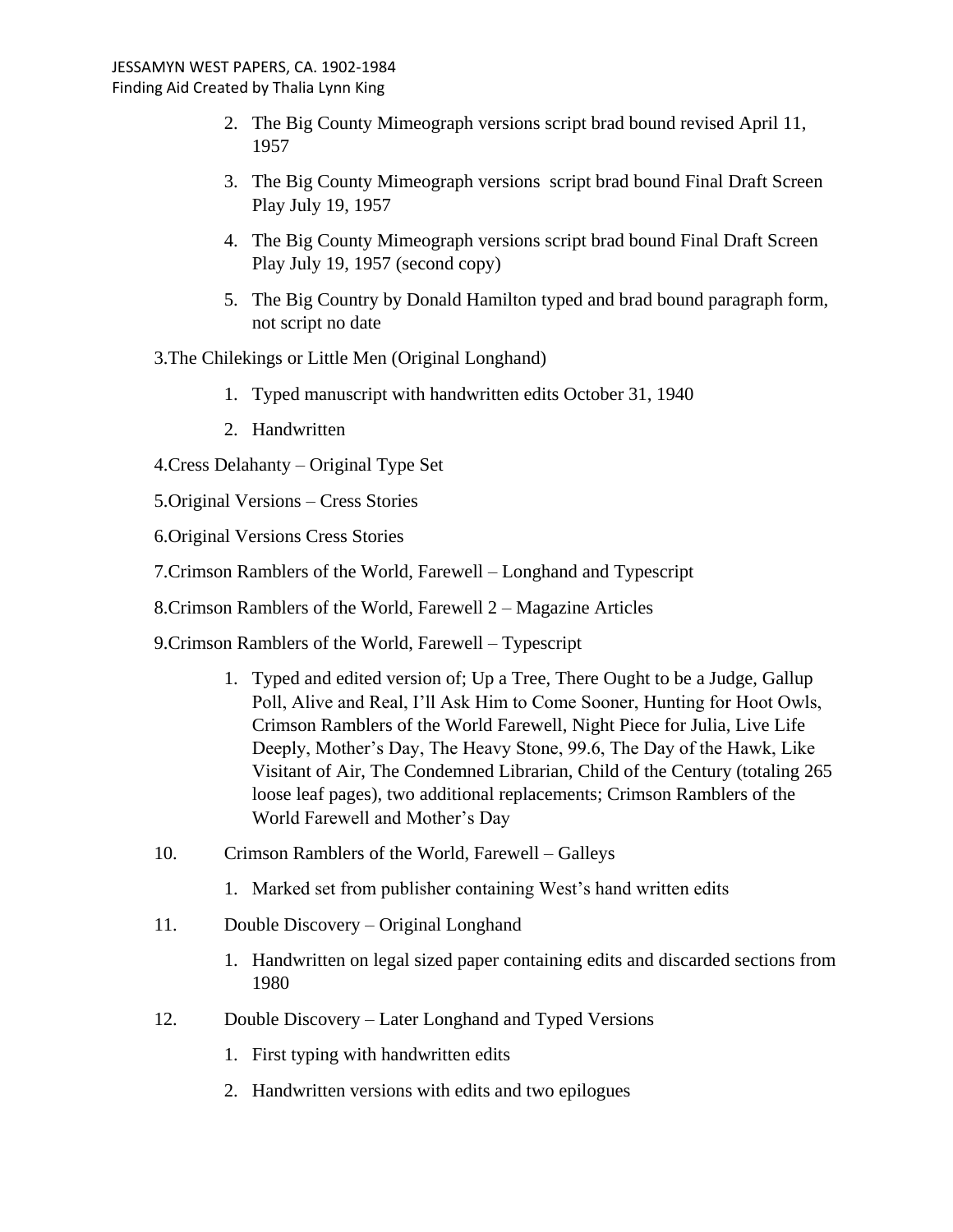Finding Aid Created by Thalia Lynn King

- 13. Double Discovery Typescript
	- 1. Typed version of Double Discovery unbound
- 14. Double Discovery Three Copies
	- 1. Three typed copies "B"
- 15. Double Discovery First Typed Version
	- 1. First Typed version with two epilogues
- 16. Double Discovery Second Typed Version
	- 1. Second Typed version
- 17. Double Discovery Page Proofs
	- 1. Proof set of typed book before publication (long and folded in half)
- 18. Double Discovery Marked Set
	- 1. Typed Master set with handwritten edits
- 19. Double Discovery Original Copy edited manuscript
	- 1. Original 1980 typed manuscript with handwritten edits for Double Discovery: The Journey
- 20. Except For Thee, and Me –Typed and longhand
	- 1. Little Jess and the Outrider handwritten
	- 2. Four Ways to Look at a Horse typed and handwritten with edits
	- 3. The Picnic-ers typed
	- 4. Little Jess and the Outrider typed
	- 5. A Little Brush typed
	- 6. Underground typed
	- 7. The Fun-Loving Seamstress "Birthday Suit" handwritten
	- 8. Underground typed
	- 9. Underground –handwritten
	- 10. The Wounded Hen handwritten
	- 11. Little Jess and the Outrider typed
	- 12. A Summer's Day typed
	- 13. The Day Before Christmas typed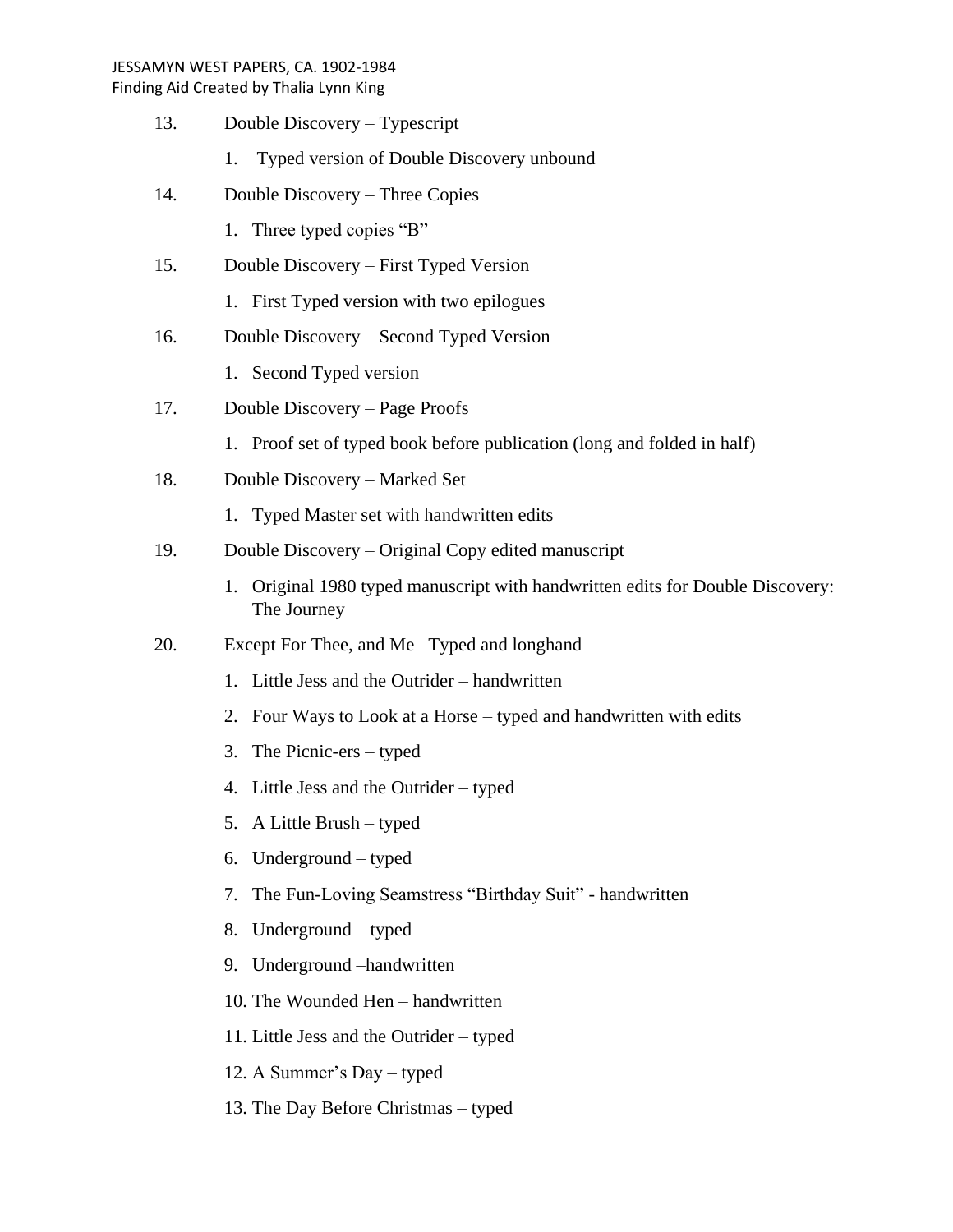- 14. Underground handwritten
- 15. Underground AKA Follow the Drinking Gourd hand written
- 16. Heading West handwritten
- 17. The Wooing of Jesse G. Birdwell handwritten
- 18. The Day Before Christmas typed and handwritten
- 19. Underground handwritten with edits
	- a. Sarah 2 copies typed
	- b. The Wooing
	- c. Untitled Pages edits of pages 24 and 25
	- d. The Wind Passes Over
		- a) Contains 2 tables of contents
			- 1. Chapters
				- a. The Wooing
				- b. Heading West
				- c. The New Home
				- d. First Loss
				- e. Neighbors
				- f. Children
				- g. Fast Horse Flesh
				- h. Growing Up
				- i. After the Battle
				- j. A Family Argument
				- k. Home for Christmas
			- 2. Stories
				- a. The Wooing of Jesse G. Birdwell
				- b. Heading West
				- c. A Summer's Day
				- d. First Loss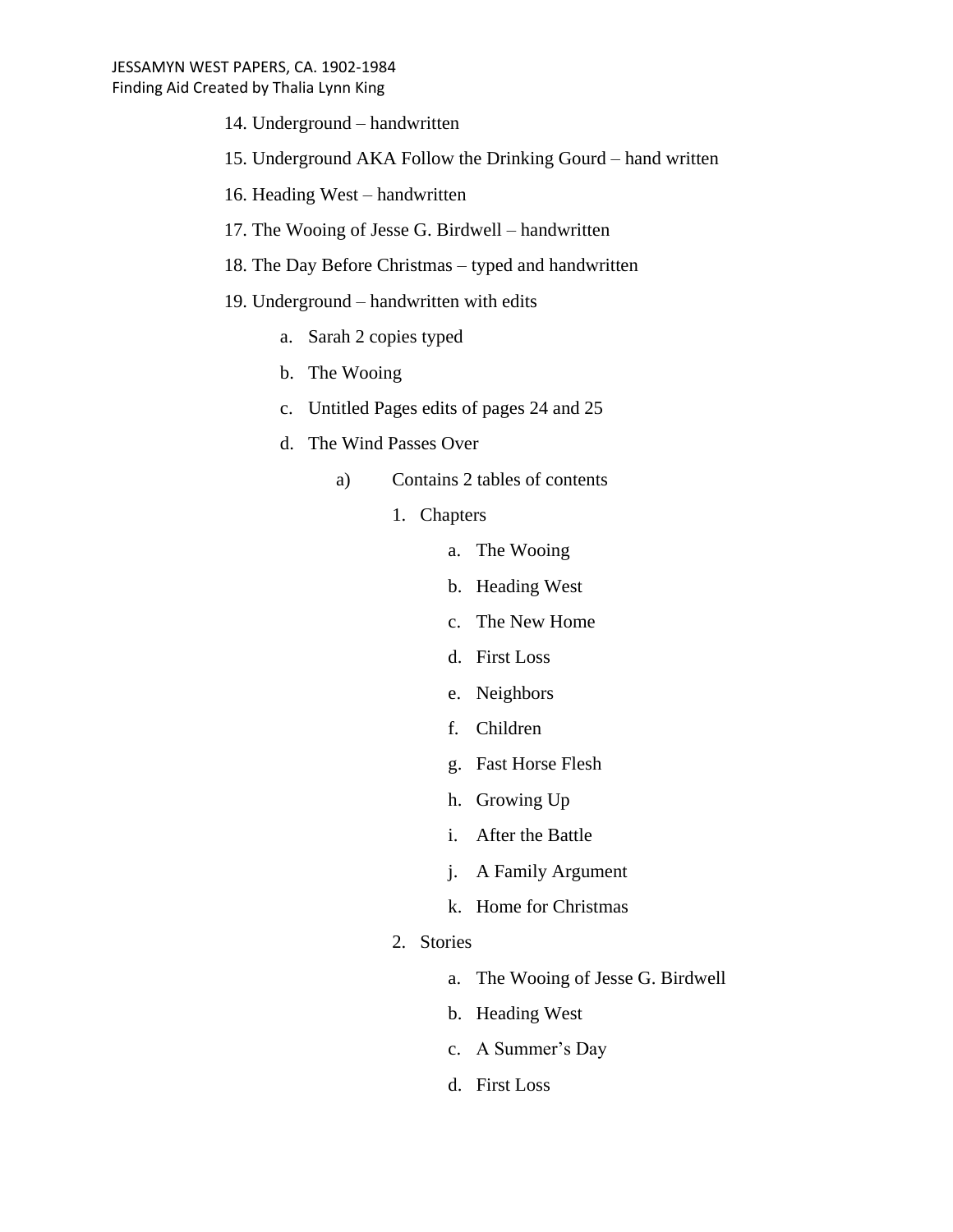- e. Underground
- f. The Wounded Hen
- g. Four Ways of Looking at a Horse
- h. The Birthday Suit
- i. The Picnickers
- j. To Live in Peace
- k. The First Christmas Day
- e. The Wooing typed
- 21. Except for Thee and Me Revisions and Rewritings
	- 1. Sarah labeled as two copies, only one complete copy typed
	- 2. The Wooing typed six pages, 31, 32, 24, 25, 24, and 25 (drafts of edits)
	- 3. The Wind Passes Over with table of contents (43 pages)
		- a. Chapters
			- a) The Wooing
			- b) Heading West
			- c) The New Home
			- d) First Loss
			- e) Neighbors

## f)Children

- g) Fast Horse Flesh
- h) Growing Up
- i)After the Battle
- j)A Family Argument
- k) Home for Christmas
- b. Stories
	- a) The Wooing of Jesse G. Birdwell
	- b) Heading West
	- c) A Summer's Day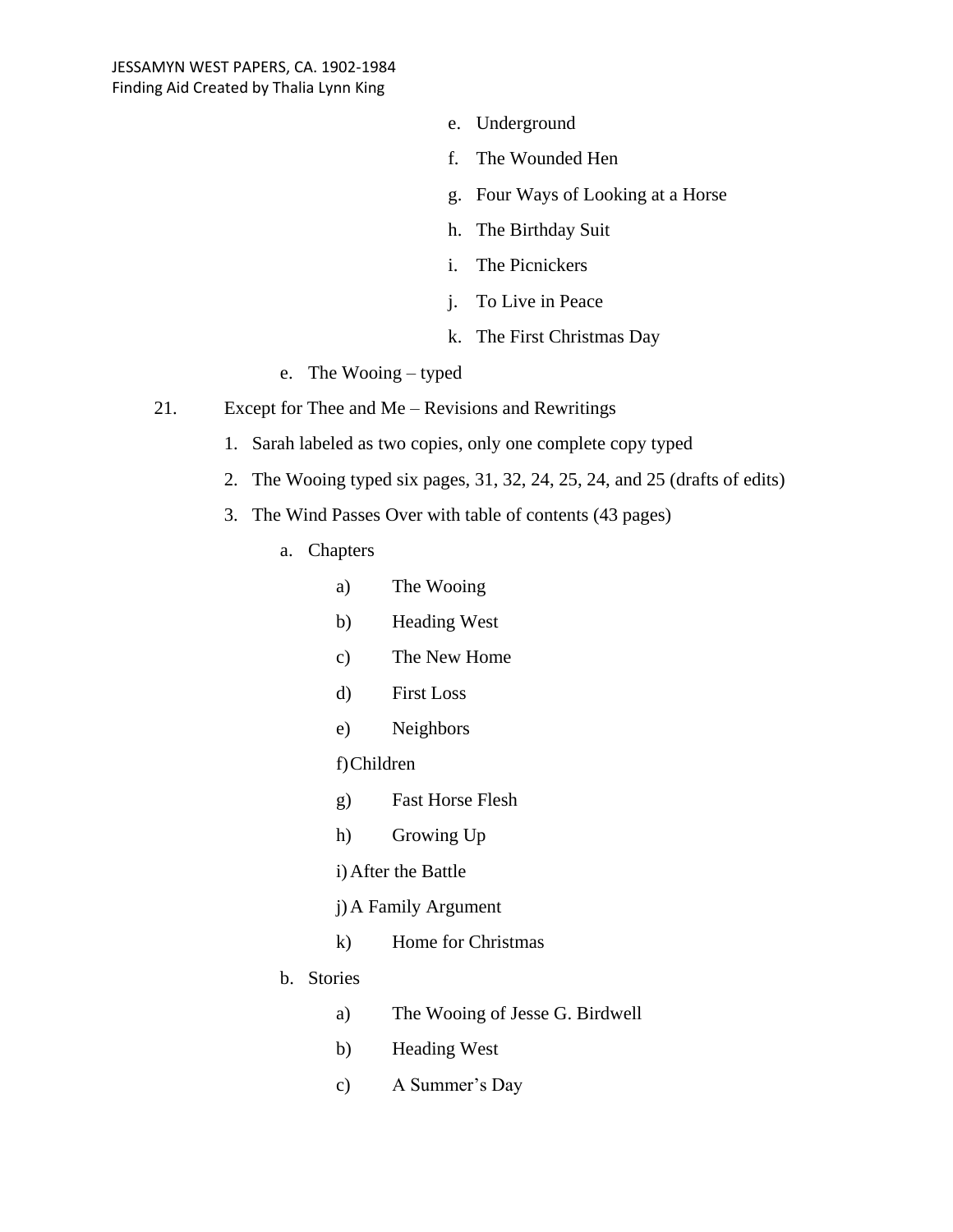- d) First Loss
- e) Underground

f)The Wounded Man

- g) Four Ways of Looking at a Horse
- h) The Birthday Suit
- i)To Live in Peace
- j)The First Christmas
- 4. The Wooing
- 5. A Family Argument renamed from To Live In Peace typed
- 6. Sarah
- 7. A Family Argument with table of contents handwritten
- 8. Except for Me and Thee Rewriting
- 9. Little Jess and the Outrider
- 10. Four Ways to Look at a Horse 20 typed sheets and 1 single handwritten page
- 11. Picnicers Re-do (renamed) 26 typed pages with handwritten edits including change from Picnic-ers to Picnicers
- 12. The Picnic-ers renamed five times
	- a) Be Good to Jimmy
	- b) A Summer's Day
	- c) A Rebel Yell
	- d) The Picnicers
	- e) The Picnic-ers

13. A Little Brush renamed from The Fourth Category

- 14. Little Jess and the Outrider typed
- 15. The Wooing of Jess G. Birdwell
- 16. The Day Before Christmas
- 17. The Wooing of Jesse G. Birdwell
- 18. The Day Before Christmas
- 19. To Live in Peace typed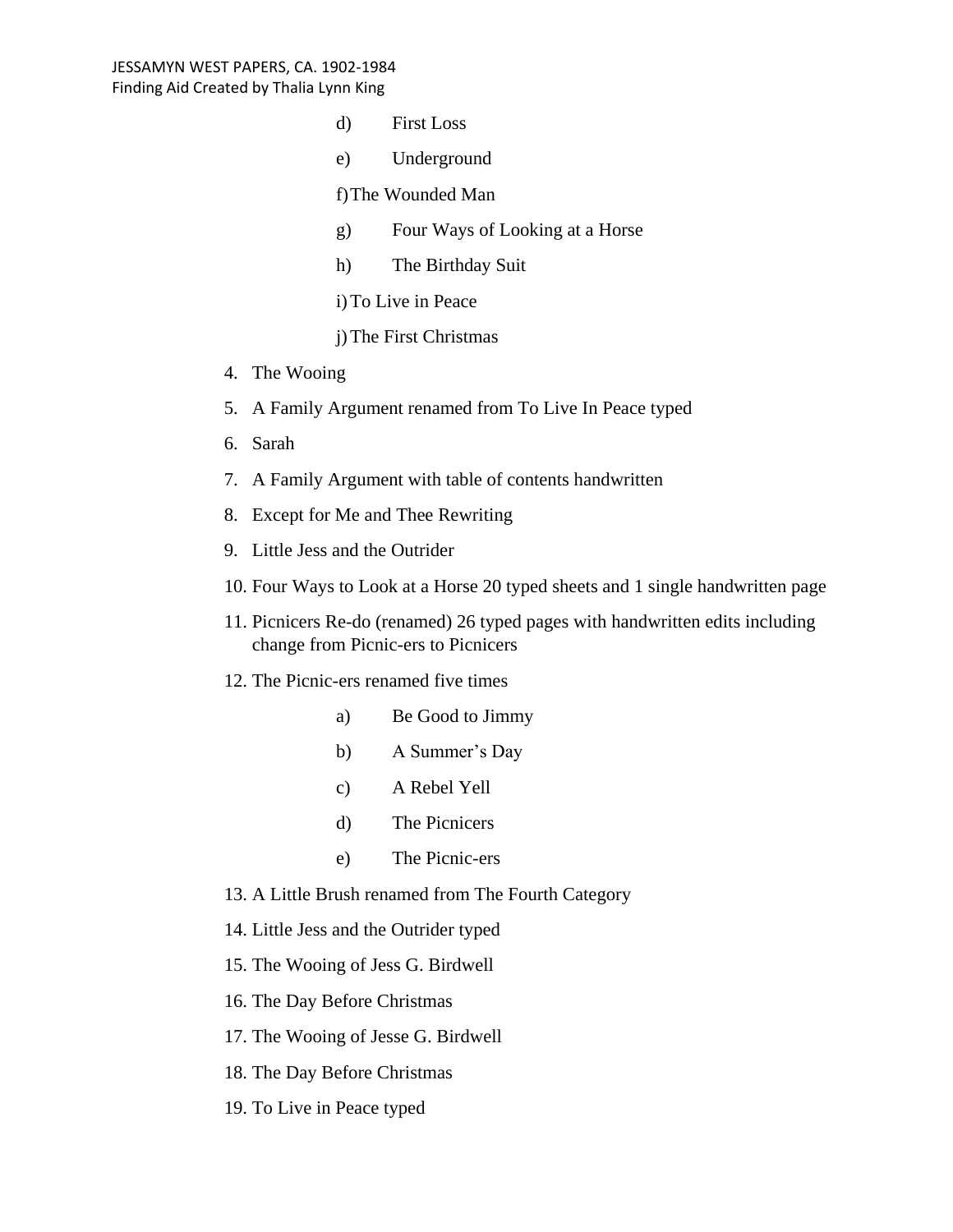- 20. To Live in Peace
- 21. The Birthday Suit typed
- 22. The Birthday Suit handwritten
- 23. The Birthday Suit renamed from The Fun Loving Seamstress
- 24. The Wounded Hen (rewrite)
- 25. The Wounded Hen typed
- 26. Underground
- 27. The Wounded Hen
- 28. The Birthday Suit
- 22. Except for Me and Thee Corrected Type Script
	- 1. Typed manuscript
- 23. Except for Me and Thee Galleys
	- 1. Two galley items
- 24. Except for Thee and Me Final Type Script
	- 1. One typed script
- 25. Friendly Persuasion Movie Script
	- 1. Script brad bound from Allied Artists Productions Hollywood, CA
	- 2. Script belonging to R.R. Young yellow cover brand bound
	- 3. William Wyler's Production of Mr. Birdwell Goes to Battle script property of William Wyler and Robert Wyler typed with handwritten edits Aug 18, 1955
	- 4. Note on cardstock announcing memo to director about violence in movie
	- 5. 6 page typed memo on violence
	- 6. Hand written 27 pages on legal pad paper
- 26. Friendly Persuasion Short Stories and Miscellaneous
	- 1. Grandpa and The Reverend Godly
	- 2. Grandpa and The Reverend Godly
	- 3. Lead Her Like a Pigeon
	- 4. The Vase
	- 5. The Vase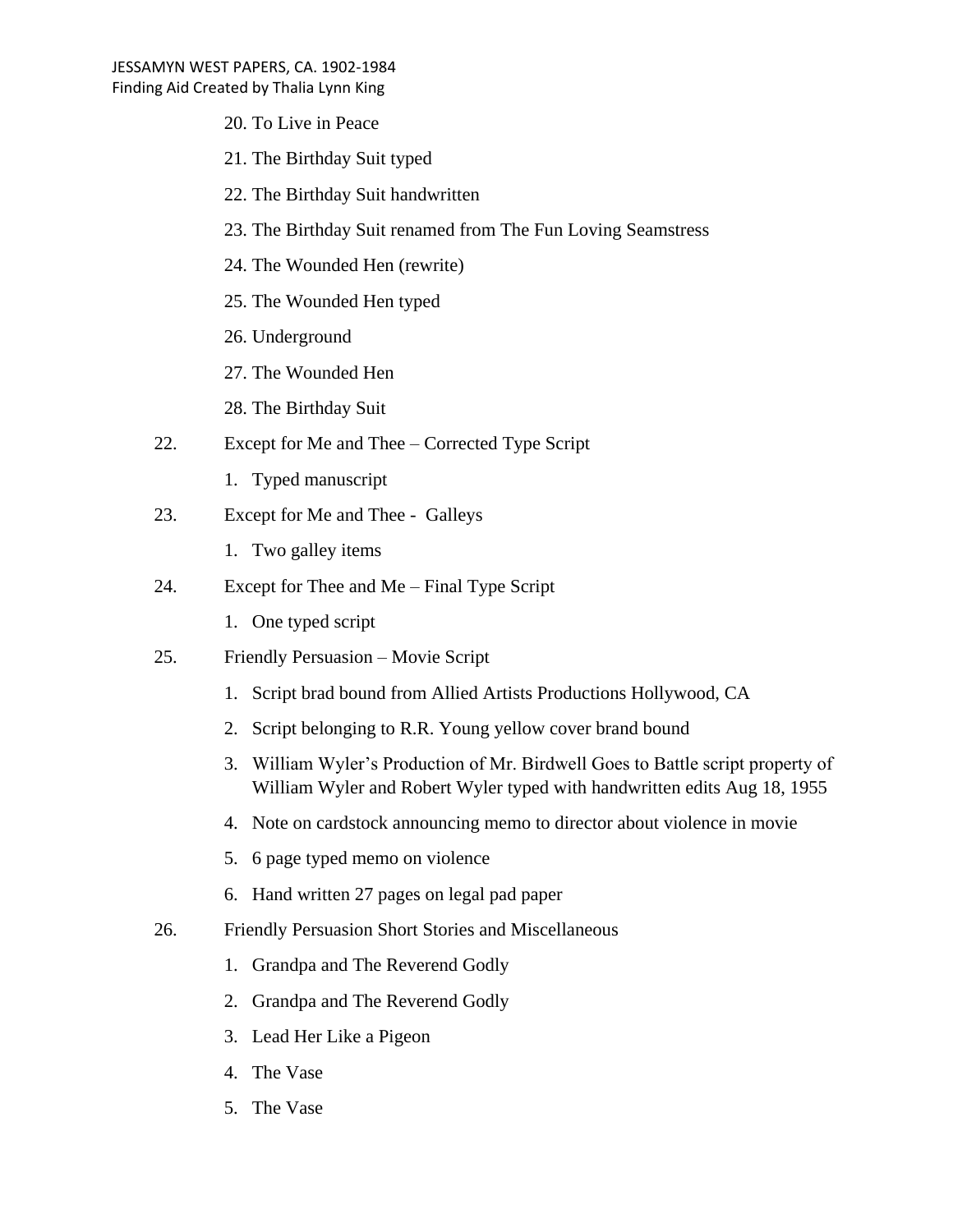- 6. The Illumination
- 7. Shivaree Before Breakfast
- 8. The Pismire Plan
- 9. The Pismire Plan
- 10. The Pismire Plan
- 11. One single galley page noted for dates
- 12. The Likely Exchange
- 13. The Battle of Finney's Ford
- 27. Friendly Persuasion Type Scripts
	- 1. Lead Her Like a Pigeon
	- 2. Mr. Birdwell Goes to Battle typed script with handwritten edits pages 23-55 revised 8/16/1955
	- 3. Typed script pages 1-19
	- 4. Another Angle typed script pages 57-96A
	- 5. Finney's Ford Full Shot typed script pages 1-13
	- 6. Close Shot Jess one single typed page 6
	- 7. Music on the Muscatatuck
	- 8. Shivaree Before Breakfast
	- 9. The Pacing Goose
	- 10. Leader Her Like a Pigeon pages 55-65 typed with handwritten edits
	- 11. The Battle of Finney's Ford typed page 66-114
	- 12. The Buried Leaf typed pages 115-128
	- 13. The Atlantic Story excerpt "A Likely Exchange" on galley paper with handwritten edits
	- 14. The Atlantic Story excerpt "First Day Finish" on galley paper with handwritten edits
	- 15. The Carnal Room renamed "Yes, we'll gather at the River" pages 140-158 typed with handwritten edits
	- 16. The Meeting House pages 159-177 typed with handwritten edits
	- 17. The Vase pages 178-189 typed with handwritten edits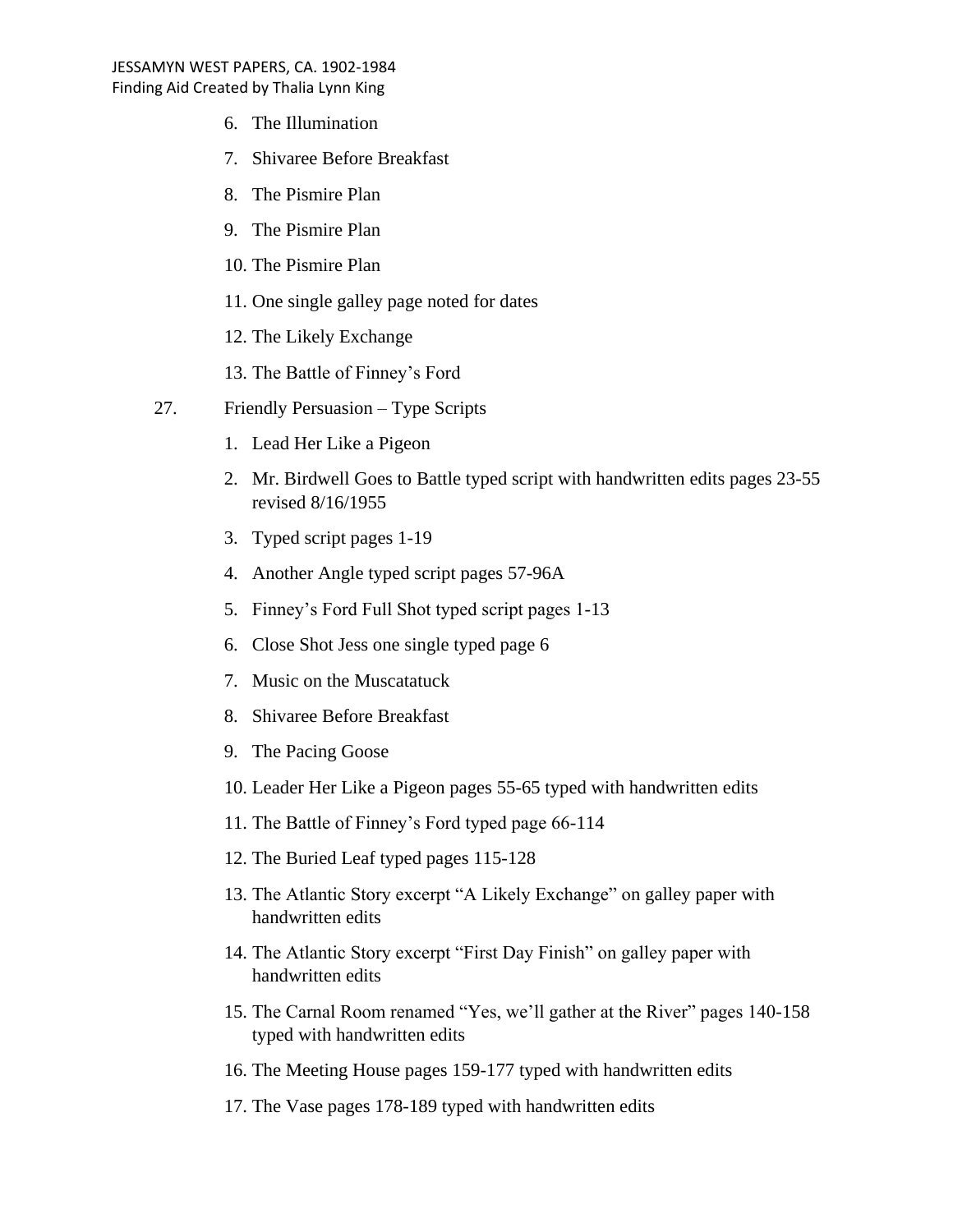- 18. The Illumination from October 1943 Harper's Bazar magazine on larger paper with curled edges
- 19. Small handwritten notes on 2 pages  $7\frac{1}{2}$  X 4 inches in size edits for story in Harper's Bazar magazine October 1943
- 20. Pictures From a Clapboard House AKA Guard's an Mattee's Daughter typed
- 21. Homer and the Lillies typed
- 28. The Friendly Persuasion
	- 1. Memo on Coherence on Friendly Persuasion typed letter to Milnes Levick from West 3 typed pages with hand notes
	- 2. Friendly Persuasion queries
	- 3. No Uncle of Saroyan's
	- 4. Single typed sheet page 20 of Friendly Persuasion
	- 5. Letter to Mr. Woodburn February 28, 1945 change of title from Shivaree Before Breakfast to Friendly Persuasion
		- a. Lists chronological order of stories
			- a) Music on the Muscatatuck
			- b) Shivaree Before Breakfast
			- c) The Pacing Goose
			- d) Lead Her Like a Pigeon
			- e) The Battle of Fenney's Ford
			- f)The Buried Leaf
			- g) A Likely Exchange
			- h) First Day Finish
			- i)Yes, We'll Gather at the River
			- j)The Meeting House
			- k) The Vase

l)Pictures of a Clapboard House

- m) Homes and the Lillies
- 6. Music on the Muscatatuck handwritten including note for typist named Elma 17 pages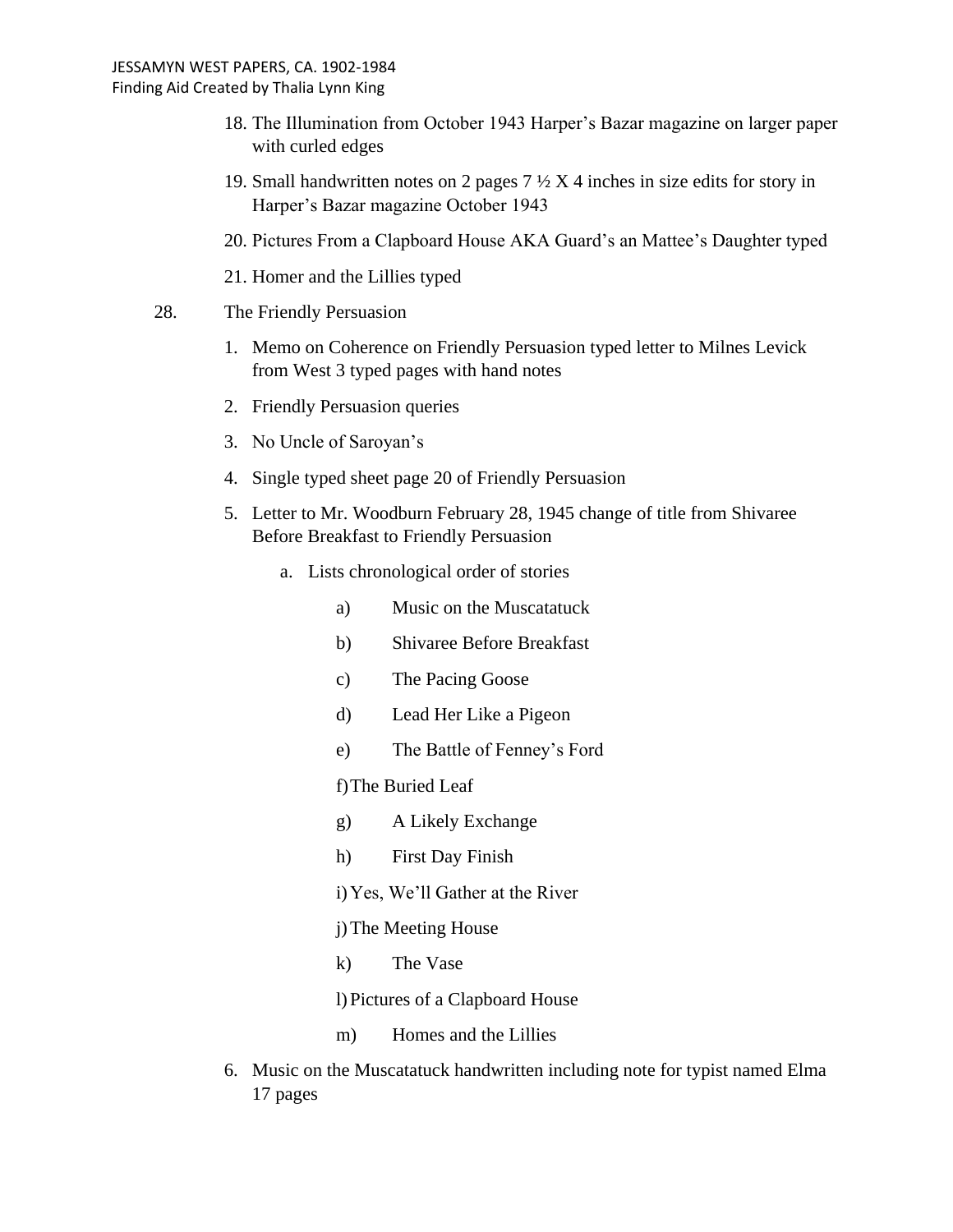- 7. Shivaree Before Breakfast 10 pages handwritten
- 8. Pictures of a Clapboard House 18 pages alternating between typed and handwritten rewrites
- 9. The Vase 26 pages handwritten with minor edits
- 10. Lidy de Spain
- 11. A Christmas Present for Papa
- 12. Lead her Like a Pigeon
- 13. No Uncle of Saroyan's
- 14. The Battle of Finney's Ford
- 15. The Man With the Monkey Wrench 6 handwritten pages with notes to typist, Elma
- 16. Grandpa and The Reverend Godly
- 17. The Meeting House renamed from "The Journey" renamed from "Wilderness Meeting House" 18 pages handwritten
- 18. The Pacing Goose
- 19. Pictures from a Clapboard House
- 20. The Buried Leaf
- 21. Homer and the Lillies
- 22. The Carnal Room
- 23. The Vase
- 24. The Battle of Finney's Ford
- 25. Lead her Like a Pigeon
- 26. Untitled
- 27. A Likely Exchange
- 28. First Day Finish
- 29. First Day Finish
- 30. Music on the Muscatatuck
- 31. Shivaree Before Breakfast
- 32. Pictures from a Clapboard House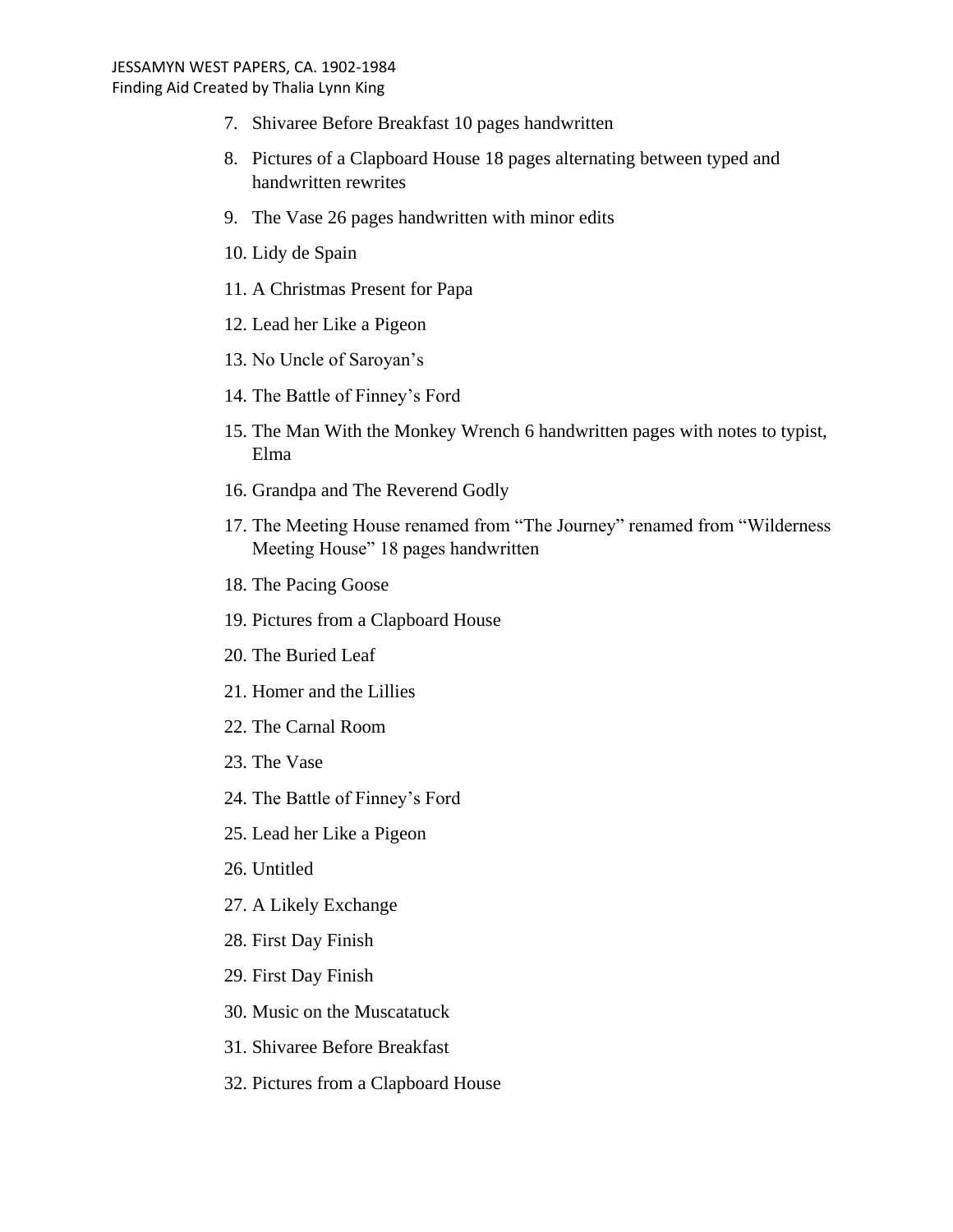33. The Illumination

- 29. Friendly Persuasion Stage Version
	- 1. The Friendly Persuasion brad bound Play script not movie script Copyright 1955 Halsey Malone (first copy in green binding)
	- 2. The Friendly Persuasion brad bound Play script not movie script Copyright 1955 Halsey Malone (second copy in red binding)
	- 3. The Friendly Persuasion brad bound Play script not movie script Copyright 1955 Halsey Malone (third copy in red binding)
	- 4. The Friendly Persuasion Act 1 Scene 1 on 23 pages hand written play not movie script
	- 5. The Friendly Persuasion Act 1 Scene 2 on 10 pages handwritten
	- 6. The Friendly Persuasion Act 2 Scene 2 on 13 pages handwritten
	- 7. The Friendly Persuasion Act 1 Scene 2 on 10 pages handwritten includes note on small  $4 \times 5\frac{1}{4}$  paper stage notes
	- 8. The Friendly Persuasion Act 2 Scene 1 on 15 pages handwritten includes note on small  $4 \times 5\frac{1}{4}$  paper stage notes
	- 9. The Friendly Persuasion Act 2 Scene 2 on 12 pages handwritten includes note on small  $4 \times 5\frac{1}{4}$  paper stage notes
	- 10. The Friendly Persuasion typed on mimeograph paper and bound play "never produced"
- 30. Hide and Seek Original Longhand and Revisions
	- 1. Untitled autobiographical notes 52 pages handwritten out of order and missing pages
		- a. Descriptions of California and Indiana geography (July, August, and October no year written but assume 1970s)
		- b. West attributes her mother as the source of her writing
		- c. Discusses leaving PhD program for treatment for tuberculosis
		- d. Many references to Henry David Thoreau
	- 2. Titled #7
		- a. Writes about moving to Yorba Linda 117 pages handwritten
			- a) Santa Ana winds and home construction
			- b) West's music teacher, Felicia Leaman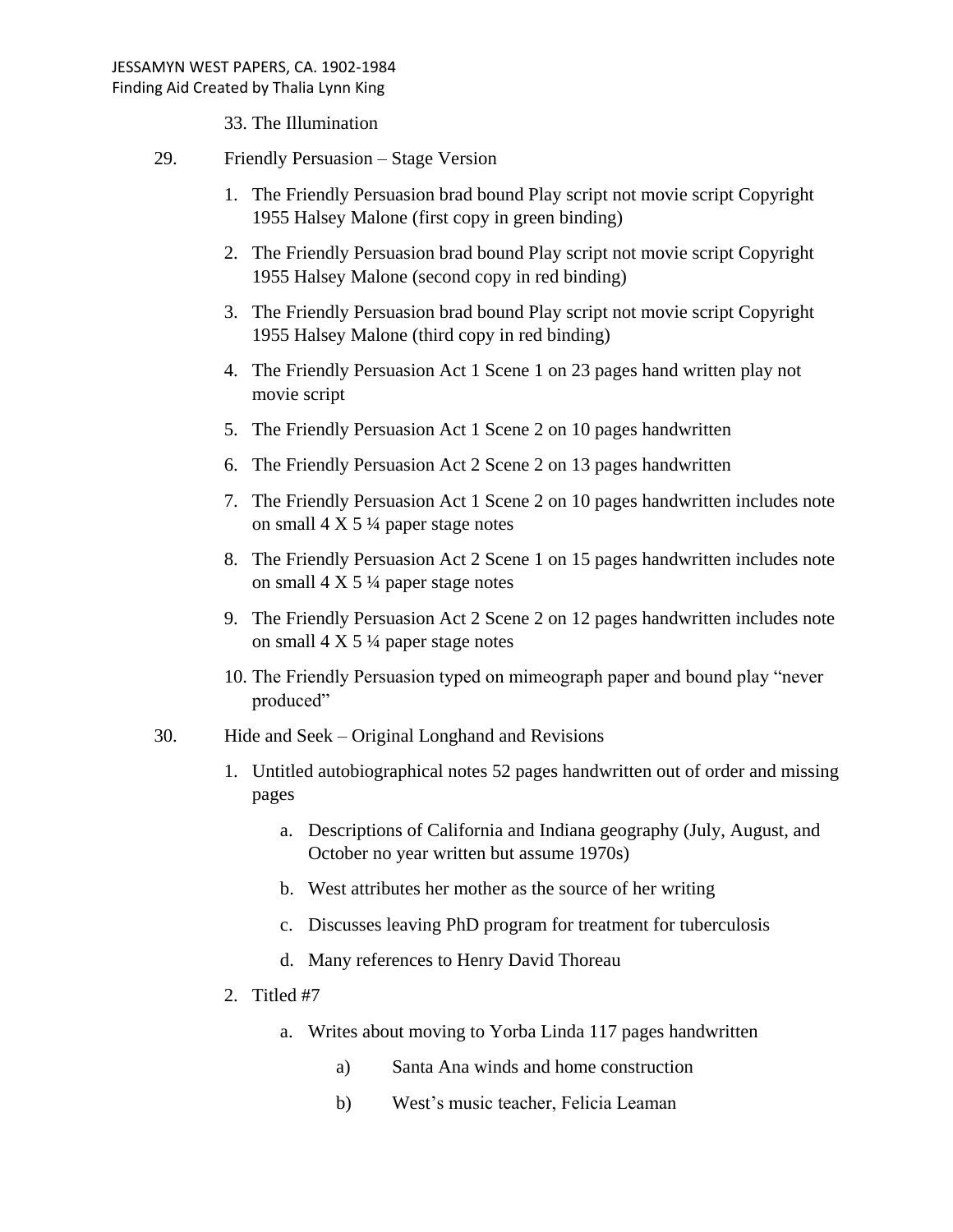- c) Facts of life talk from Mrs. Leaman
- d) Mentions California could fall into the ocean as oil was pumped out of the land.
- e) Santa Ana winds originating from San Gorgonio Mountain

f)Mohave Desert and Indians

- g) Indiana geography compared to Southern California geography
	- 1. Wabash River
	- 2. Colorado River
- h) West claims her father is part Native American and was treated like a "Greaser" when he came to California
- i) 24 Hour Encounter Meeting

j)Body image

k) Quakers convictions to not dance

l)Christians in politics

- m) Coal as energy and heating in homes
- n) Body image
- o) Return to North Vernon in Southern Indiana The Hotel Metropole AKA Imperial Hotel
- b. Untitled May  $18<sup>th</sup> 1971$  version
- c. Untitled June 28<sup>th</sup> 1971 version
- d. Untitled July  $4<sup>th</sup>$  1971 version
- e. Discarded version November 12 1969
- f. Walden on Wheels
- 31. Hide and Seek Typescript with Revisions
	- 1. Typed set
- 32. Hide and Seek Galleys
	- 1. Marked set
- 33. Hide and Seek Corrected Typescript
	- 1. Walden on Wheels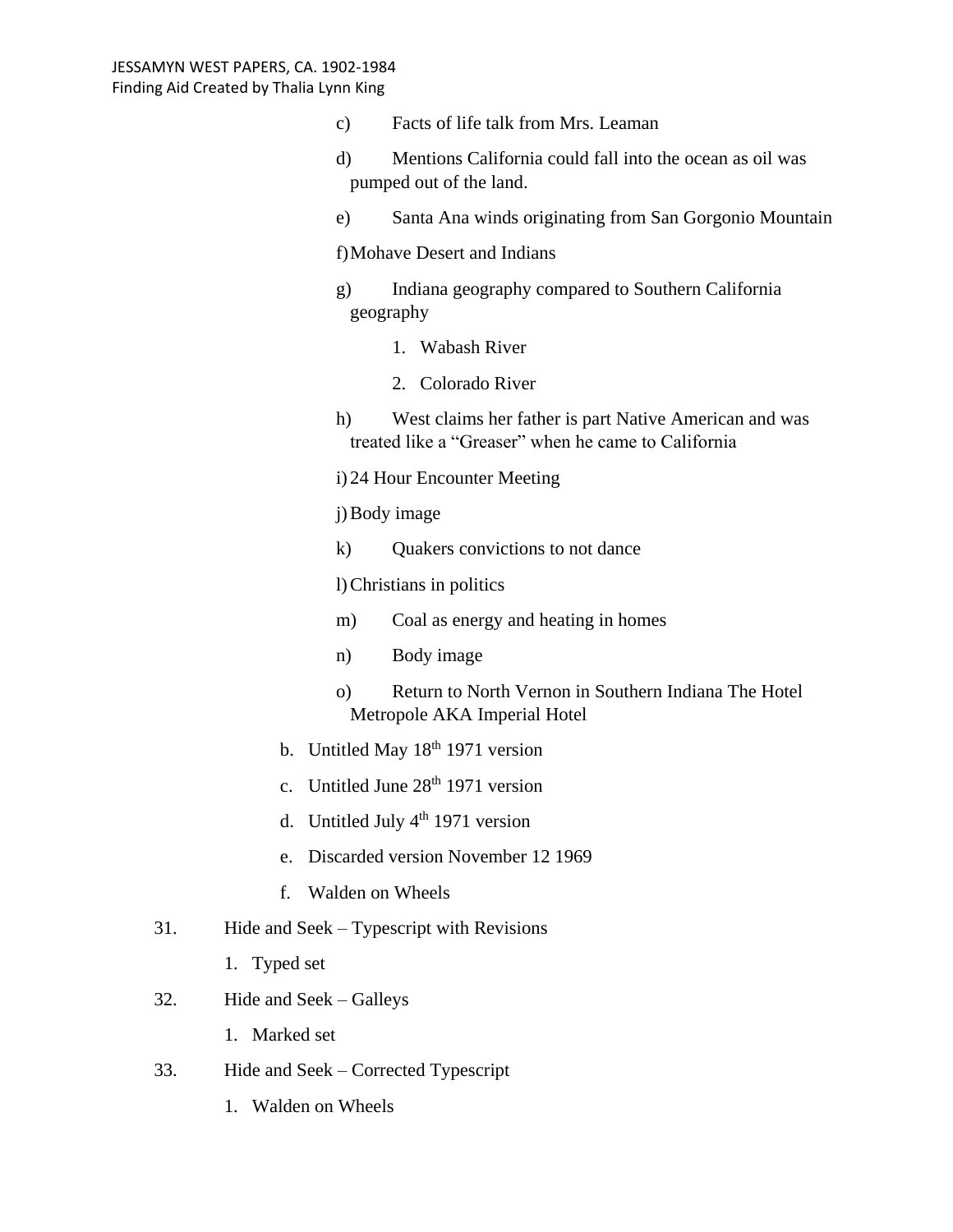- 34. Hide and Seek Typescript
	- 1. Walden on Wheels
- 35. Leafy Rivers Carbon Type Script
	- 1. One copy
- 36. Leafy Rivers Galleys
	- 1. One copy of publishers' galley uncut paper
- 37. Leafy Rivers (large green clamshell)
	- 1. Edits of pages 32, 56, 59, 50, and 80
	- 2. Leafy Rivers
		- a. Contains West's hand drawn plans for front cover on onion paper
		- b. Copyright 1967
		- c. Library of Congress Number 67-2035 2
	- 3. Leafy Rivers second copy
	- 4. Leafy Rivers Galley set cut pages
- 38. Leafy Rivers (red clamshell)
	- 1. Final Transcript one single copy
- 39. Leafy Rivers Revisions Pts. IV, V, VI, VII
	- 1. 19 pages loose no titles
	- 2. First copy of Leafy Rivers
		- a. Dr. Dauben Heyer "discard"
		- b. Cashie Wade "discard" 4 pages on two versions totaling 8 pages
		- c. The Office "discarded" version 9 pages handwritten on two versions totaling 18 pages
		- d. Leafy Greens hand written pages 30-49
		- e. Untitled and randomly numbered edits hand written 32 pages
		- f. Leafy Rivers 8 pages handwritten random page numbers
		- g. Leafy Rivers page 75-83, then discards p 161- 164
		- h. Untitled pages 107-141 handwritten
		- i. Untitled pages 64-65, 224-229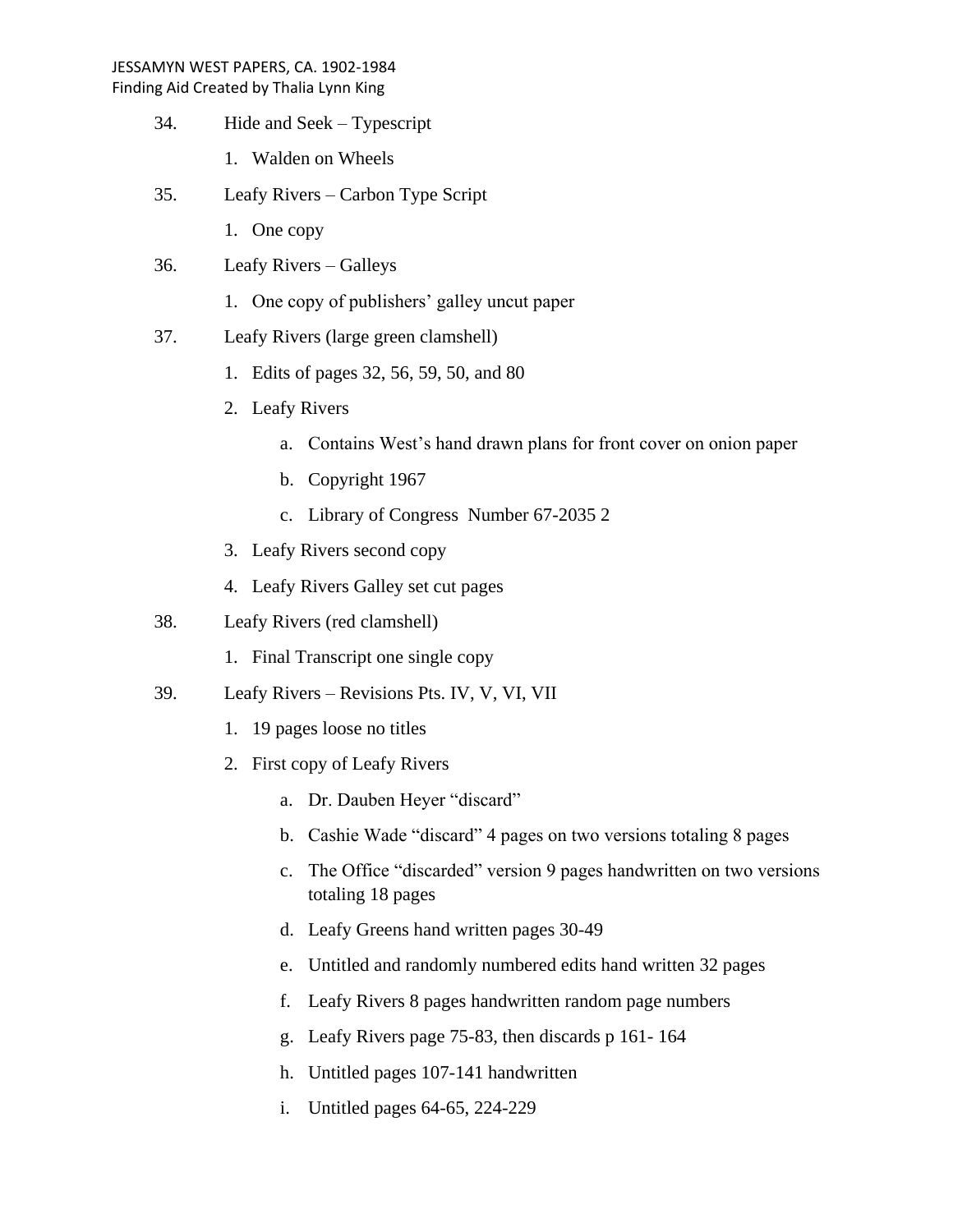- j. "discards" page 213-217
- 3. Second copy of Leafy Rivers
	- a. Alive, Alive Ok pages 2-45 handwritten with edits
	- b. Untitled pages 269-323 handwritten
	- c. Untitled pages 142-161 handwritten with edits
	- d. Untitled pages 125-151, pages 114 and 116 (115-A)
	- e. Untitled pages 30-113 handwritten with edits
	- f. Untitled pages 152-164 handwritten with edits
	- g. Whose? Pages 1-5 handwritten with edits
- 4. Third copy of Leafy Rivers
	- a. Untitled pages 45-77 handwritten with edits
	- b. Untitled pages 1-111 handwritten with edits
	- c. Rewrites of various pages 3-32
	- d. Rewrites of various pages 3-153
- 40. Leafy Rivers First Draft Longhand Pts I, II, III
	- 1. Table of contents for Leafy Rivers handwritten with edits
	- 2. History of Indiana timeline 1823-1850 farm and livestock figures
	- 3. Typist, Mary Faville of Napa, CA, charged \$23 to type Leafy Rivers in December 1966
	- 4. Pages 124-360 typed with accompanying rewrites in hand
	- 5. Various page rewrites p 143A 316
	- 6. Untitled pages 282-327 handwritten with edits
	- 7. Untitled pages 1-39 handwritten with edits
	- 8. Untitled pages 40-80 handwritten with edits
	- 9. Untitled pages 155-212 typed with hand edits
	- 10. Untitled pages 212-221 handwritten with edits
	- 11. Untitled pages 225-236 typed with hand edits
	- 12. Untitled page 242-245 rewrites
	- 13. Untitled page 249-278 handwritten with edits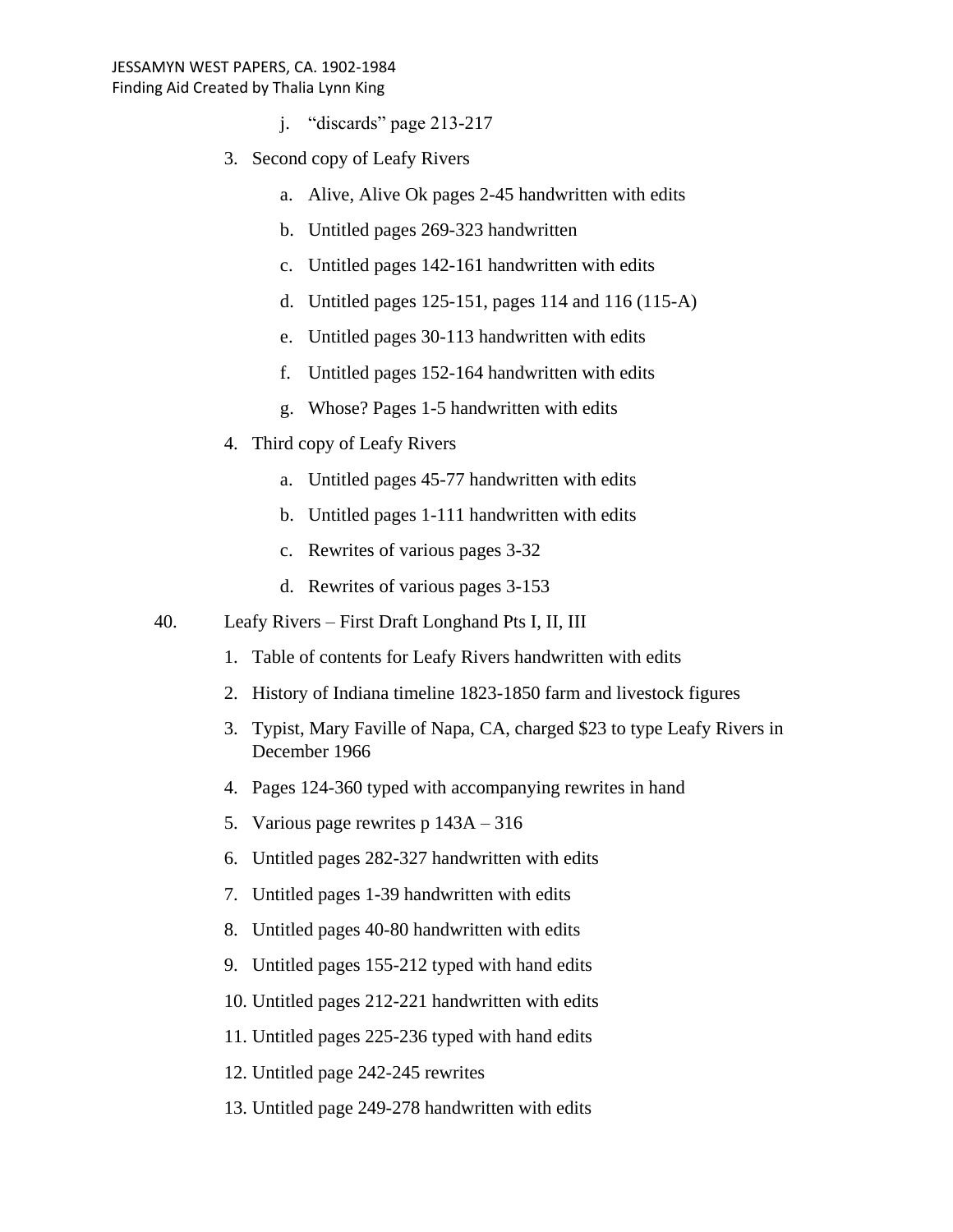- 14. Untitled page 279-281 handwritten with edits
- 15. Untitled page 59-69A handwritten with edits
- 16. Chancellor page 104-153 typed with handwritten edits
- 17. The Office rewrites pages 303-348
- 18. Dr. Daiben Heyer pages 349-356 handwritten with edits
- 41. The Life I Really Lived Longhand and First Typed Versions I
	- 1. Quotes from Oscar Wilde and Jorge Luis Borges
	- 2. The Life I lived page 1-4
	- 3. Typed pages 4-35
	- 4. Rewrites page 57-72
	- 5. Rewrites page 36-56 (handwritten) and 73-104 (typed)
	- 6. The Life I lived handwritten pages 1-136
	- 7. Rewrites pages 1-136
	- 8. Discarded copy pages
	- 9. The Life I Really Lived typed various pages
	- 10. Pages 1-71 handwritten with edits
	- 11. Discarded pages 3-77
	- 12. Discarded pages 105-119
	- 13. Rewrites page 137-169
	- 14. Rewrite page 1-50
	- 15. Copy of "Life" typed with handwritten edits
- 42. The Life I Really Lived Longhand and First Typed Versions II
	- 1. Jan 1978 handwritten letter to Julian from JW
	- 2. Quotes from first page of book; Oscar Wilde, Jorge Luis Borges, Jules Renard
	- 3. Untitled 240-261
	- 4. Life discard 262-298
	- 5. Untitled page 323 typed
	- 6. Untitled page 28-33 typed and handwritten versions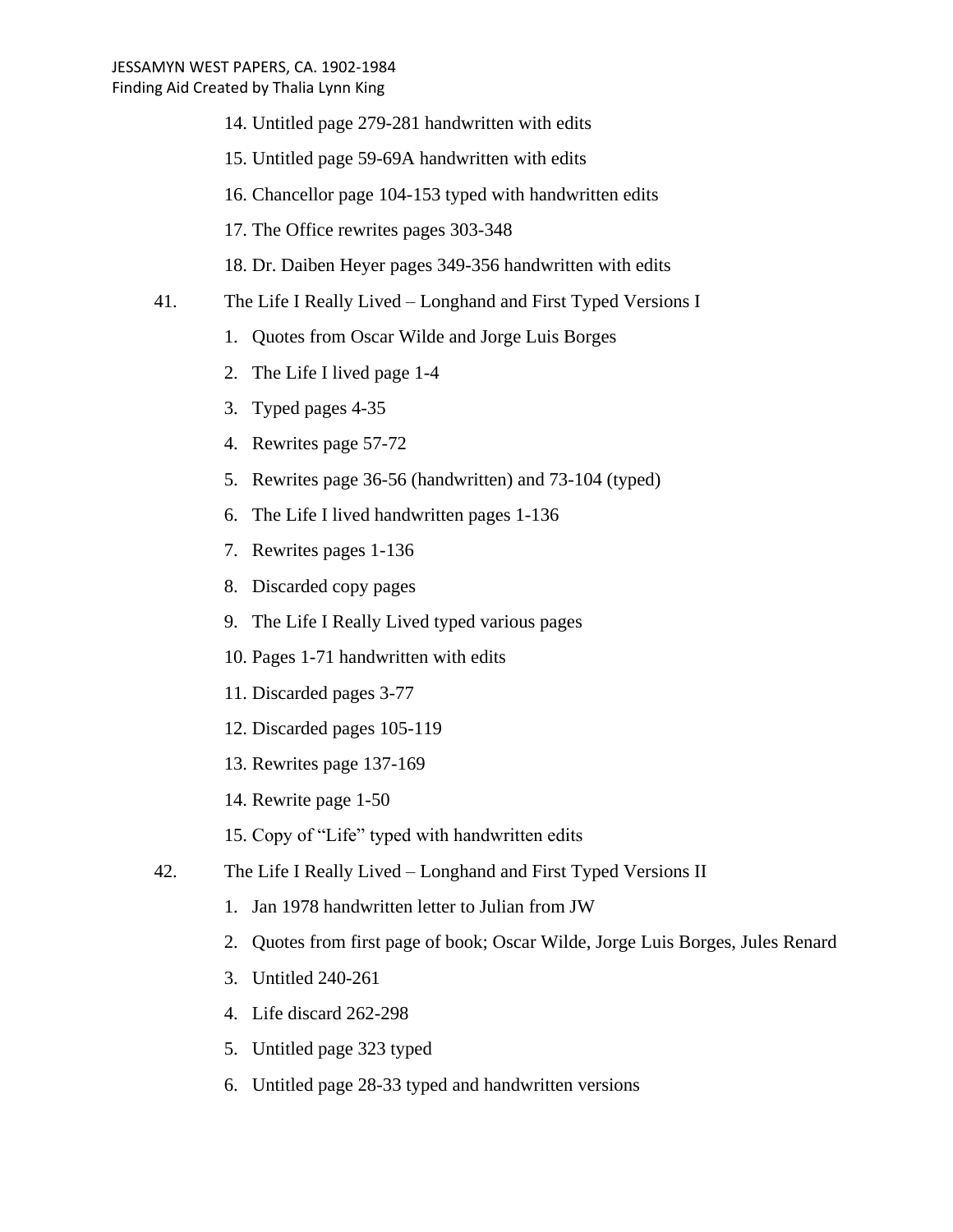- 7. Pages 359-367 handwritten
- 8. Addition 5 handwritten
- 9. Rewrite page 312
- 10. Rewrite page 320
- 11. Rewrite page 327-565
- 12. Rewrite page 405-427
- 13. Space Rewrite page 392-404
- 43. The Life I Really Lived Original Typescript
	- 1. Typed novel 562 pages
- 44. The Life I Really Lived Copy Edited Manuscript
	- 1. Typed novel with handwritten edits 691 pages
- 45. The Life I Really Lived Typescript
	- 1. Photo copy of typed novel 565 pages
- 46. The Life I Really Lived Author's Corrected Galley Proofs
	- 1. One copy of publishers printed galley uncut with handwritten notes
- 47. The Life I Really Lived Typescript
	- 1. Photo copy of typed novel 562 pages
- 48. The Live I Really Lived Typescript with Revisions
	- 1. Photo copy of typed novel 566 pages with handwritten edits
- 49. Versions and Discards of Stories in Love, Death, and the Ladies Drill Team
	- 1. A Time for Learning short story
	- 2. A Little Collar for the Monkey short story
	- 3. Public Address System short story
	- 4. Learn to Say Goodbye short story
	- 5. The Battle of the Suits short story
	- 6. A Little Collar for the Monkey short story
	- 7. Breach of Promise short story
	- 8. Foot-Shaped Shoes short story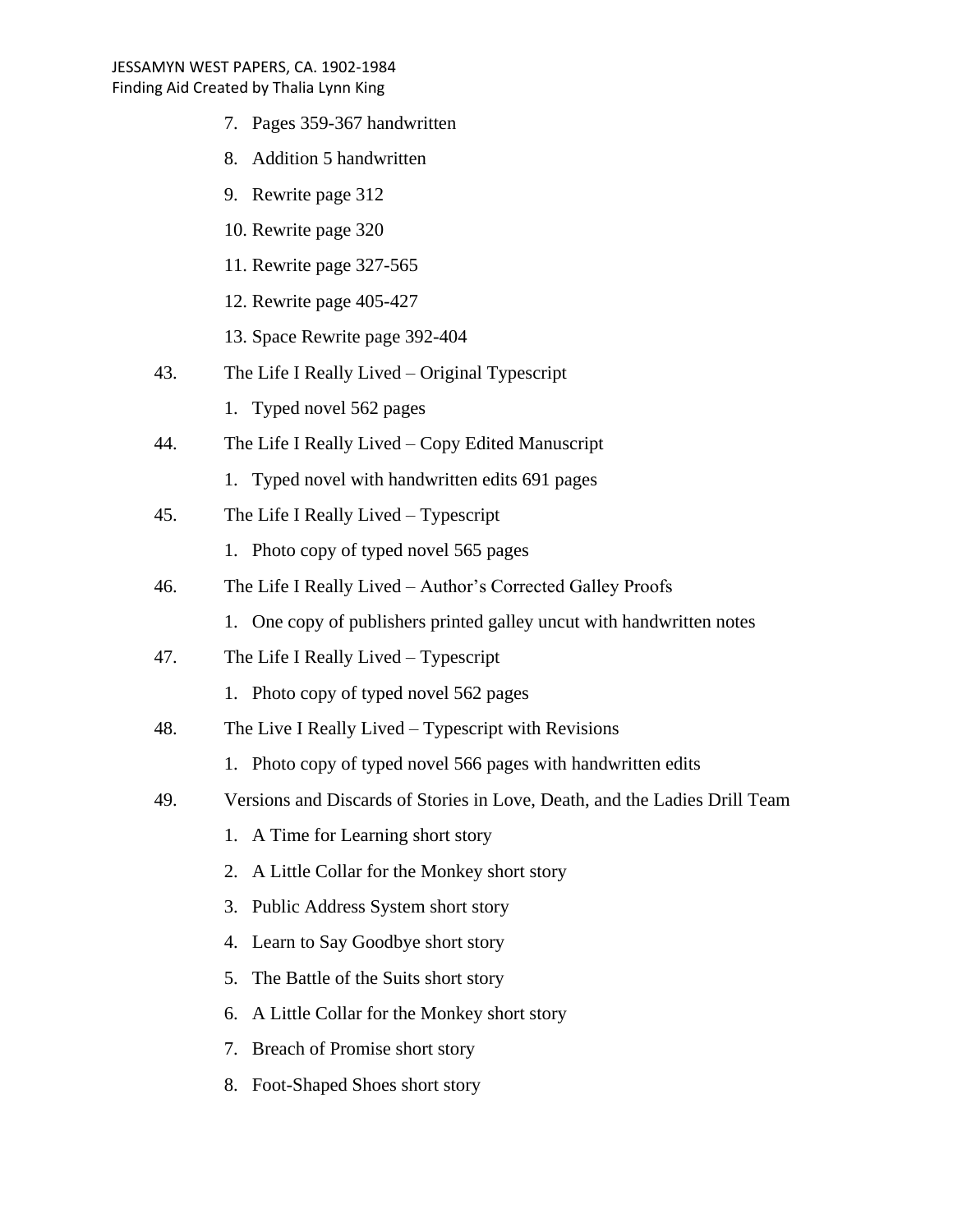- 9. Dr. Horace Chooney
- 10. Public Address System
- 11. Breach of Promise
- 12. The Senator
- 13. The Public Address System
- 50. Versions and Discards of Stories in Love, Death, and the Ladies Drill Team Original Typescript
	- 1. 8-1-1955 copy of short stories collection including table of contents
		- a. A Time of Learning
		- b. The Mysteries of Life in an Orderly Manner
		- c. Love, Death, and the Ladies' Drill Team
		- d. Home-coming
		- e. The Battle of the Suits
		- f. Tom Wolf's My Name
		- g. A Little Collar for the Monkey
		- h. Public –Address System
		- i. Foot-shaped Shoes
		- j. Horace Chooney, M.D.
		- k. The Linden Trees
		- l. Breach of Promises
		- m. The Singing Lesson
	- 2. pages 22-28 from a magazine maybe The New Yorker 2/5/1955
	- 3. Homecoming pages 29-41 typed
	- 4. The Battle of the Suits magazine pages 42-46 from The New Yorker 2/5/1955
	- 5. Tom Wolf's My Name pages 47-59 alternating galley prints and photocopied sheets of text
	- 6. Learn to Say Goodbye pages 60-65 published in The New Yorker as The Lesson August 11, 1951
	- 7. A Little Collar for the Monkey pages 66-89 typed on blue mimeograph paper with handwritten edits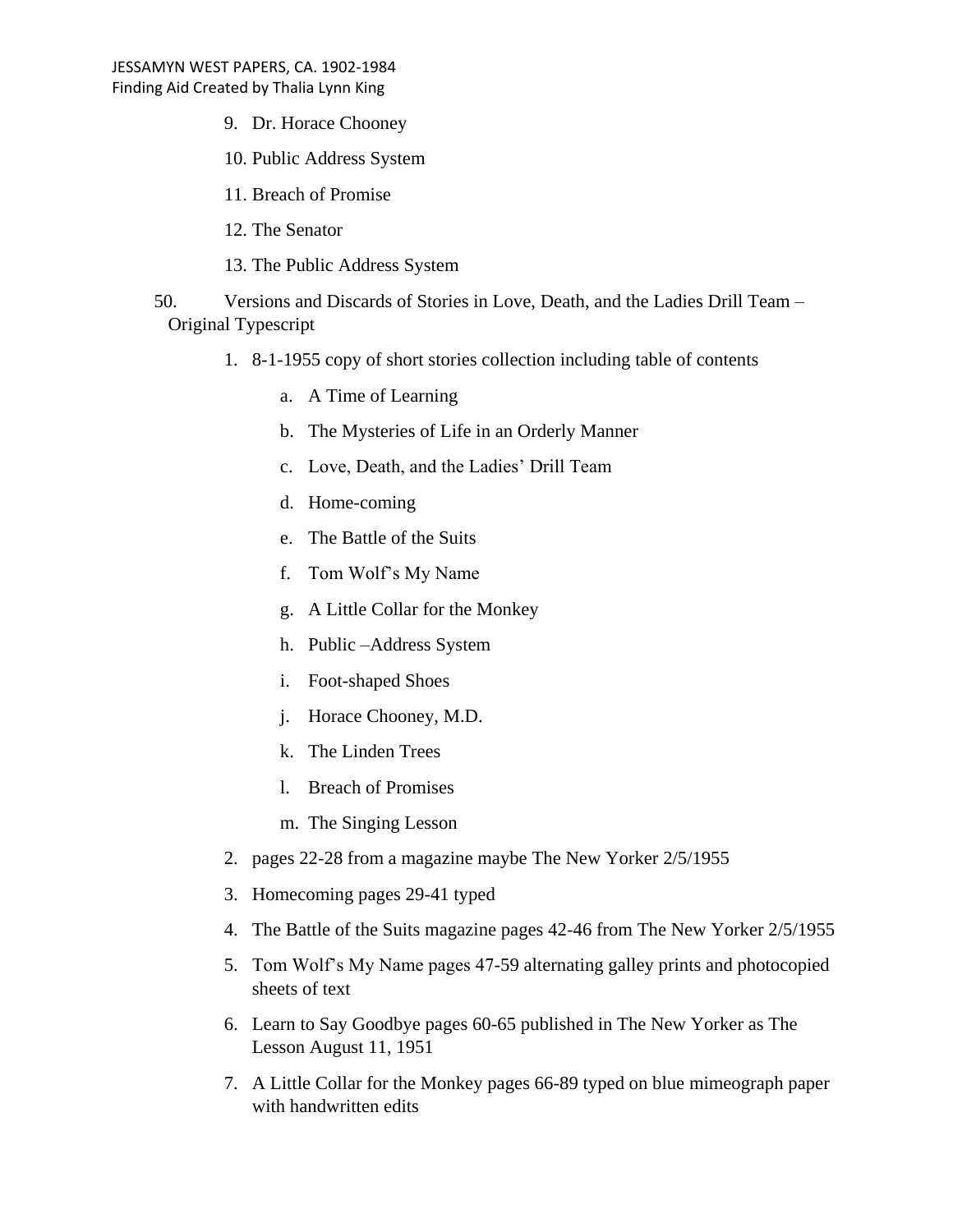- 8. Public Address System pages 90-99 from Harper's Magazine (n.d.)
- 9. Horace Chooney, M.D. pages 123-132 published by Street and Smith 1947 (except from Mademoiselle)
- 10. The Linden Tree pages 133-142 typed with handwritten edits
- 11. Breach of Promise pages 143-154 Harper's Magazine April 1953
- 12. The Singing Lesson pages 155-160 Harper's Magazine January 1945
- 13. Horace Chooney, M.D. pages 277-285 photocopied in high contrast (paper appears black)
- 14. A Little Collar for the Monkey black photocopies
- 51. Versions and Discards of Stories in Love, Death, and the Ladies Drill Team
	- 1. Breach of Promise 47 pages typed
	- 2. The Singing Lesson handwritten
	- 3. Two copies of Love, Death, and the Ladies' Drill Team typed 14 pages each
	- 4. Tom Wolfes' My Name handwritten
	- 5. A Little Collar for the Monkey 21 pages typed
	- 6. Public Address System 28 pages typed
	- 7. Periogord pages 2-12 typed
	- 8. The Singing Lesson 17 pages typed
	- 9. The Condemned Librarian 27 pages typed on yellow paper
	- 10. So Sorry For Rozella originally named Love, Death, and the Ladies' Drill Team handwritten
	- 11. A Little Collar for the Monkey handwritten
	- 12. Breach of Promise
	- 13. The Mysteries of Live in an Orderly Manner handwritten
- 52. Love is Not What You Think The Slave Cast Out Violence
	- 1. 3 page typed Letter from Granville Hicks to Editor of Macmillan Company February 5, 1958
	- 2. Correspondence from A.L. Hart, Jr. (Editor of The Macmillan Company) February 14, 1958 to J. West in reference to Alfred Kazin's book review in The Reporter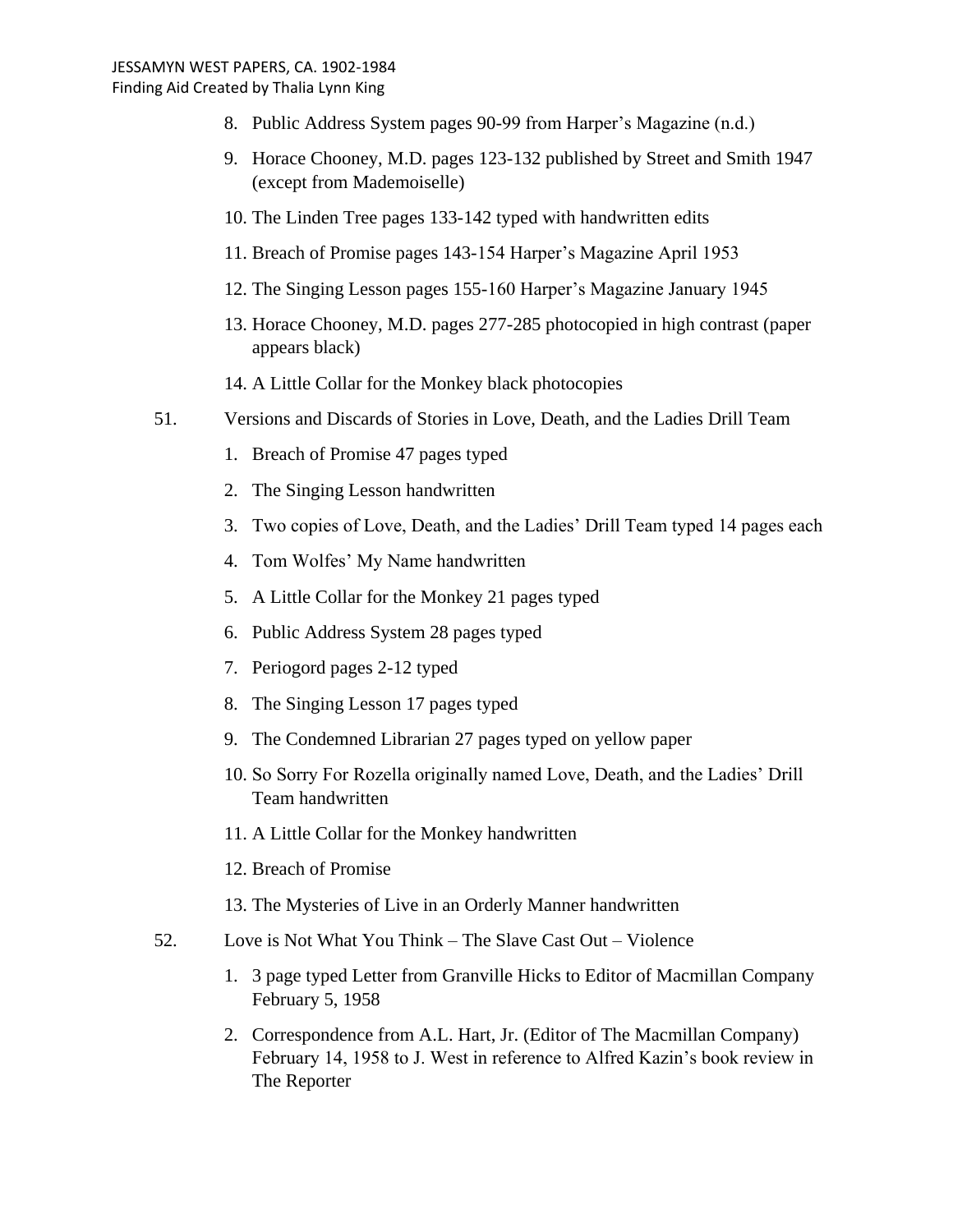- 3. The Slave Cast Out 22 pages typed with handwritten edits
- 4. Love is Not What You Think 29 pages handwritten
- 5. Love 30 pages typed
- 6. Love 34 pages handwritten
- 7. Violence 10 pages handwritten
- 8. Discarded copy of violence handwritten and typed pages
- 53. Lucy Crown Movie Script, Typed, Longhand
	- 1. Lucy Crown bound script 12/21/1959
	- 2. Lucy Crown bound script 3/8/1960
	- 3. Correspondence from Claudette J. Radsack from Harold Hecht Productions Inc. in Beverly Hills, CA to J. West 3/28/1960
	- 4. Lucy Crown opening sequence pages 1-92B 2/25/1960
	- 5. Lucy Crown scene 40 notes 3/1/1960 pages 1-11 typed
	- 6. Handwritten changes and additions
- 54. Massacre at Fall Creek Original Manuscript
	- 1. 5/10/1972 correspondence from J. West to Richard (maybe Nixon)
	- 2. 5/10/1972 correspondence from J. West to Mr. Gore Vidal (playwright)
	- 3. N.D. correspondence from J. West to Paul about President Richard Nixon as a child
	- 4. 7/11/19\_\_ handwritten copy pages 1-25
	- 5. 8/26 and 8/27 19\_\_ handwritten copy pages 25-59
	- 6. discarded 22 pages of various parts handwritten
	- 7. Book 3 The Trial pages 1-21 handwritten
	- 8. 7/22/1972 copy various handwritten pages
	- 9. Pages 86-95 handwritten
	- 10. 7/17/1972 Discarded various pages
- 55. Massacre at Fall Creek Original Manuscript with Discards
	- 1. Pages 1-9 handwritten
	- 2. Pages 10-18 handwritten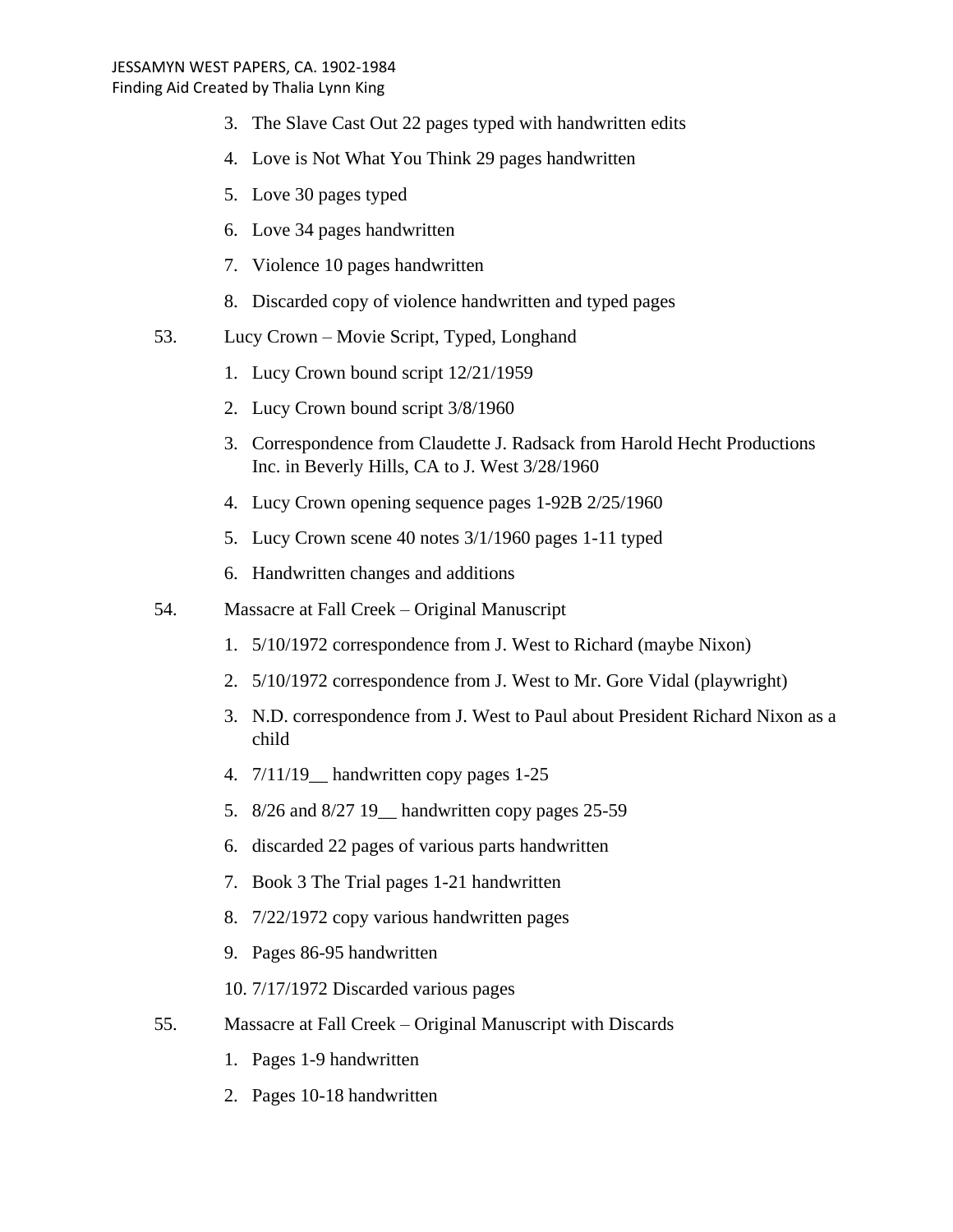- 3. Pages 2-31 handwritten
- 4. Pages 2-66, 172 and 209 handwritten
- 5. Discarded pages in various order
- 6. Concluding pages 82-161 typed
- 7. Concluding pages 162-164 typed
- 8. Concluding pages 166-213 typed
- 9. Concluding pages 218-260 typed
- 10. Concluding pages 261-285 typed
- 11. Handwritten pages 285-448
- 56. Massacre at Fall Creek Original Typescript
	- 1. Original typescript from Harcourt Brace Jovanovich, Inc NY, NY
- 57. Massacre at Fall Creek Revised Original Typescript First Revisions
	- 1. Single typed copy of manuscript pages 1-508 (photocopy of Original typescript from previous clamshell)
- 58. Massacre at Fall Creek Galleys
	- 1. Cut galley pages with handwritten notes
- 59. Massacre at Fall Creek Retyped Final Manuscript
	- 1. Boxed manuscript from Harcourt Brace Jovanovich, Inc. NY, NY copied for setting pages 1 -494
- 60. Massacre at Fall Creek Final Typescript
	- 1. Photocopy of typed manuscript no handwritten edits
- 61. Massacre at Fall Creek Revised Original with Changes Second Edition
	- 1. Revised original with J. West's changes ready for retyping
	- 2. 8 pages listing changes to text
- 62. Massacre at Fall Creek Galleys
	- 1. Typed copy pages 1-81
	- 2. Typed copy pages 1-208
- 63. A Matter of Time Original Longhand and Revisions Part I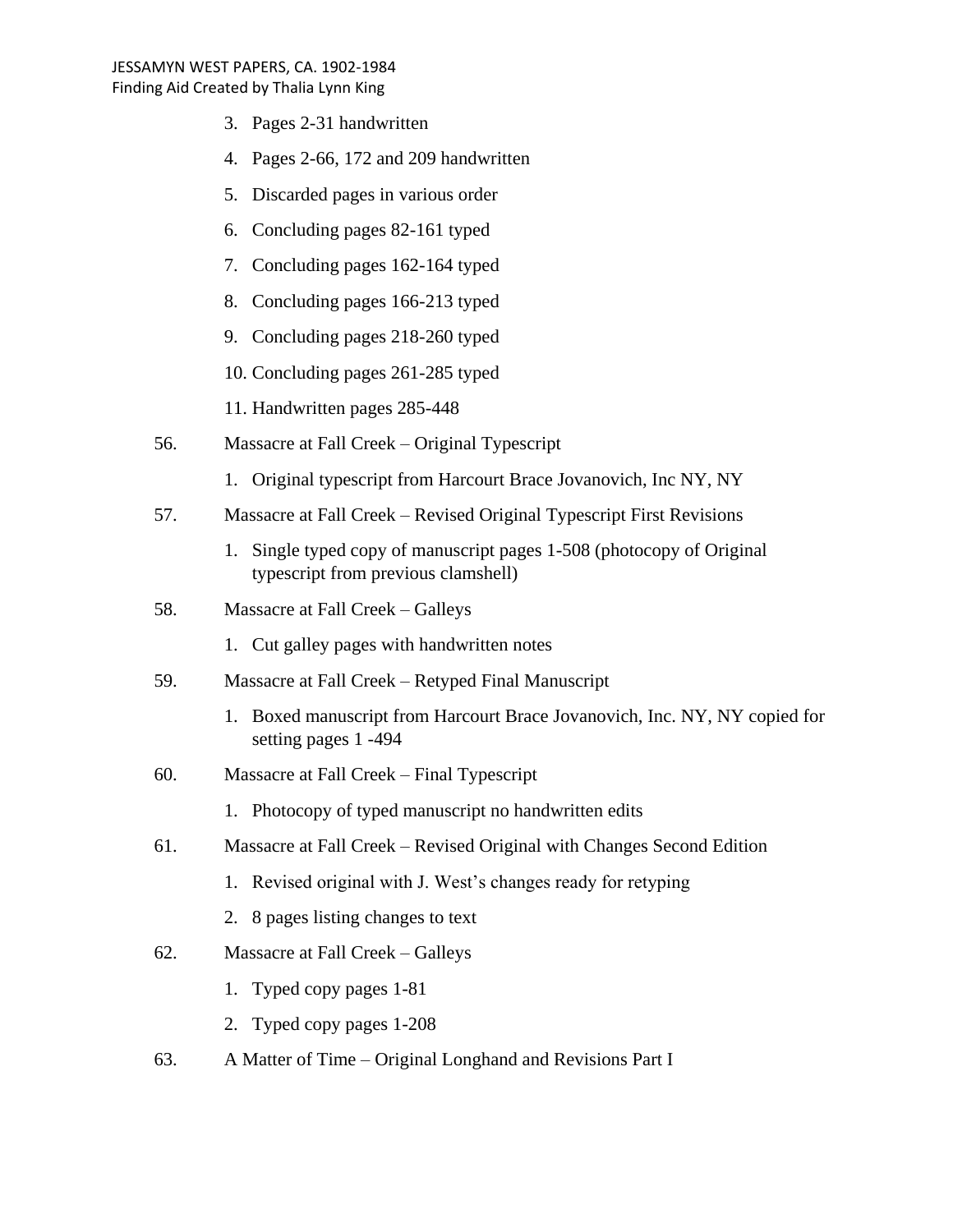- 1. A Matter of Time first copy Various title changes for A Matter of Time: Sister Dear Sister, An Ordinary Night
- 2. A Matter of Time second copy
- 64. A Matter of Time Original Longhand and Revisions Part II
	- 1. Handwritten copy
	- 2. Handwritten Discards
- 65. A Matter of Time –– Original Longhand and Revisions Part III
	- 1. Various edits and discards both typed and handwritten
	- 2. 1965 typist Mary Faville of Napa, CA includes cot of typing
- 66. A Matter of Time Galleys
	- 1. Title and dedication page edits
	- 2. Uncut Galleys 1966 folded into 4ths
	- 3. Uncut galleys cut folded in half
	- 4. Cut galley with handwritten edits
	- 5. Title page and dedication page edits on delicate paper
- 67. A Matter of Time Typescript (skinny light blue clamshell)
	- 1. "Blix" One marked copy typed pages 1-184
- 68. A Matter of Time Original Typescript
	- 1. Renamed A Matter of Time single copy pages 1-473
- 69. A Matter of Time First Revised Typescript
	- 1. Remembering to Forget renamed to A Matter of Time boxed from Russel and Volkening Inc NY, NY460 pages typed
- 70. A Matter of Time Typescript
	- 1. Single copy pages 1-496
- 71. A Mirror For The Sky Original Longhand and Typescript
	- 1. Letter from J. West missing first page(s)
	- 2. Letter from J. West missing first page(s)
	- 3. Play set in the early 1800s on the American Frontier typed
	- 4. Discarded versions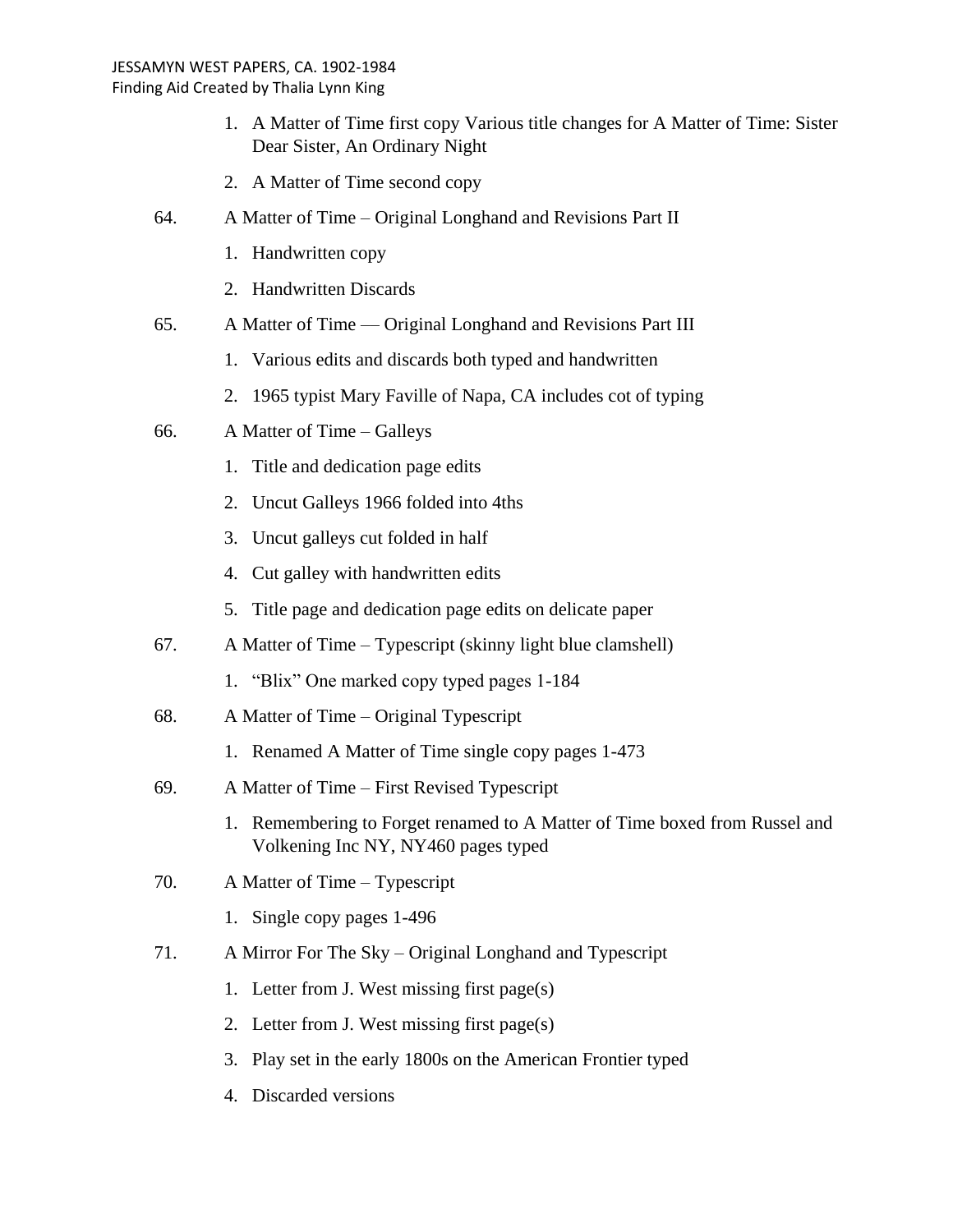- 5. Song of the Conestoga Wagon
- 6. Big Chickey, Little Chickey (A Song of the Rivers)
- 7. Wooden Punkin Seeds (A sad plaintive song)
- 8. Woman id the Forked Wheel
- 9. Audubon's Song of the Flatboatsman
- 10. Audubon's Song
- 11. Song of the Salve Girl
- 12. A Forefended Place
- 13. The Little Red Fox
- 14. Song of the Blacksmiths
- 15. Lucy's Song of Love
- 16. Gold and Silver Are As Dust
- 17. Song of Freedom
- 18. Song of Loving Women
- 19. Discards
- 72. A Mirror For The Sky Original Typescript, Mimmeographed First Portion Galleys
	- 1. Bound copy of opera typed (opera based on an original conception of Raoul Pene deBois for Portraying the Life of Audubon in a Musical Drama
	- 2. Edited play
	- 3. Title page layout
	- 4. Folded galley pages

# 73. The Painter Case

- 1. 1966 Correspondence from John Burke of San Francisco to J. West
- 2. Copy Times article about Harold Painter's son, Mark Painter, custody
- 3. Legal Kidnapping handwritten by J. West
- 4. Western Union from Peter Wyden
- 5. Iowa Civil Liberties Union correspondence from Oval Quit February 23, 1966
- 6. Clipping of Times Article February 11, 1966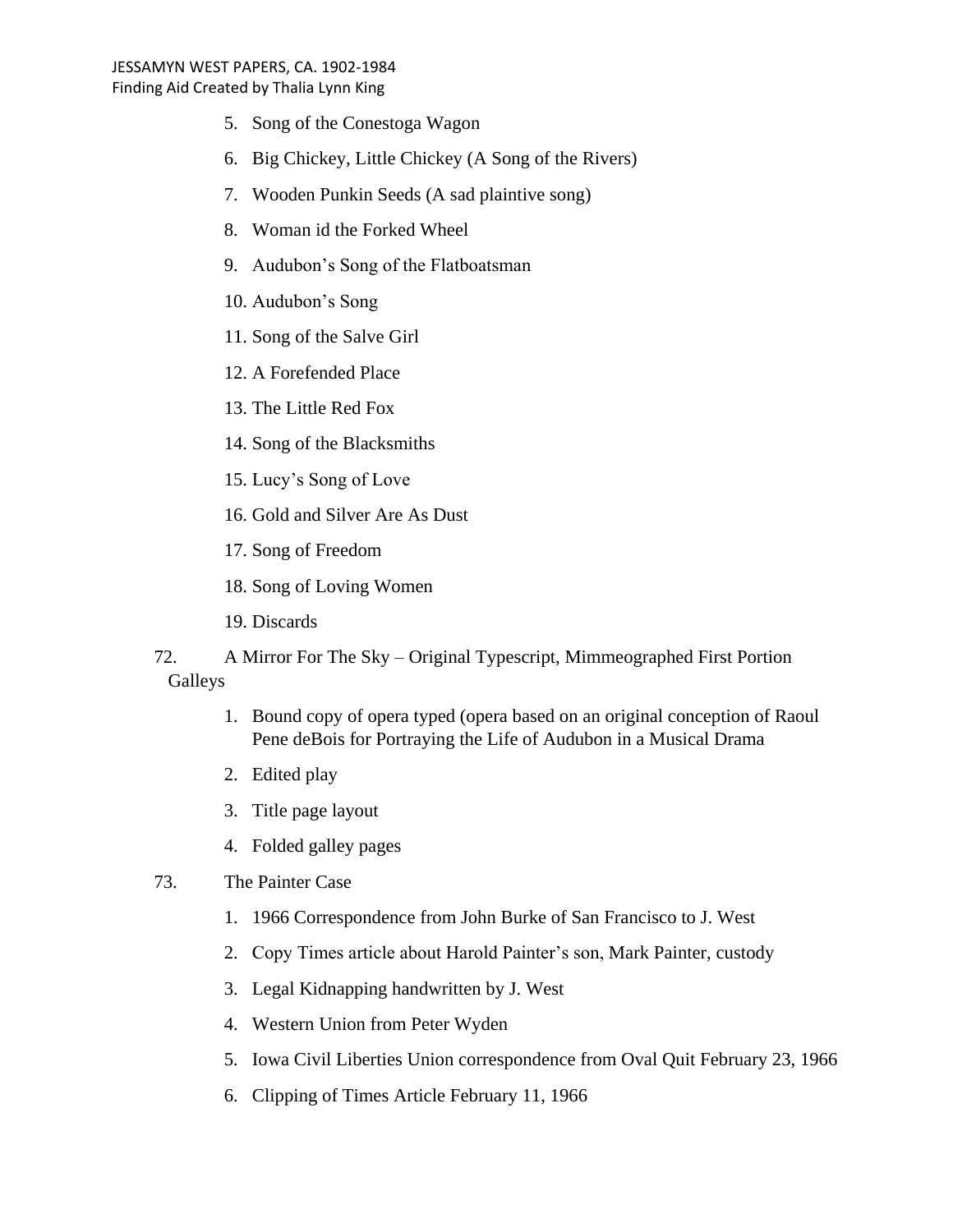- 7. Iowa Civil Liberties Union February 1966
- 74. The Pismire Plan
	- 1. Bound copy typed
	- 2. Handwritten with edits
- 75. Quaker Reader Typescript I
	- 1. Typed first half pages 1-400
- 76. Quaker Reader Typescript II
	- 1. Typed second half pages 401-792
	- 2. Bibliography
	- 3. Historical background
	- 4. History of Quakerism
- 77. Quaker Reader Introduction, Notes, Longhand Version
	- 1. Memo from Mark Richman of Viking Press Publisher to J.West 4/15/1960
	- 2. Text on George Fox
	- 3. List of quotes
	- 4. Handwritten into and list of quotes
	- 5. Typed bibliography page with call numbers
	- 6. Second handwritten copy of Fox text and bibliography
- 78. Red Pony Original Screenplay and Revisions
	- 1. hand written manuscript
- 79. Red Pony Second Draft and Typescript
	- 1. Second draft screenplay April 6, 1972 (two brad bound copies)
	- 2. List of screenplay revisions in the works
	- 3. Handwritten editions of screenplay
- 80. Ruth Paine Story (McCalls)
	- 1. Handwritten maniuscript
	- 2. Typed manuscript 60 pages
- 81. The Secret Look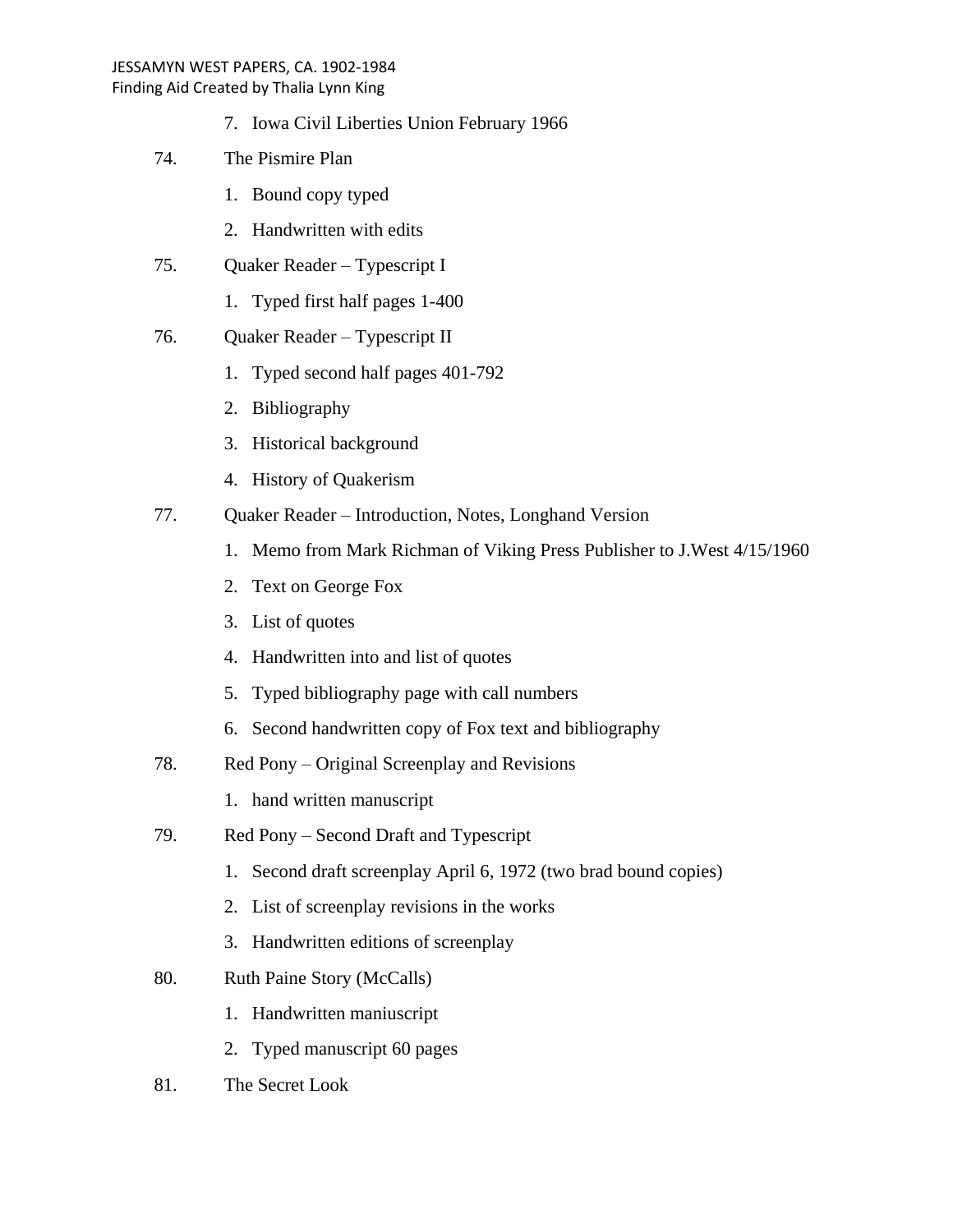- 1. Typed with hand edits (poetry)
	- a. Primary Cathedral
	- b. The Wave of the Future
	- c. Double Image
	- d. All Rooms Unentered
	- e. Words Are Dangerous
	- f. Auxiliary Organs
	- g. Disrupted Radically
	- h. The Helpful Mind
	- i. The Regal Mind
	- j. The Sardonic Woman
	- k. There Was a Crooked Man
	- l. Dream
	- m. Advice to God
	- n. The Secret Look
	- o. For Every Fallen Thing
	- p. A Coupling Weather
	- q. Green Twilight
	- r. The Dead Limb
	- s. The Jolly Miller
	- t. The Enemy
	- u. The Wasted Day
	- v. Such Comradeship As Shames the Day
	- w. Spring Thaw
	- x. If the Knowledge of Death
	- y. Monologue
	- z. Old Man Staring: Corner of Brown and Main
	- aa. Soliloquy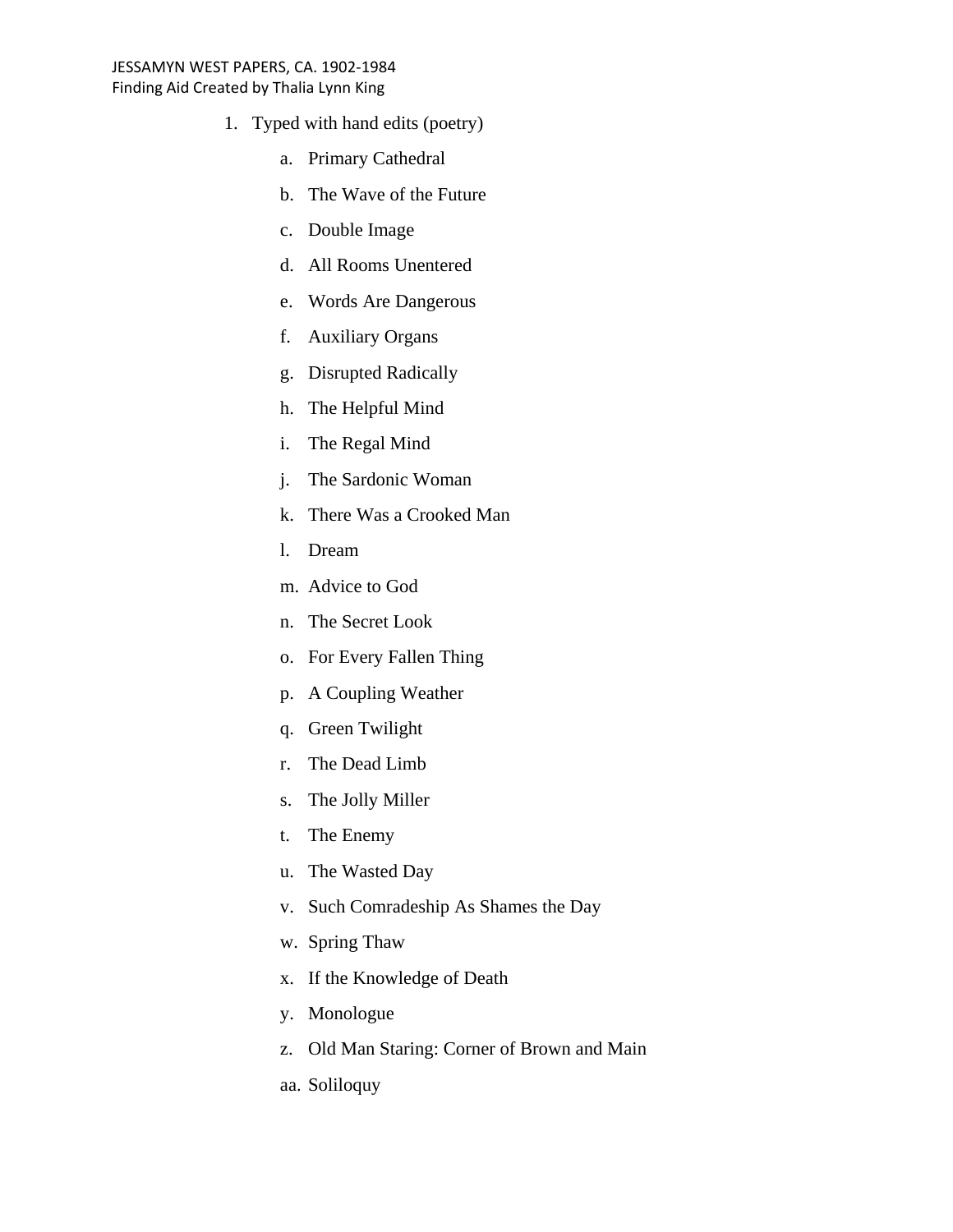- bb. Thou, Spider God
- cc. Against Clocks
- dd. To Dull by Anticipation
- ee. Song of Freedom
- ff. Autobiography with Flowers
- gg. Modest Prayer
- hh. Clean the Windshield, Please
- ii. Anomaly
- jj. Martha Killed Mary
- kk. Address to My Skull
- ll. Keats, Katherine
- mm. Emily and God
- nn. Eyes in the Sky
- oo. Microcosm
- pp. Floral Supposition
- qq. Far Train Whistle
- rr. Waiter, Another Squab
- ss. Christmas
- tt. Cauliflower Woman
- uu. Purely Sabbath
- vv. Counting Out Rhyme
- ww. Time Is the Atlas
- xx. I Asked for a Stone
- yy. Lament
- zz. Last Quarter
- aaa. Parting in Reno
- bbb. Twentieth Floor Hotel Bedroom
- ccc. Chamber Nautilus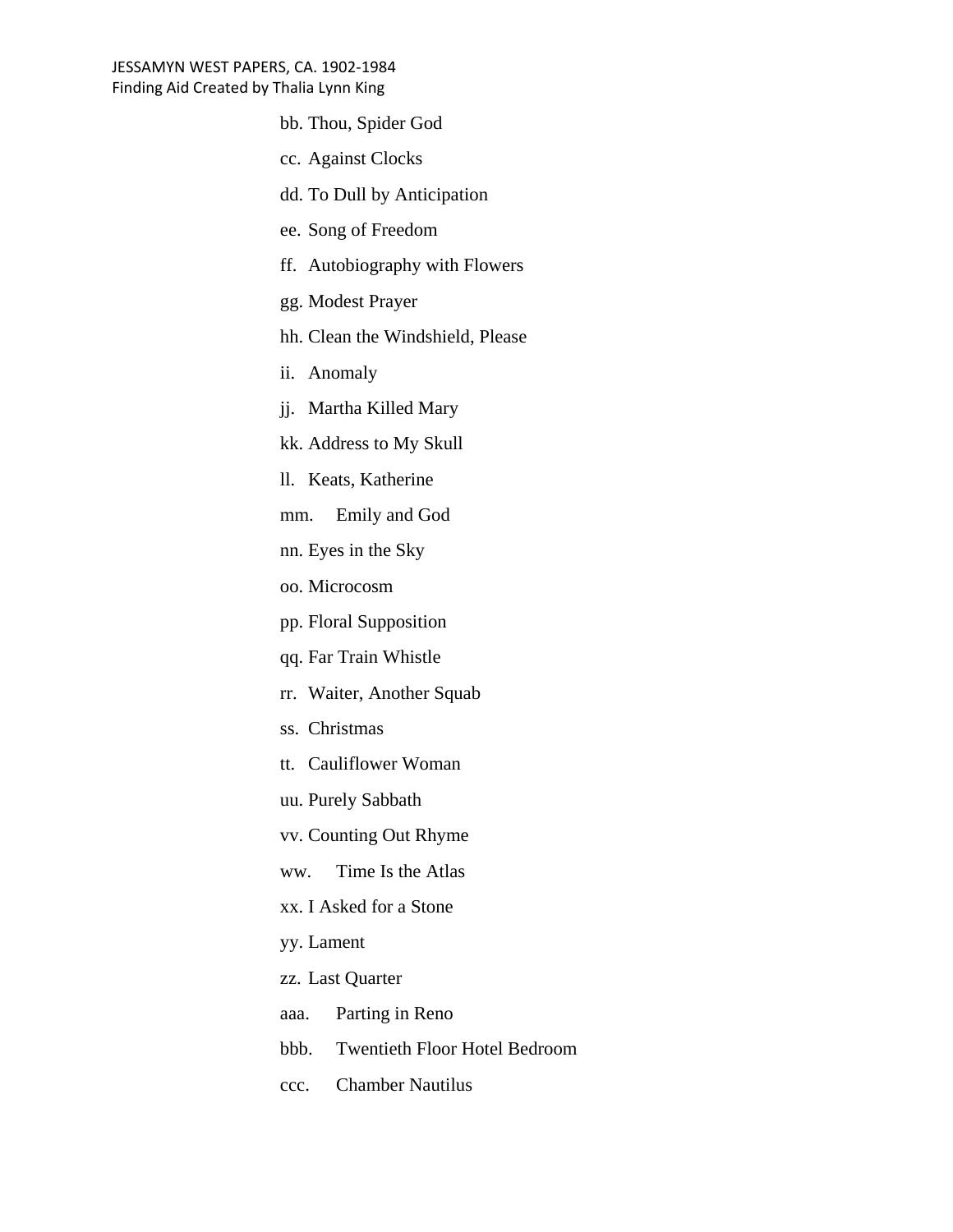|                                              | ddd. Like Cloud or Stone       |  |
|----------------------------------------------|--------------------------------|--|
|                                              | eee. All Darkness Is a Beauty  |  |
| fff. Love in Action                          |                                |  |
|                                              | ggg. Either $-Or$              |  |
|                                              | hhh. Mad About Metal           |  |
| iii. Bombs Away                              |                                |  |
| jij. The Five Senses Interrogate the Experts |                                |  |
|                                              | kkk. Beyond All Metals         |  |
| lll. Birds                                   |                                |  |
|                                              | mmm. Rooster                   |  |
| nnn. Bee                                     |                                |  |
|                                              | 000. Buzzards                  |  |
|                                              | ppp. Spider                    |  |
| qqq. Slug                                    |                                |  |
| rrr. Cat on Sink                             |                                |  |
| sss. Hearthside Cat                          |                                |  |
| ttt. Cat and Mouse                           |                                |  |
|                                              | uuu. Cat's Skull               |  |
|                                              | vvv. Leaf Use                  |  |
|                                              | www. The Eye, The Ear          |  |
|                                              | xxx. Great Wind I              |  |
|                                              | yyy. Great Wind II             |  |
| ZZZ.                                         | Spring in a Bosky Valley       |  |
|                                              | aaaa. Green Death              |  |
|                                              | bbbb. Summer                   |  |
|                                              | cccc. Walking Through a Meadow |  |
|                                              | dddd. A Glass of Daises        |  |
|                                              |                                |  |

eeee. July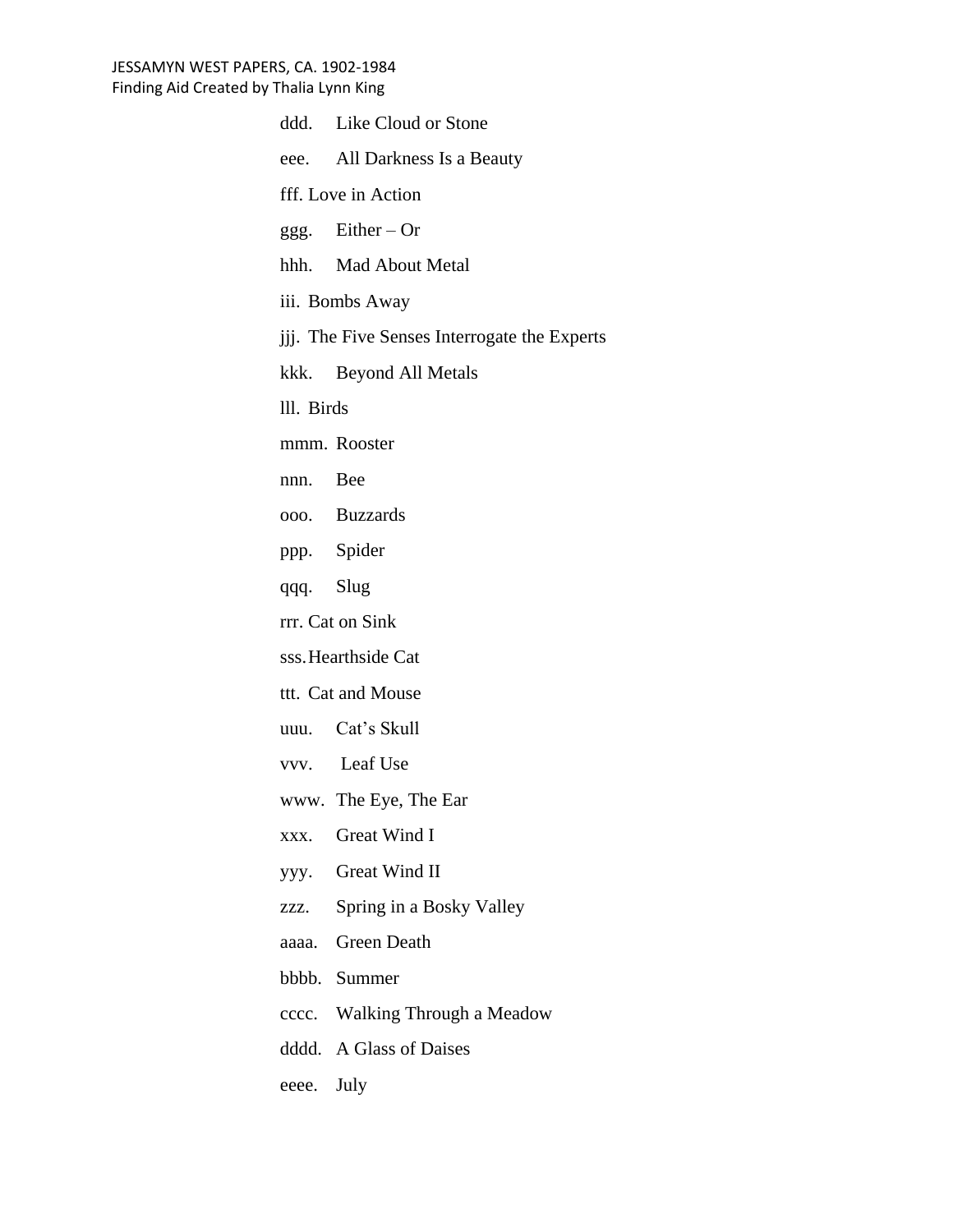ffff. Tree by Day

gggg. Tree by Night

hhhh. August

iiii.Evening Landscape

jjjj.The Honest Word

kkkk. Late Afternoon

llll.September

mmmm. November

nnnn. Cold

oooo. January

pppp. Earth Voices

qqqq. West, Jessamyn

- 2. Galley print cut and folded
- 82. Short Stories Longhand and Typescript
	- 1. Short Stories long hand and typescript (table of contents)
		- a. Aloha, Farewell To Thee
		- b. Another World Entirely
		- c. Blackboard
		- d. Book of Life
		- e. A Boy's Dream
		- f. The Cala Lilly Cleaners and Dryers
		- g. Call of the Cow
		- h. Christmas Gift for Father (The Ouija Board)
		- i. Flow Gently Sweet Aspirin
		- j. Goodbye Bossy
		- k. Illumination
		- l. Grand Opening
		- m. John Welcome Finney Poet (The Real Pearl)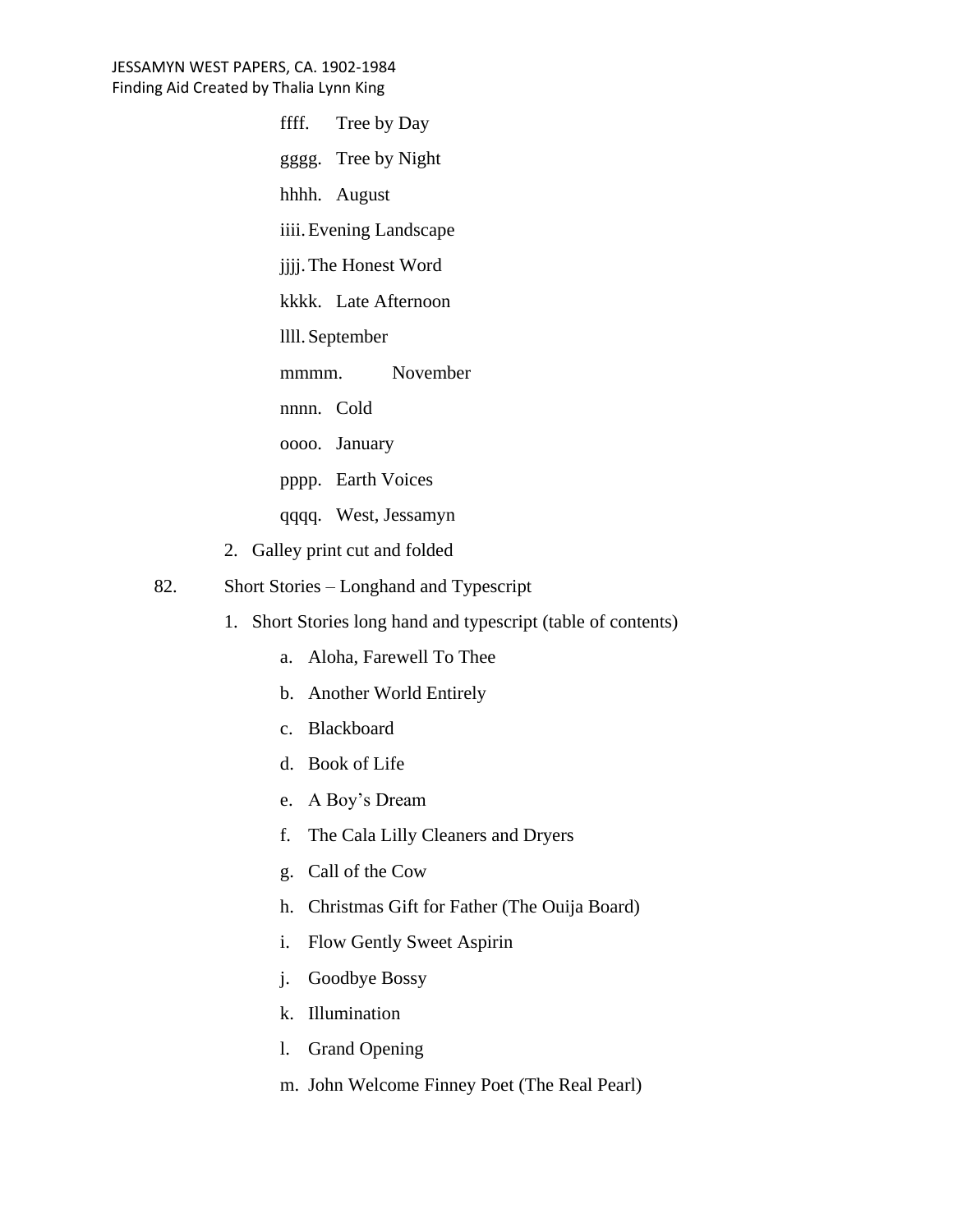- n. King Midas in Reverse
- o. Learning Machine (Teaching Machine)
- p. Leppert
- q. Little Walk With Brother (Little Walk with Milton)
- r. Little Walk with Milton
- s. Master Finney and The Boy Poet
- t. Missing and Presumed Dead
- u. Mysteries of Life in an Orderly Manner
- v. Nicknames (Spring of Life)
- w. O Barley Paint, Be Good To Me (Goodbye Bossy, Sold Out, Selling Out, A Boy's Dream and Call of the Cow)
- x. Old Like Liz
- y. Ouija Board
- z. Perigord
- aa. Presumed Missing (Missing and Presumed Dead)
- bb. Pretty Thing
- cc. Real Pearl
- dd. Reverdy
- ee. Second (Or Third) Time Around
- ff. Selling Out
- gg. Sold Out
- hh. Snow is Dancing
- ii. Spring of Life
- jj. State of Stoney Lonesome
- kk. Teaching Machine
- ll. There'll Come a Day 9Old Like Liz)
- mm. Unimagined House Party
- nn. Wake
- oo. Woman Who Could Make Black White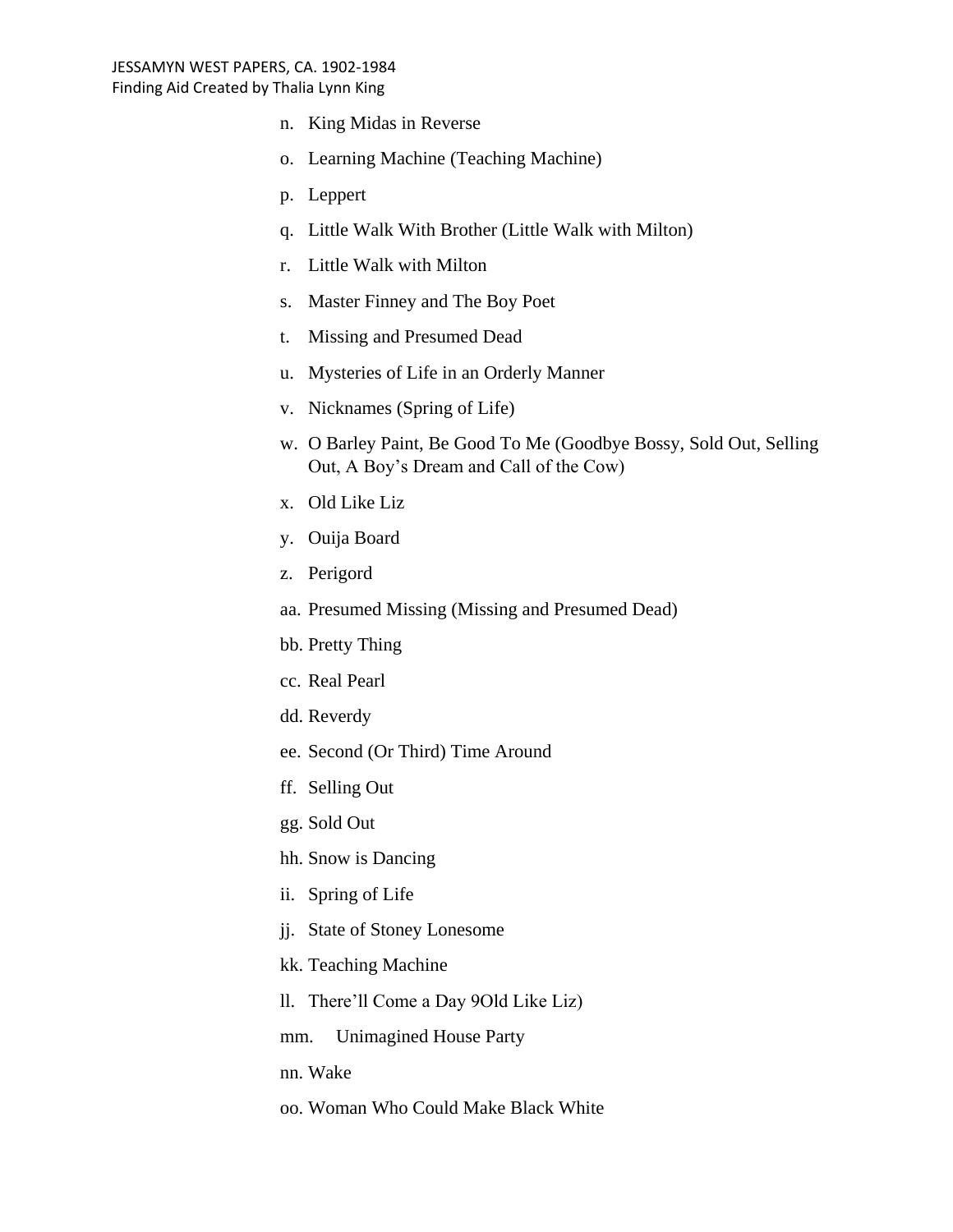pp. Yolo Indians

- 2. Aloha, Farewell to Thee
	- a. Alternative titles: The Book of Life or Yolo Indians
	- b. handwritten
- 3. Another World Entirely
	- a. Handwritten
	- b. typed
	- c. Publication from New Mexico Quarterly Spring 1947 pages 63-71
- 4. The Blackboard
	- a. Handwritten
	- b. typed
	- c. Published from Town and Country November 1945 Pages 124-159
- 5. The Cala Lily Cleaners and Dryers
	- a. Handwritten
	- b. Typed
- 6. Call of the Cow
	- a. Alternative titles: Goodbye Bossy, Sold Out, Selling Out, O Barley Point and Be Good, A Boy's Dreams
	- b. handwritten
- 7. Flow Gently Sweet Aspirin
	- a. handwritten
	- b. typed
	- c. Published from New Masses newspaper clipping January 21, 1941
- 8. The Illumination
	- a. Published from Harper's Bazaar October 1943
- 9. Grand Opening
	- a. typed
- 10. John Welcome Finney, Poet
	- a. Alternative titles: The Real Pearl, Master Finney and The Boy Poet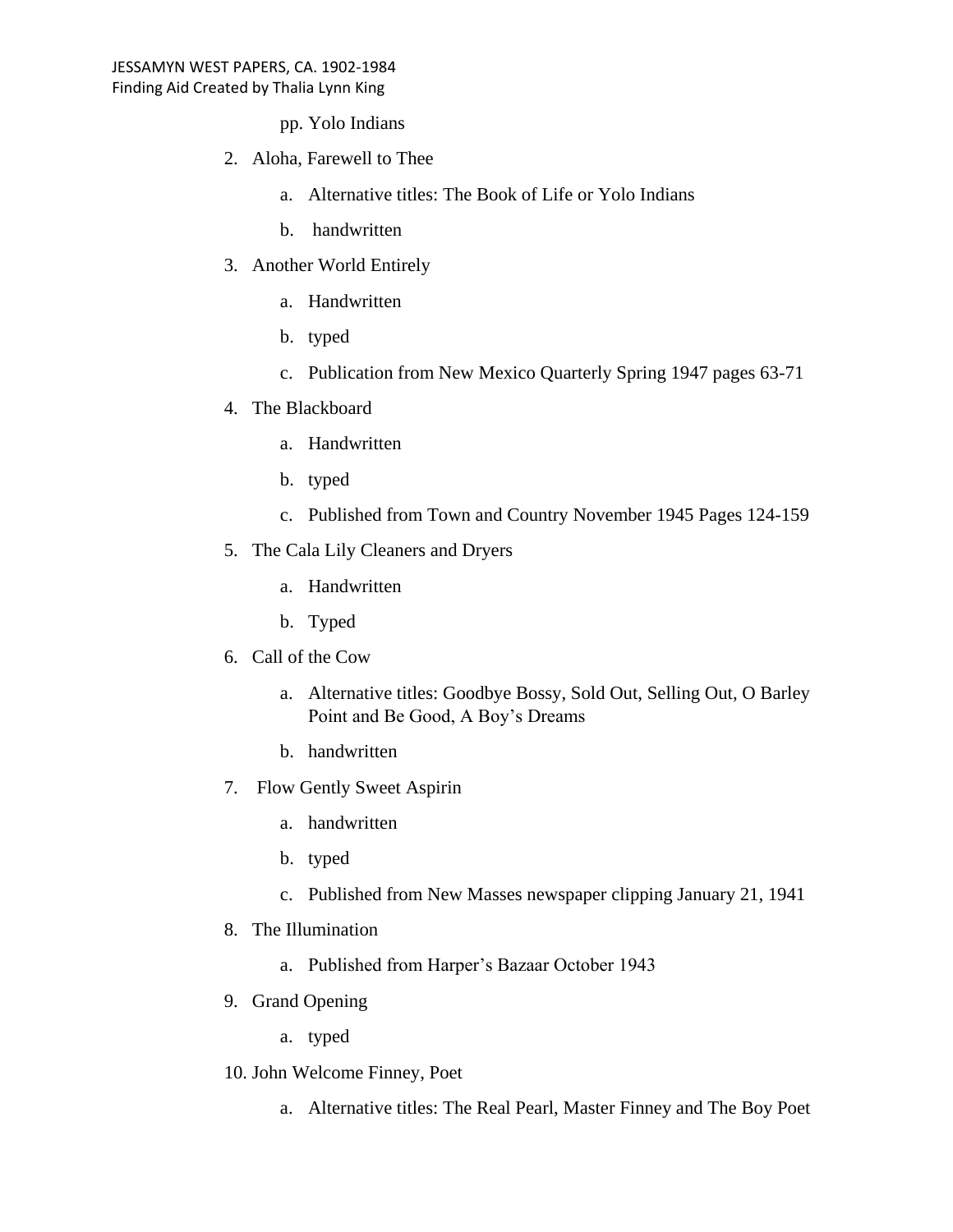- b. handwritten
- c. typed
- d. published from
- 11. King Midas in Reverse
	- a. handwritten
- 12. The Learning Machine
	- a. Alternative titles: Teaching Machine
	- b. Handwritten
	- c. typed 3 copies
- 13. A Walk with Brother
	- a. Alternative titles: A Little Walk with Milton
	- b. handwritten
	- c. typed
	- d. Published from Women's Home Companion September 1945
- 14. Missing and Presumed Dead
	- a. Alternative titles: presumed missing
	- b. Handwritten
	- c. Typed
	- d. Published from Mademoiselle January 1946
- 15. The Mysteries of Life in an Orderly Manner
	- a. Published from The New Yorker March 27, 1948
- 16. Nicknames
	- a. Alterative titles: The Spring of Life
	- b. Handwritten
	- c. Published from no date no magazine title
- 17. Old Like Liz (3:30 version and sergeants)
	- a. Alternative names: Old Like Garbo, Garbo and the Sergeants, A Last Taste of Homelife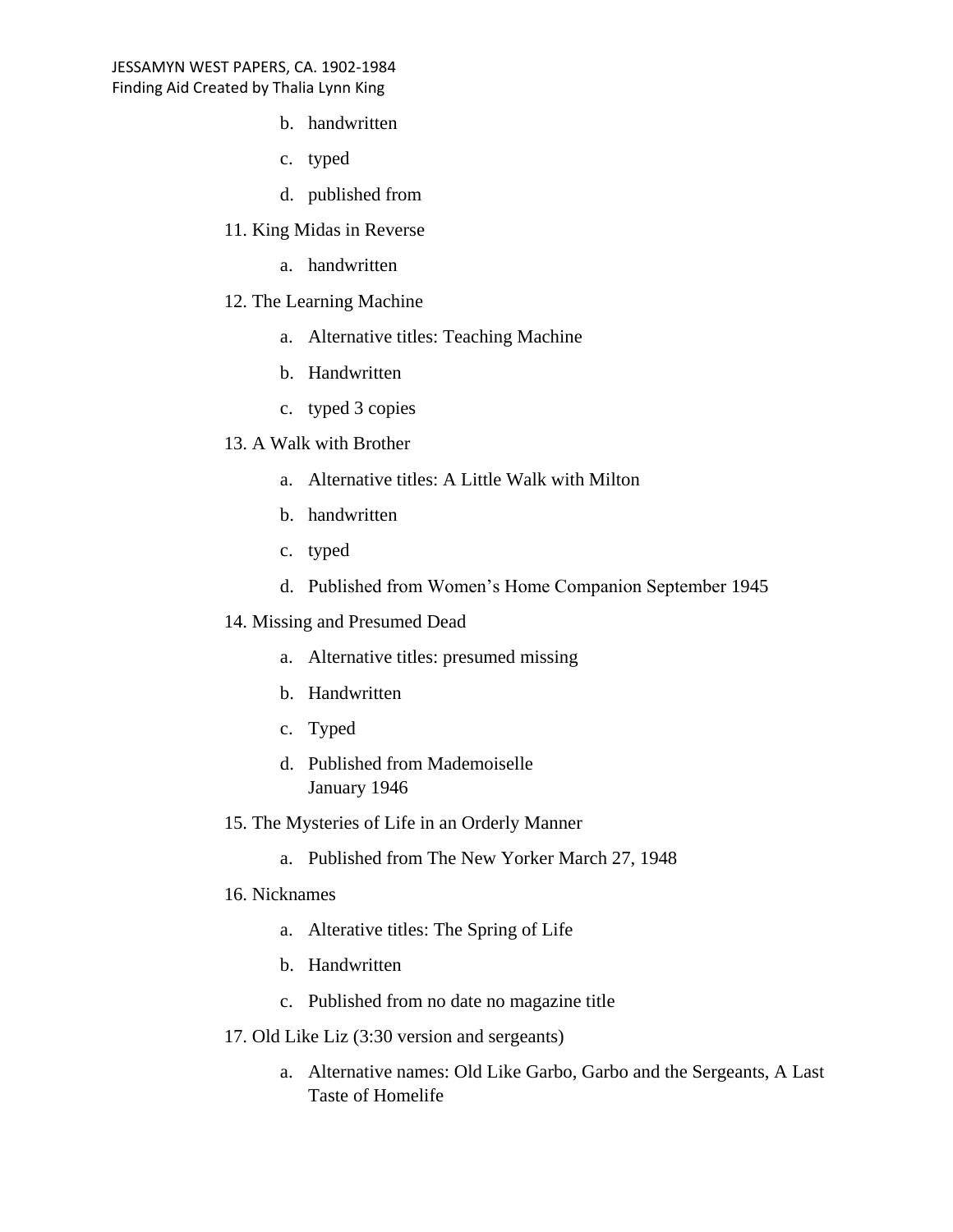- a) Three different stories appear with similar titles with very different characters
- b. Handwritten
- c. Typed
- d. Published from Collier's The National Weekly May 11, 1946
- 18. The Ouija Board
	- a. Alternative titles: A Christmas Gift for Father
	- b. Published from Yale Review winter 1950

## 19. Perigord

- a. Handwritten
- b. Typed
- 20. A Pretty Thing
	- a. handwritten
	- b. Published from Ladies Home Journal July 1945

## 21. Reverdy

- a. Handwritten
- b. typed
- c. Published from New Mexico Quarterly Spring 1943
- 22. The Second (Or Perhaps Third) Time Round handwritten
	- a. handwritten
- 23. The Snow is Dancing
	- a. Handwritten
	- b. Typed
	- c. Published from Yankee magazine January 1941

## 24. The Unimagined House Party

- a. Handwritten
- b. typed

## 25. The Wake

a. Typed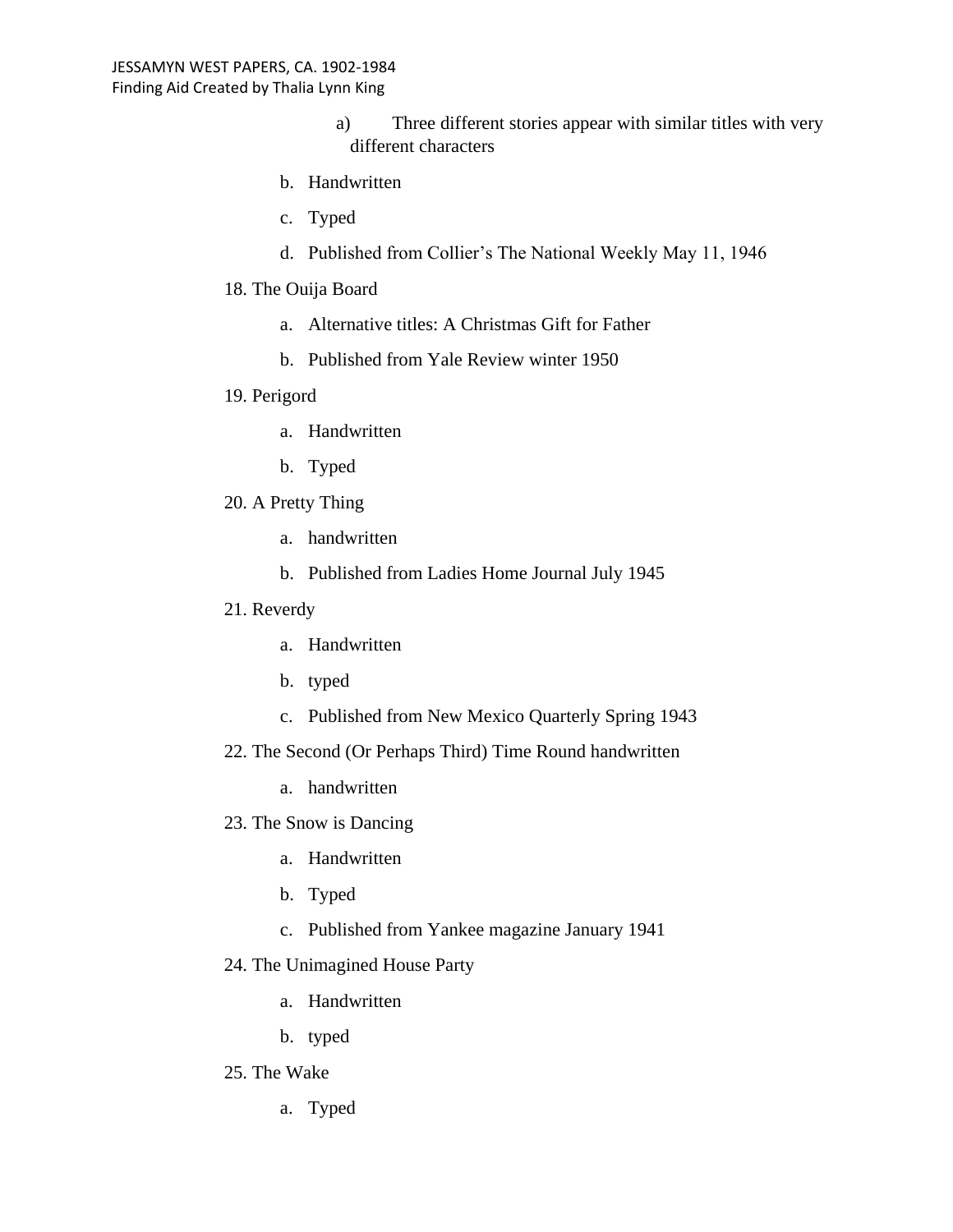b. Published from Town and Country October 1945

## 26. The Woman Who Could Make Black White

- a. typed
- 83. South of the Angels Original Longhand, Typescript and Revisions
	- 1. Mid-November 1916 handwritten
	- 2. Handwritten and typed edits
- 84. South of the Angels Original Longhand/Typescript and Revisions
	- 1. Handwritten chapters with various titles
	- 2. Various editions of chapters typed and handwritten
- 85. South of the Angels Original Longhand/Typescript and Revisions
	- 1. Handwritten chapters with various titles
	- 2. Various editions of chapters typed and handwritten
- 86. South of the Angels Original Longhand/Typescript and Revisions
	- 1. Typist bill from October 1957
	- 2. Typed with handwritten edits
- 87. South of the Angels Galleys
	- 1. Book 1 Long folded galleys with minor handwritten notes between author and editor
- 88. South of the Angels Typescript Folio II
	- 1. Book 2 typed
- 89. South of the Angels Typescript I (fat red clamshell)
	- 1. Book 1 typed
- 90. South of the Angels Galleys (green clamshell)
	- 1. Entire book typed with handwritten edits March 28th (not galleys)
- 91. South of the Angels Typescript Chapters 2 and 3
	- 1. Book Three typed
	- 2. Book Four typed
- 92. The State of Stony Lonesome Original Longhand and Revisions
	- 1. Various handwritten and typed edits out of page order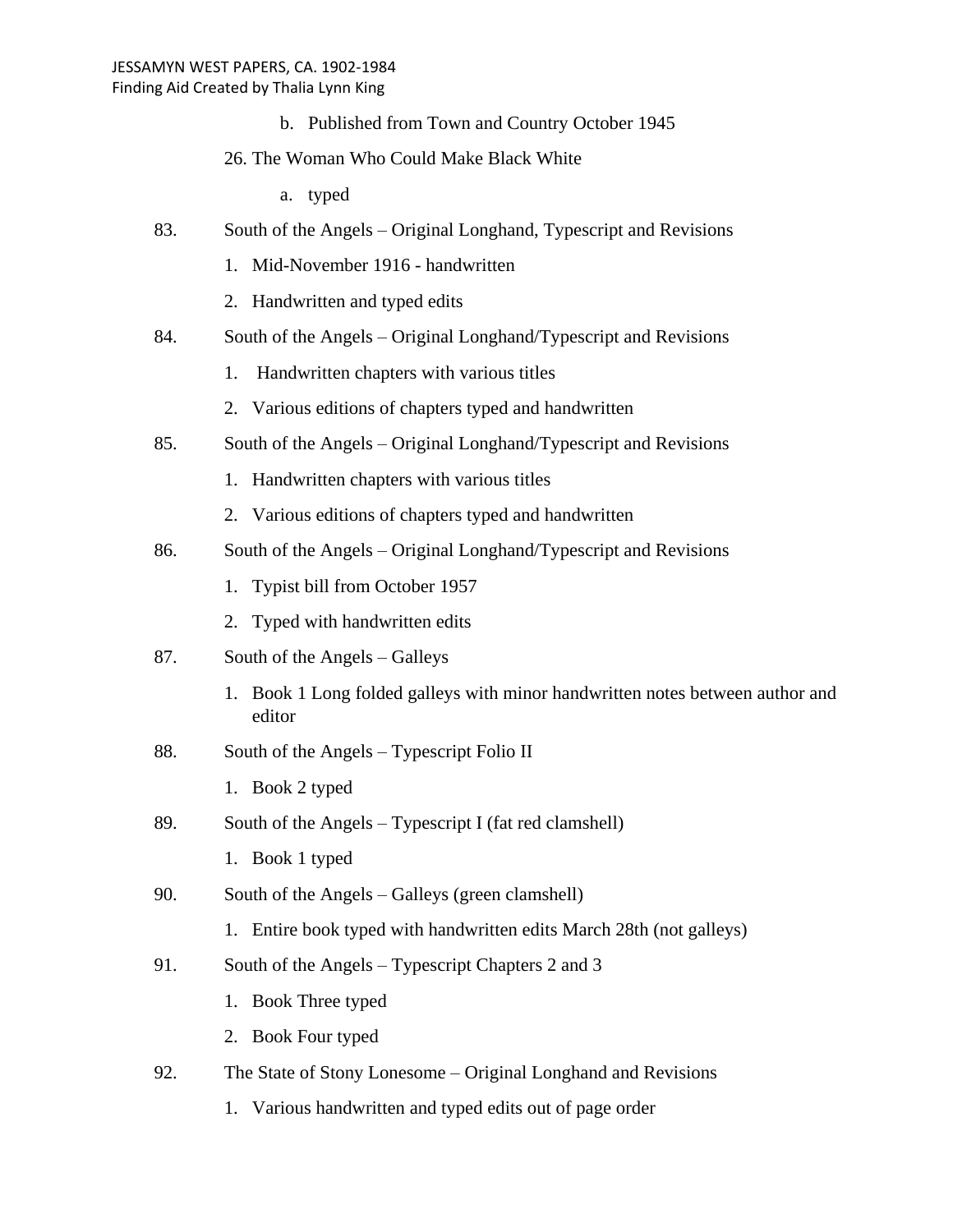- 93. The State of Stony Lonesome Typescript
	- 1. Typed script for Harcourt Brace Jovanovich Inc Publishers
	- 2. Letter from publisher July 7, 1983 (Joan P. Judge, secretary to Julian P. Muller)
	- 3. Chapters
		- a. Blue
		- b. In the Arroyo
		- c. Uncle Zen
		- d. The Contest
		- e. A Spin
		- f. A Second Spin
		- g. Sarah
		- h. Dirty Words
		- i. Earthquake Weather
		- j. The Prize
		- k. Sweet Sixteen
		- l. Sweet Sixteen 2
- 94. Stolen Hours Movie Script
	- 1. Bound movie script originally titled "Summer Flight" (copy 1)
	- 2. Bound movie script originally titled "Summer Flight" (copy 2)
	- 3. Property of Mirisch Films LTD and Barbican Films Inc, Shepperton Studios
	- 4. Summer Flight handwritten on legal pad
- 95. To See the Dream Original Longhand/Typescript
	- 1. First draft handwritten on legal pad
	- 2. Second copy longer, handwritten
	- 3. Outline of Book A
	- 4. Outline of Book B
	- 5. Typed with name change "Friendly Persuasion in Hollywood" to "To See the Dream"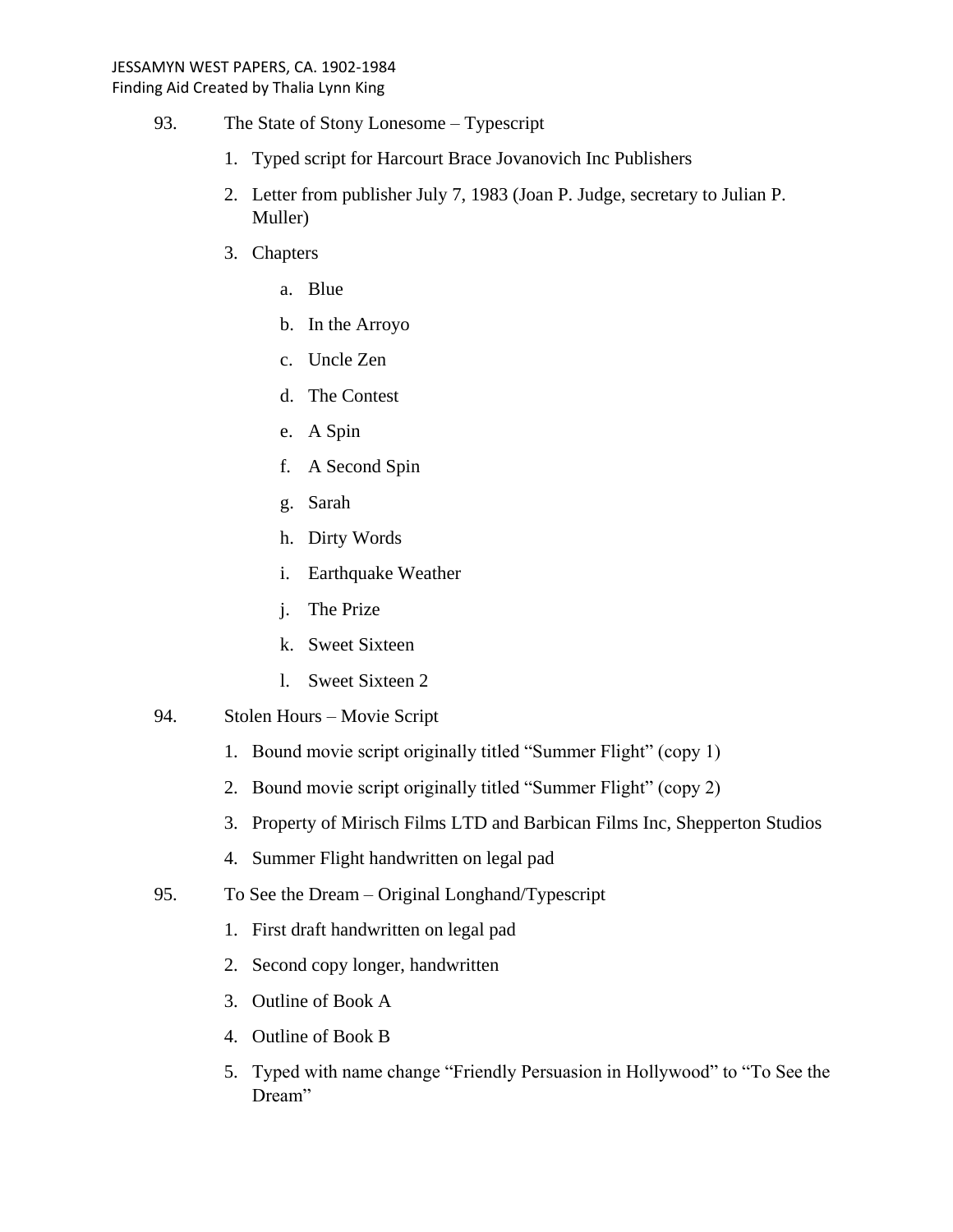Finding Aid Created by Thalia Lynn King

- 96. To See the Dream Galleys, Carbon Typescript (Printer's Copy)
	- 1. Typed version
	- 2. Editors galley folded with edits
- 97. To See the Dream Typescript Revisions
	- 1. Typed manuscript 465 pages
	- 2. Partial typed manuscript 169 pages
- 98. To See the Dream Carbon Typescripts
	- 1. Handwritten letter from J. West to Director Wyler
	- 2. Typed copy of letter from J. West to Director Wyler
	- 3. Typed manuscript

## 99. West/Nixon

- 1. Letter from J. West to Mr. Stanfield no date
- 2. Letter from J. West to Short Story Class Member
- 3. Letter from Brother Joseph Chvala (CSC from St. Edward High School in Cleveland, Ohio) March 18, 1969
- 4. Letter from J. West to Brother Joseph Chvala April 4, 1969 handwritten
- 5. Letter from J. West to Brother Joseph Chvala April 4, 1969 typed on small paper (two copies)
- 6. Speech for Administrators San Diego no date (The Three "R"s)
- 7. (No title, no date) topic: American Colleges and Education
- 8. Letter from j. West to Richard Nixon handwritten
- 9. Jessamyn West on Richard Nixon (Typed interview)
- 10. Expert from McCall's Magazine February 1969 titled "Jessamyn West talks about her cousin President Nixon"
- 11. Letter from J. West to Richard Dalough (reporter) newspaper expert from Bloomington Bedford Indiana Sunday Herald Times June 21, 1970 titled "Target in Nixon in Indiana" written by Richard Dalough
- 12. Newspaper clippings from The New York Times October 11, 1970 with note from Helen Droron
- 13. The New York Times Magazine September 13, 1970 "Pat Nixon Is the Ultimate Good Sport" (story on First Lady) written by Judith Viorst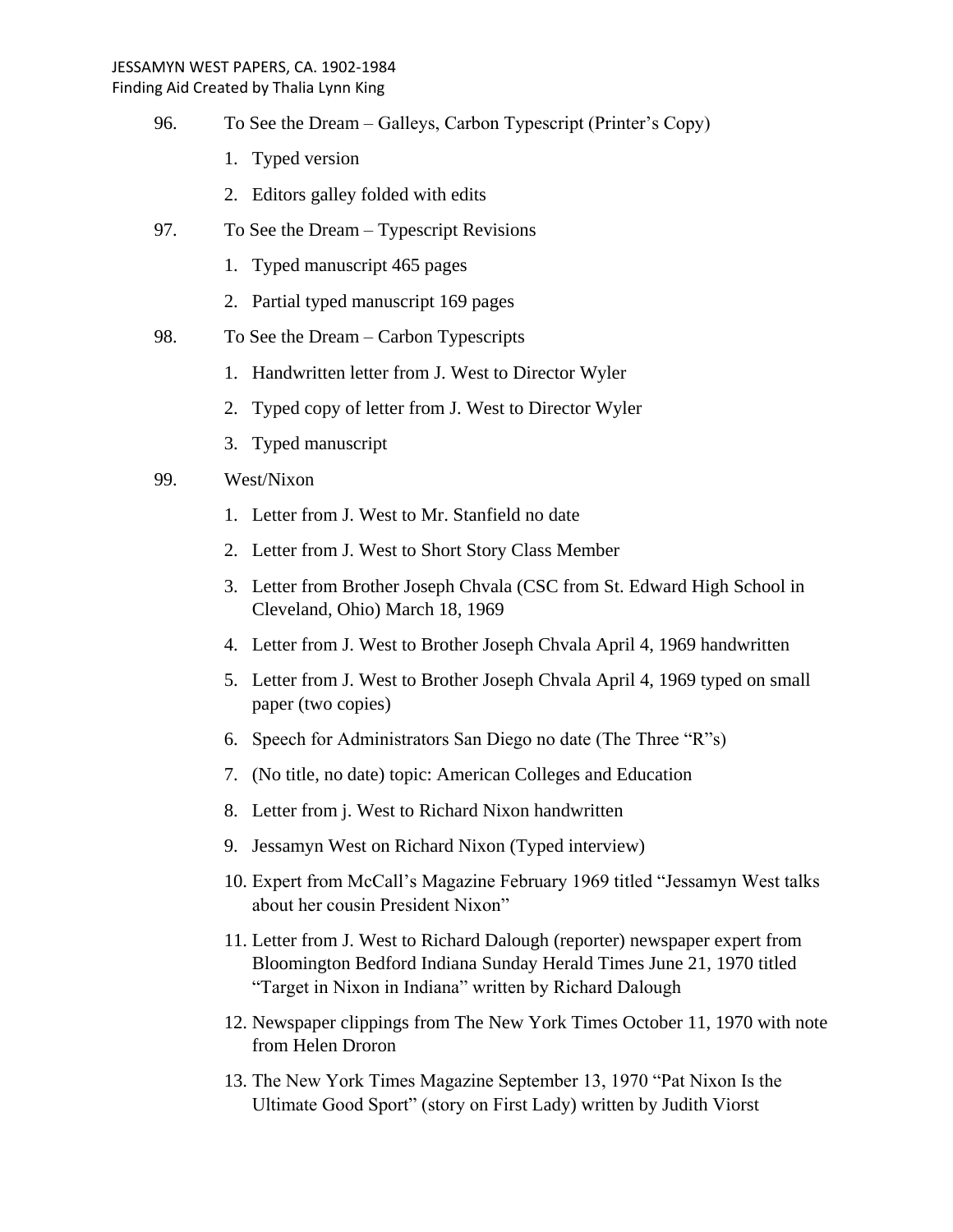- 14. Handwritten notes on "Pat" interview
- 15. First Lady typed 24 pages
- 16. Draft of "First Lady" with some handwritten edits
- 17. Letter from J. West to Stephanie Powers (Mrs. Nixon's secretary at White House)
- 18. Handwritten manuscript of "First Lady" with handwritten note to Mrs. Franks from J. West October 24, 1970
- 19. Discarded edits from "First Lady"
- 20. "A Prayer for the President"
	- a. Handwritten edits discarded
	- b. Typed partial stamped "copy"
	- c. Typed 8 page text
- 100. Witch Diggers (short green clamshell)
	- 1. Final original manuscript typed 242 pages
- 101. Witch Diggers (tall green clamshell)
	- 1. Handwritten manuscript
	- 2. Typed version
- 102. Witch Diggers Original Longhand MSS I-IV
	- 1. Handwritten manuscript first edits and various pages
	- 2. Typed versions of handwritten manuscript
- 103. Witch Diggers Galleys
	- 1. Two copies of uncut galleys (second copy torn)
- 104. Witch Diggers Revisions I
	- 1. Revisions 1 handwritten and typed
	- 2. Revisions 2 handwritten and typed
	- 3. Revisions 3 handwritten and typed
- 105. Witch Diggers Revisions II
	- 1. Revisions 4 handwritten and typed
	- 2. Revisions 5 handwritten and typed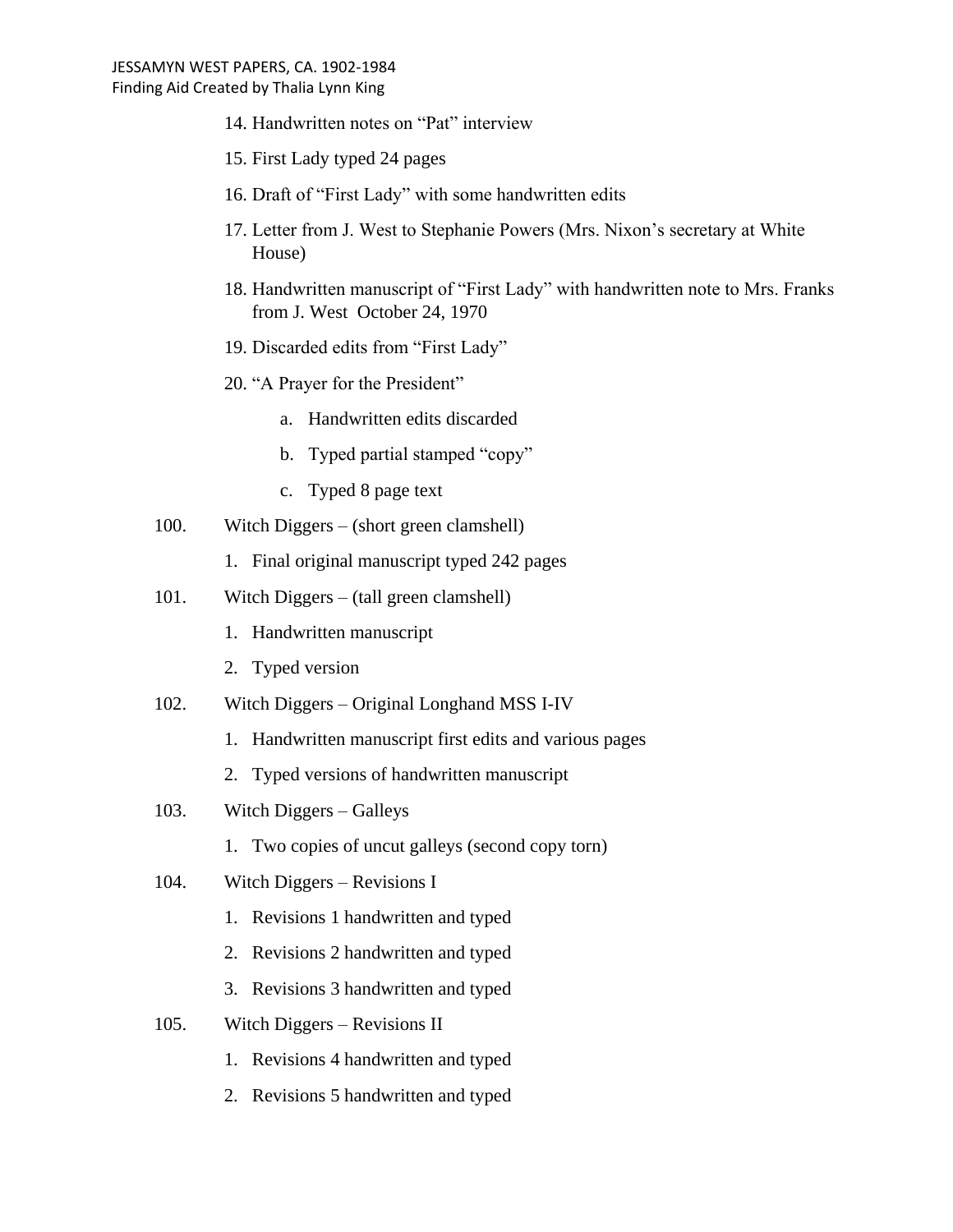Finding Aid Created by Thalia Lynn King

- 3. Revisions 6 handwritten and typed
- 106. Witch Diggers Scripts (fat green clamshell)
	- 1. Typed revisions 1 0f 2
- 107. Witch Diggers Scripts (skinny green clamshell)
	- 1. Typed revisions 2 of 2
- 108. The Woman Said Yes
	- 1. Typed with handwritten edits
- 109. The Woman Said Yes Original Manuscripts
	- 1. Typed for Russel and Volkening INC in New York City
- 110. The Woman Said Yes First Galleys
	- 1. First galley view cut with handwritten edits
	- 2. Two typed copies
	- 3. Handwritten manuscript edits
- 111. The Woman Said Yes (tall red clamshell)

## **Series 2: Short Stories**

**Scope and Contents note**

Handwritten manuscripts of short stories from West's time as a student at Whittier College and from her time convalescing from tuberculosis.

149 items

- 1.Jessamyn West
	- a) Whittier College Bulletin December 1954 containing address from Vice President Richard Nixon, "The Crisis in Asia" and address by Jessamyn West, "Four Yearsfor What?"
	- b) Whittier College Fourth Annual Jessamyn West Young Writers Conference March 19, 1988
- 2.Alive and Real
	- a) Longhand manuscript
- 3.Alive and Real
	- a) Typed
- 4.Alive and Real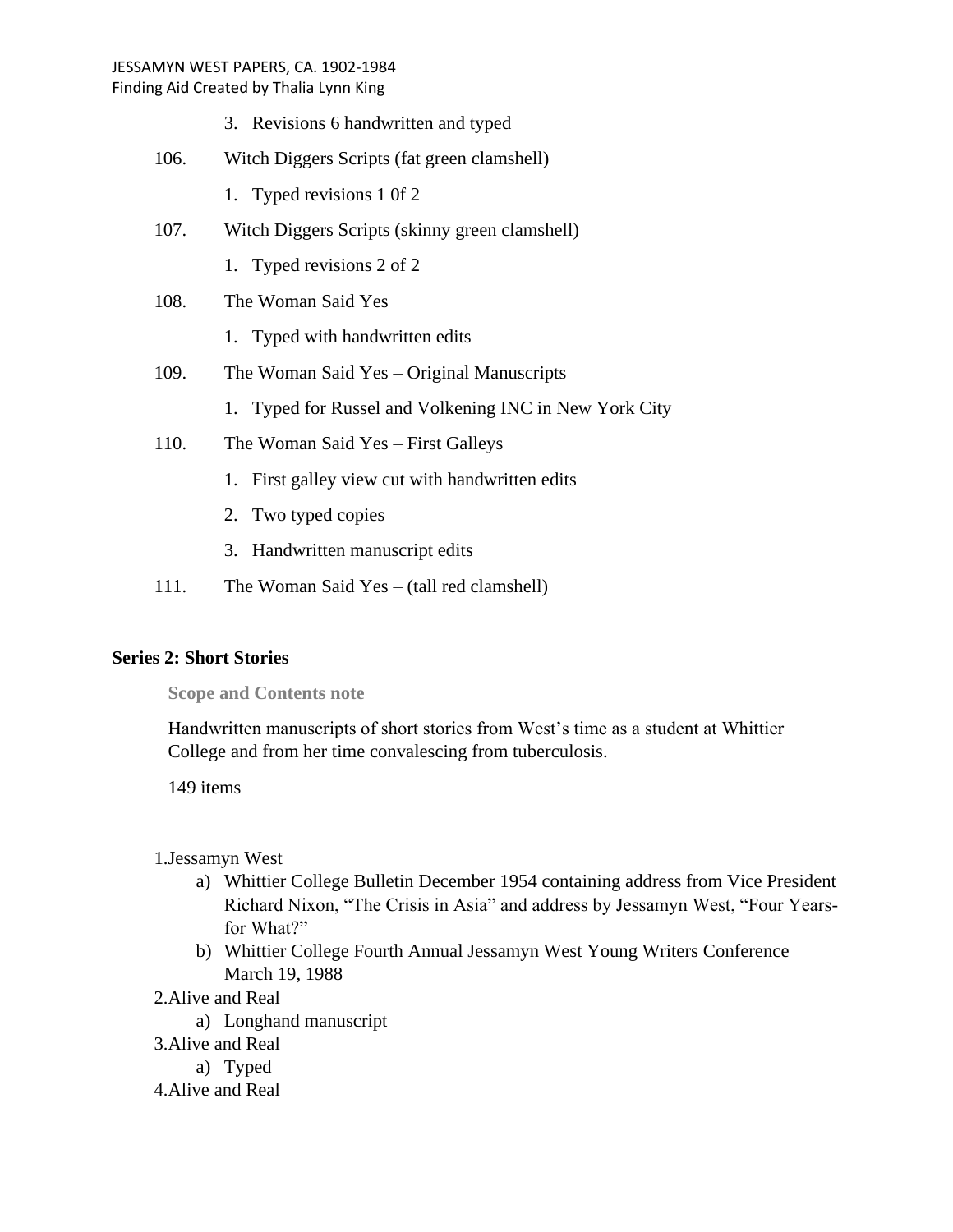#### Finding Aid Created by Thalia Lynn King

- a) Typed manuscript with handwritten edits renamed, "The Devil Worshipers"
- 5. Arturo Fructoso Domingez
	- a) "Sabio Fructuso Chavez Gomez" renamed "Arturo Fructuso Domingez Gomez" manuscript
	- b) "Arturo Fructuso Domingez" manuscript
- 6. Babes in the Woods
	- a) "Babes in the Woods" renamed from "Children of Light" and "Made of Each Other" and "A Reasonable Facsimile" and "Babes in the Woods"
	- b) Manuscript of "A Reasonable Facsimile"
- 7. The Battle of the Suits
	- a) Longhand manuscript renamed from "The Senator's Suit"
- 8. Blue
	- a) Longhand manuscript labeled discard
- 9. Blue
	- a) Longhand manuscript labeled discard including original title "In the Morn When I Awake"
- 10. Born Lucky
	- a) Longhand manuscript
- 11. Born Lucky
	- a) Typed
- 12. Born Lucky
	- a) Typed
- 13. A Breach of Promise
	- a) Printed and bound by Russell and Volkening INC of New York City
	- b) "The Breach" bound by The General Electric Theater 1956 telecast script
- 14. A Burden of Happiness
	- a) Longhand manuscript
- 15. Captain Beauforts' Medal
	- a) Longhand manuscript
- 16. Child of the Century
	- a) Longhand manuscript
- 17. The Child's Way
	- a) Typed
- 18. The Condemned Librarian
	- a) Longhand manuscript
- 19. The Condemned Librarian
	- a) Typed with edits
- 20. The Condemned Librarian
	- a) Typed
- 21. The Contest
	- a) 2 copies of Longhand manuscript
- 22. A Day's Journey
	- a) Longhand manuscript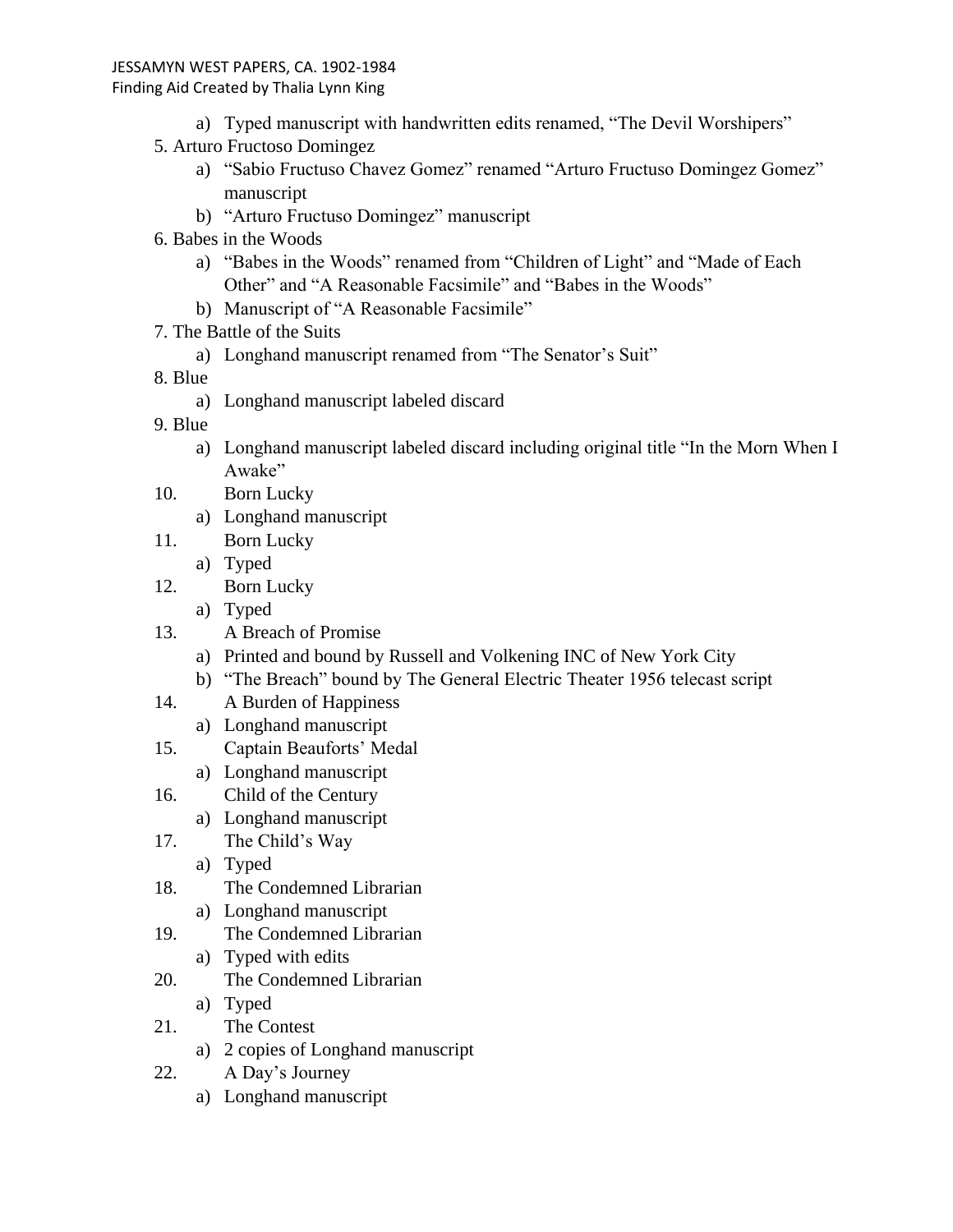| 23. |    | A Day's Journey                                          |
|-----|----|----------------------------------------------------------|
|     |    | a) Typed with edits                                      |
| 24. |    | A Day's Journey                                          |
|     | a) | <b>Typed</b>                                             |
| 25. |    | Dear, Dark Lover                                         |
|     |    | a) Longhand manuscript                                   |
| 26. |    | Dear, Dark Lover                                         |
|     |    | a) Typed                                                 |
| 27. |    | Dear, Dark Lover                                         |
|     |    | a) Typed                                                 |
| 28. |    | Death is Separation                                      |
|     |    | a) Longhand manuscript                                   |
| 29. |    | Death is Separation                                      |
|     |    | a) Typed                                                 |
| 30. |    | Death is Separation                                      |
|     |    | a) Typed                                                 |
| 31. |    | Delaney                                                  |
|     |    | a) Longhand manuscript                                   |
| 32. |    | Delaney                                                  |
|     |    | a) Longhand manuscript renamed from "Everything At Once" |
| 33. |    | Delaney                                                  |
|     | a) | <b>Typed</b>                                             |
| 34. |    | Dell O'Dell                                              |
|     |    | a) Longhand manuscript                                   |
| 35. |    | The First Shrinker                                       |
|     |    | a) Longhand Manuscript                                   |
| 36. |    | The Foot Shaped Shoes                                    |
|     |    | a) Longhand Manuscript                                   |
| 37. |    | Footsteps Beneath the Snow                               |
|     | a) | Typed                                                    |
| 38. |    | Footsteps                                                |
|     |    | a) Typed and bound                                       |
| 39. |    | Forgive me, Roger                                        |
|     |    | a) Longhand Manuscript                                   |
| 40. |    | Forgive me, Roger                                        |
|     |    | a) Typed                                                 |
| 41. |    | Forgive me, Roger                                        |
|     | a) | Typed                                                    |
| 42. |    | <b>Gallup Poll</b>                                       |
|     | a) | <b>Longhand Manuscript</b>                               |
| 43. |    | <b>Gallup Poll</b>                                       |
|     |    | a) Typed                                                 |

44. Gallup Poll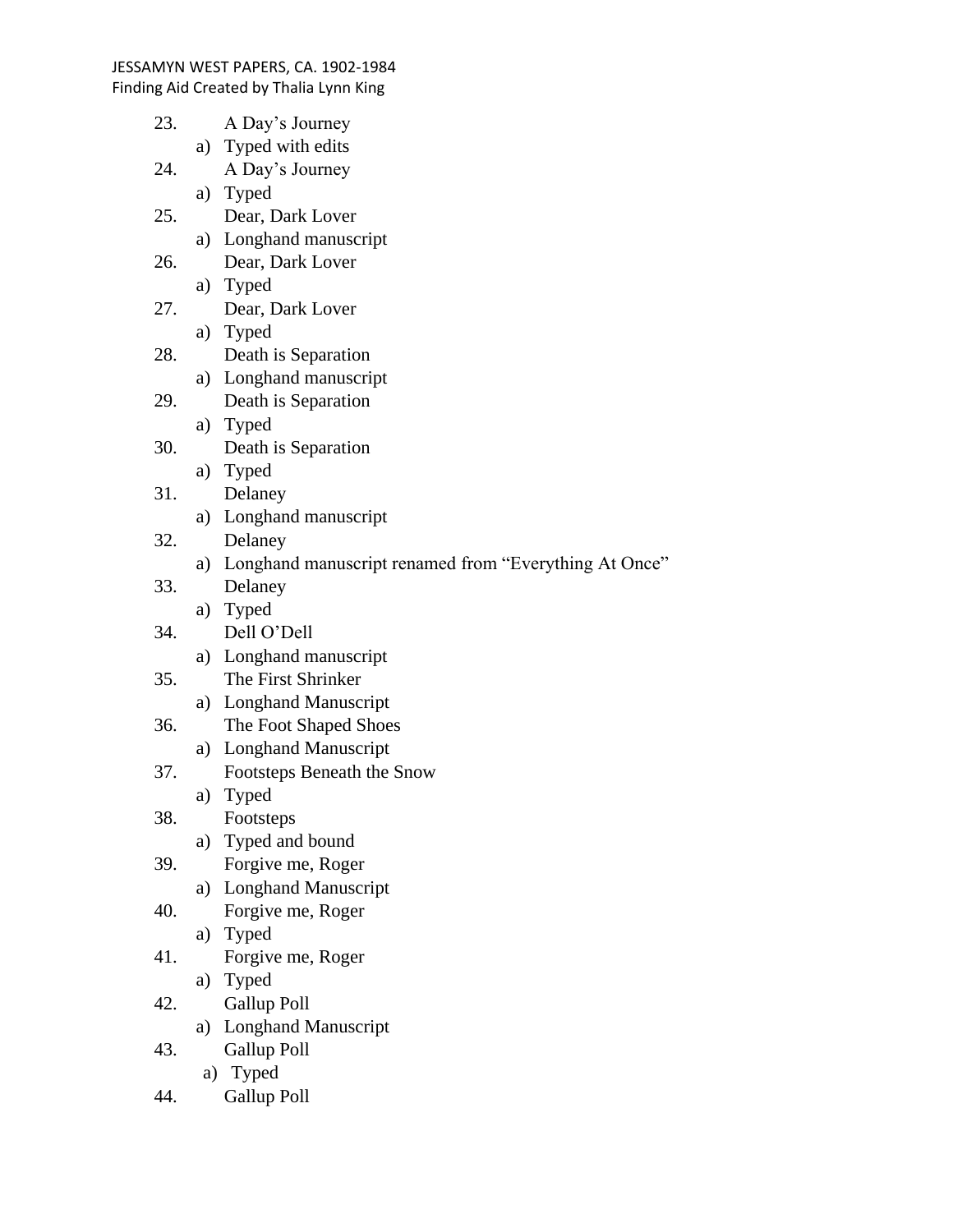- a) Typed
- 45. Girl at the Bamboo Desk
	- a) Longhand Manuscript
	- b) Calvin's Teammate
	- c) Girl at the Bamboo Desk renamed from "A Living Prayer Wheel"
- 46. Girl at the Bamboo Desk
	- a) Typed and bound for Russell and Volkening INC
- 47. Good Bye Bossy
	- a) Longhand Manuscript, renamed from "A Born Teacher" and "The Call of the Cow"
- 48. Grand Opening
	- a) Longhand Manuscript
- 49. Grandpa was her Mirror
	- a) Longhand Manuscript
- 50. The Heavy Stone
	- a) Longhand Manuscript
- 51. The Heavy Stone
	- a) Typed
- 52. The Heavy Stone
	- a) Typed
- 53. The House Party
	- a) Longhand Manuscript
- 54. Hunting for Hoot Owls
	- a) Longhand Manuscript discarded from January 17, 1962
- 55. Hunting for Hoot Owls
	- a) Longhand Manuscript titled Cletis Hunting for Hoot Owls
	- b) Letter from J. West on Hoot Owls
- 56. I thought of Grandma
	- a) Longhand Manuscript
- 57. I thought of Grandma (short story 10 pp mss)
	- a) Longhand Manuscript
- 58. I thought of Grandma
	- a) Typed
- 59. I thought of Grandma
	- a) Typed
- 60. I'll Ask Him to Come Sooner
	- a) Longhand Manuscript
- 61. I'll Ask Him to Come Sooner
	- a) Typed
- 62. In the Morn When I Awake
	- a) Longhand Manuscript
- 63. In the Morn When I Awake
	- a) Longhand Manuscript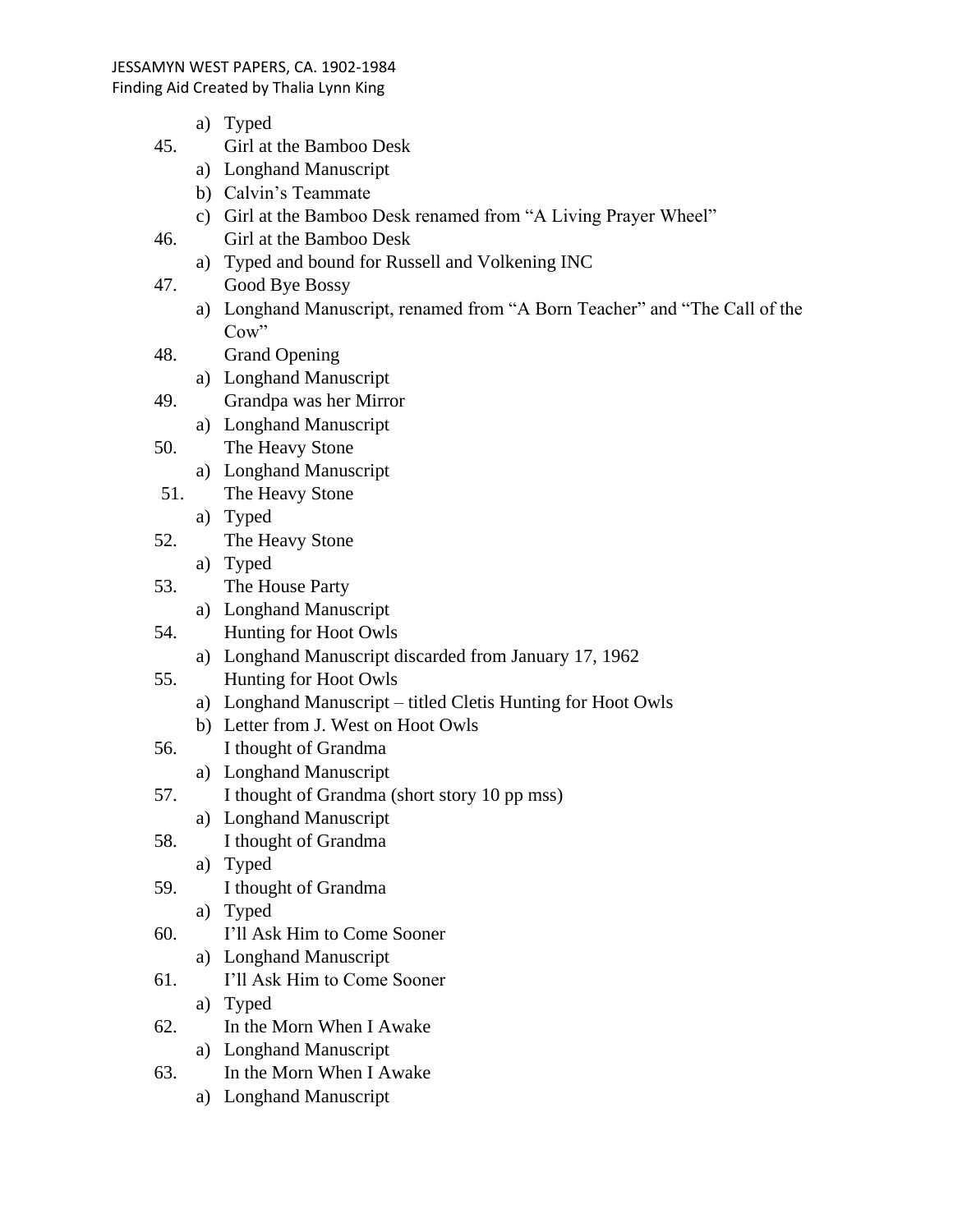- 64. The Kentucky Belle
	- a) Longhand Manuscript
- 65. The Last Leaf
	- a) Typed
- 66. The Last Leaf
	- a) Typed
- 67. Learn to Say Goodbye
	- a) Typed
	- b) Typed renamed from "Fair Day" and "The Lesson"
- 68. The Learning Machine
- a) Typed with edits
- 69. The Legendary Hunter
	- a) Longhand Manuscript
- 70. The Legendary Hunter
	- a) Typed
- 71. The Legendary Hunter
	- a) Typed
- 72. The Legendary Hunter
	- a) Typed
- 73. The Legendary Hunter a) Typed
- 74. Like Cloud or Stone
	- a) Longhand Manuscript
- 75. Like Cloud or Stone
	- a) Longhand Manuscript
- 76. Like Cloud or Stone
	- a) Typed
- 77. Like Cloud or Stone
	- a) Typed
- 78. Like Cloud or Stone
	- a) Typed
- 79. Like Cloud or Stone
	- a) Typed with handwritten edits
- 80. Like Visitant or Air
	- a) Manuscript
- 81. The Linden Tree
	- a) Longhand Manuscript
- 82. "A Little Walk with Milton" renamed from "A Little Walk with Brother" a) Typed
- 83. A Little Walk With Brother
	- a) Longhand Manuscript
- 84. Live Life Deeply
	- a) Longhand Manuscript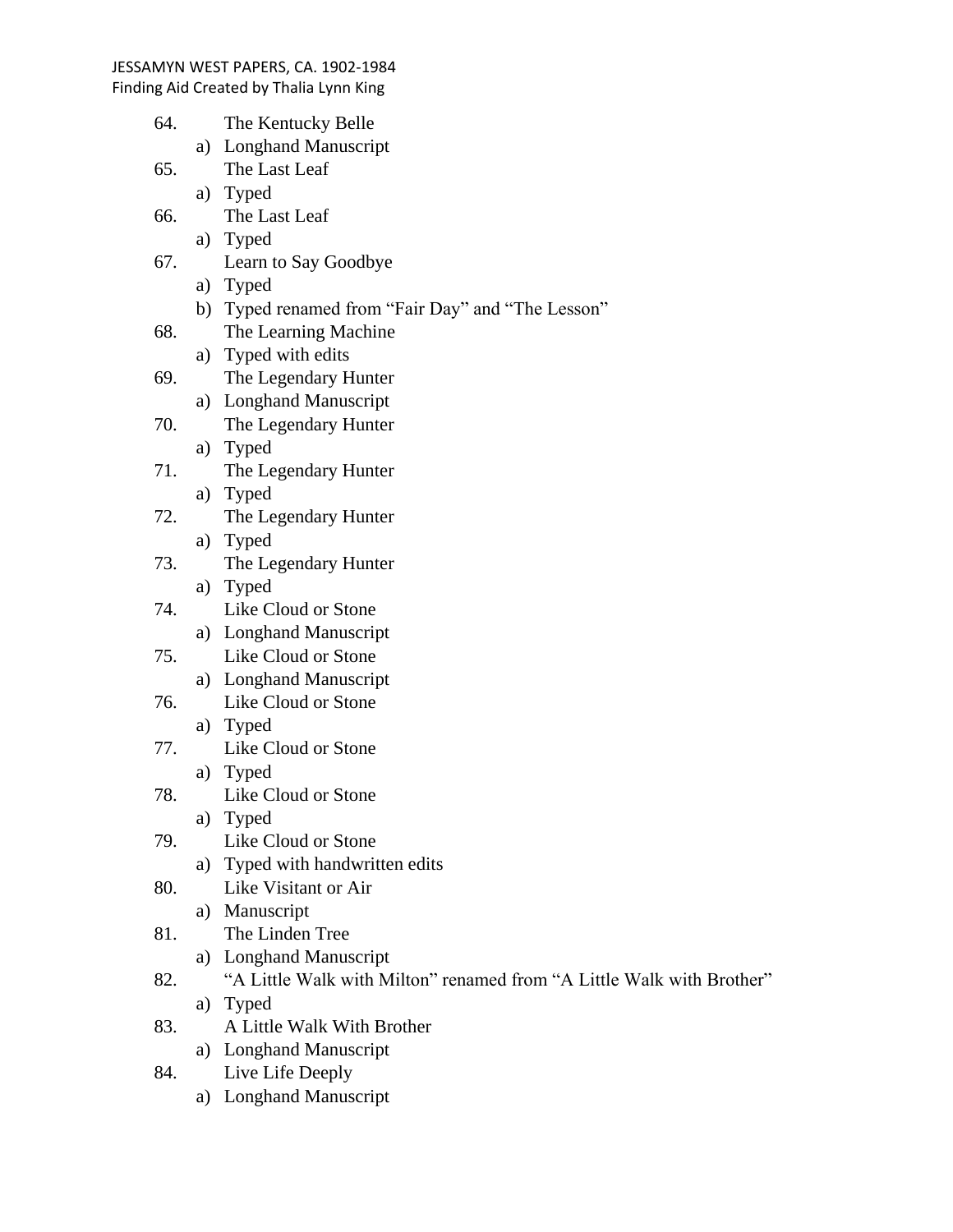- 85. Live Life Deeply a) Typed with edits 86. Live Life Deeply a) Typed in blue ink 87. The Man with the Monkey Wrench a) Typed two copies 88. Mark of Cain (Twilight) a) Longhand Manuscript 89. Mark of Cain (Twilight) a) Typed with edits b) Typed 90. Mark of Cain a) Typed 91. Story about Max Domina bb J. West a) Longhand Manuscript 92. Mother's Day a) Longhand Manuscript 93. Mother's Day a) Typed two copies 94. My Trouble With Doctors a) Longhand Manuscript 95. Night Piece for Julia a) Longhand Manuscript 96. 99.6 a) Two copies typed b) Copies of news article from Broun's Nutmeg 97. No Place to Look But Up a) Longhand Manuscript 98. No Place to Look But Up a) Two copies typed 99. No Uncle of Saroyan's a) Longhand Manuscript b) Typed 100. Nun's Husband a) Typed b) Longhand Manuscript discards 101. October 31<sup>st</sup>, 1940 a) Longhand Manuscript 102. October 31<sup>st</sup>, 1940 a) Typed 103. Old Like Garbo
	- a) Longhand Manuscript "spring" in first line
- 104. Old Like Garbo "Liz"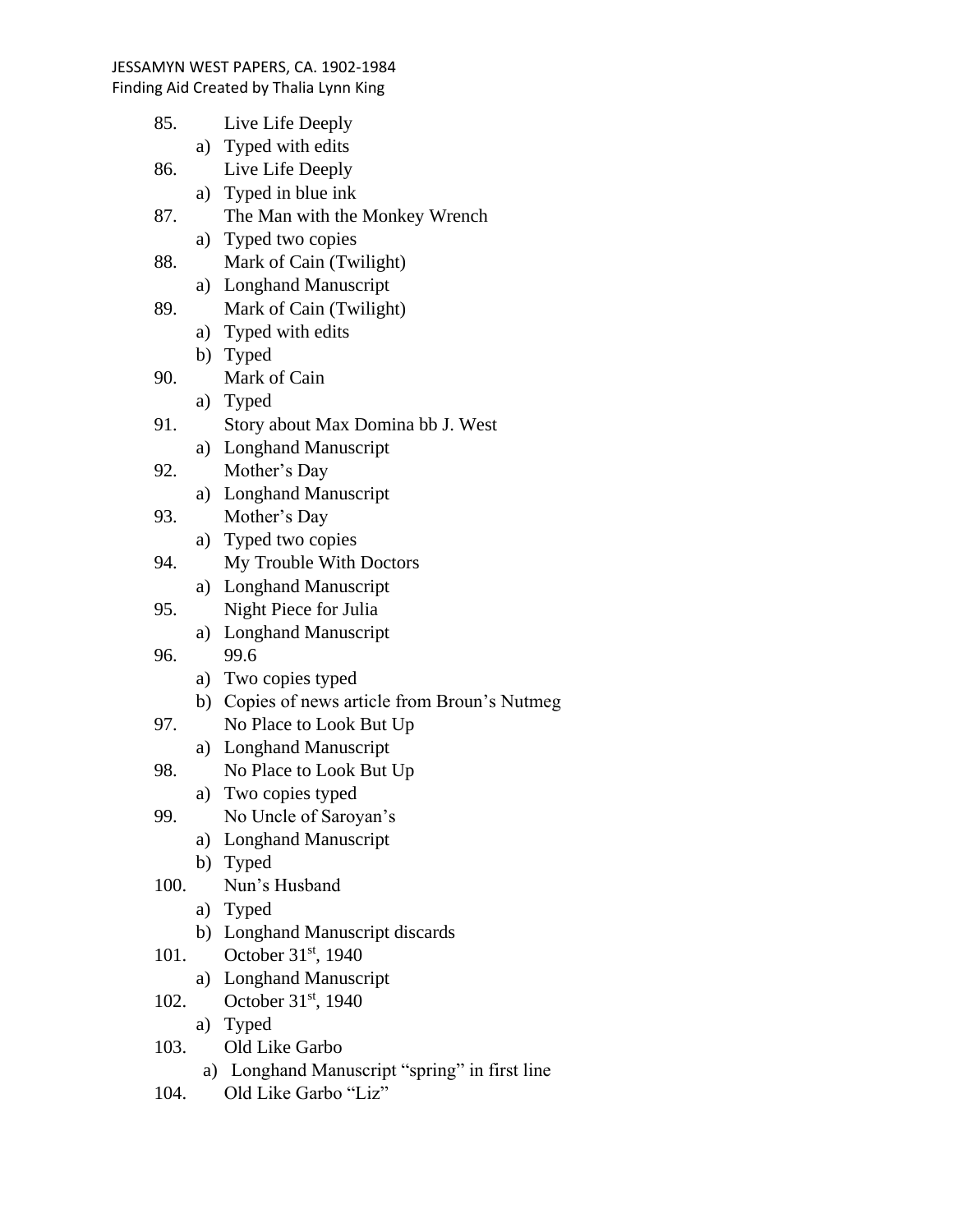Finding Aid Created by Thalia Lynn King

- a) Typed "spring" in first line
- 105. Old Like Garbo
	- a) Longhand Manuscript "dream" in first line
- 106. Old Like Garbo "Liz"
	- a) Typed "dream" in first line
- 107. Garbo and the Sergeants
	- a) Longhand Manuscript with name changes; Old Like Garbo, A Last Taste of Home Life, Garbo and the Sergeants
	- b) Typed
- 108. On a February Afternoon
	- a) Longhand Manuscript
- 109. A Particular Afternoon
	- a) Longhand Manuscript
- 110. A Particular Afternoon
	- a) Typed 2 copies
- 111. Presumed Missing
	- a) Longhand Manuscript
- 112. Presumed Missing a) Typed
- 113. The Proxy
	- a) Longhand Manuscript
- 114. The Real Pearl Tie Pin
	- a) Longhand Manuscript
- 115. The Real Pearl Tie Pin
	- a) Typed
- 116. The Real Pearl Tie Pin
	- a) Typed and renamed Mr. Finney and The Boy Poet
- 117. Reasonable Facsimile (Made For Each Other)
- a) Longhand Manuscript
- 118. Reverdy AKA Traumerei
	- a) Longhand Manuscript
	- b) Typed
	- c) Typed and bound
- 119. The Shimmering Days AKA Babes in the Woods
	- a) Longhand Manuscript
- 120. The Shimmering Days
	- a) Typed two copies
- 121. So Little Done So Much To Do
	- a) Longhand Manuscript renamed; So Much To Do-So Little Done, So Little Done-So Much To Do, Waiting, Birthday Gift, Is That All You Want
- 122. So Little Done So Much To Do
	- a) Typed two copies
- 123. The Stove That Had The Devil In It
	- a) Longhand Manuscript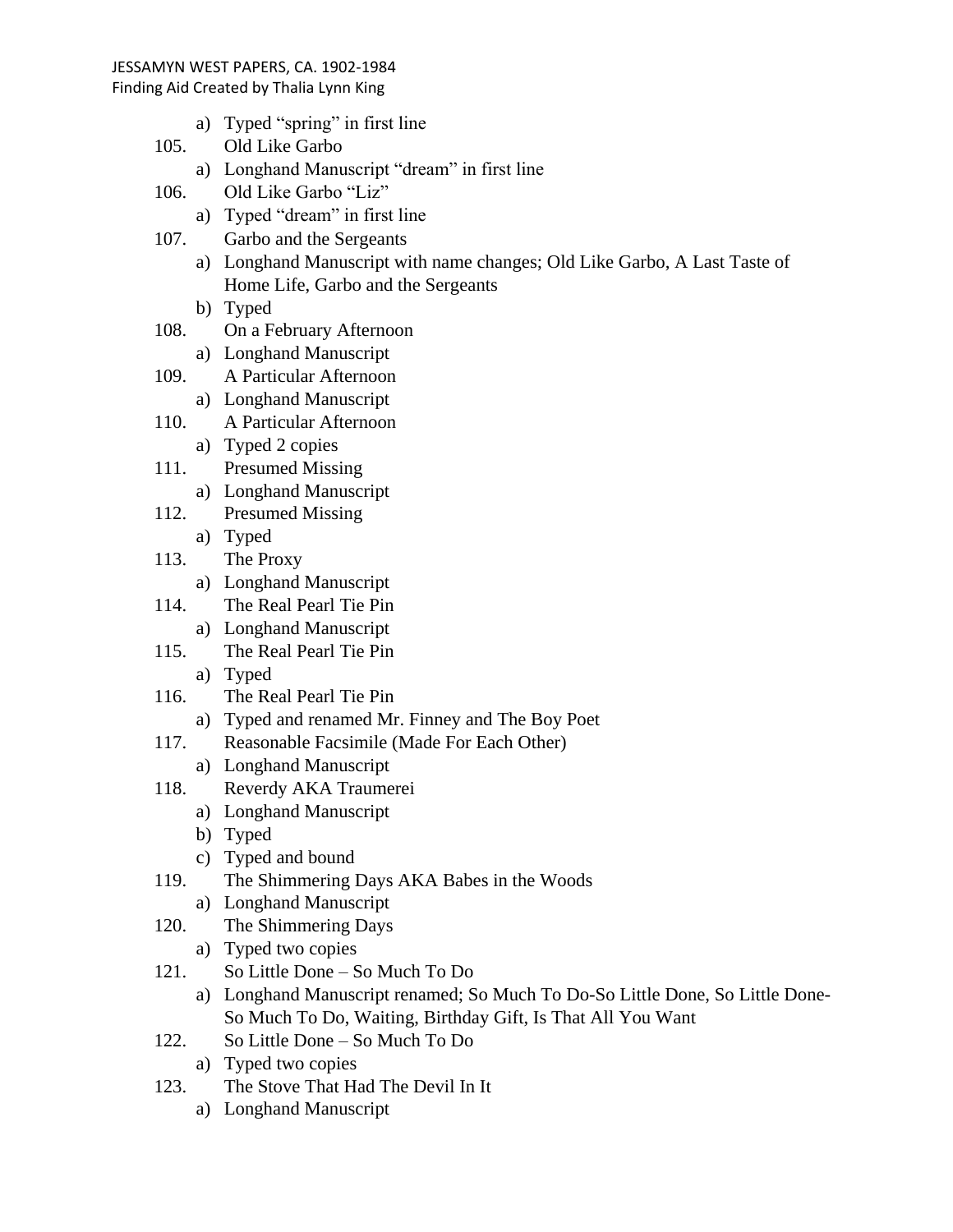Finding Aid Created by Thalia Lynn King

- 124. The Stove That Had the Devil In It a) Typed 125. A Summer's Day a) Longhand Manuscript 126. The Test "One more test…" a) Longhand Manuscript 127. The Test "One more test…" a) Typed two copies 128. The Test "Bonnie Shane" a) Longhand Manuscript with name changes; The First Leaf of Summer, Testing, The Test 129. The Test "Bonnie Shane" a) Typed 130. The Test "Kay Pope" a) Longhand Manuscript 131. The Test "Kay Pope" a) Typed 132. There Ought To Be A Judge a) Longhand Manuscript 133. There Ought To Be A Judge a) Typed three copies 134. There Ought To Be a Judge a) Longhand Manuscript with different text from previous three 135. The Third, or Perhaps the Fourth, Time Round a) Longhand Manuscript b) Several sheets of discarded text 136. The Third, or Perhaps the Fourth, Time Round a) Typed – partial b) Typed 137. Thomas Wolfe in St Frances
	- a) Longhand Manuscript 2X 138. "Tom Wolfe's My Name"
		- a) typed
	- 139. An Unconventional Christmas a) Typed 2x
	- 140. Undated
		- a) Longhand Manuscript
	- 141. Undated
		- a) Typed 4 copies
	- 142. The Wake
		- a) Longhand Manuscript
		- b) Typed
	- 143. The Wind (Santa Ana)
		- a) Longhand Manuscript 2 copies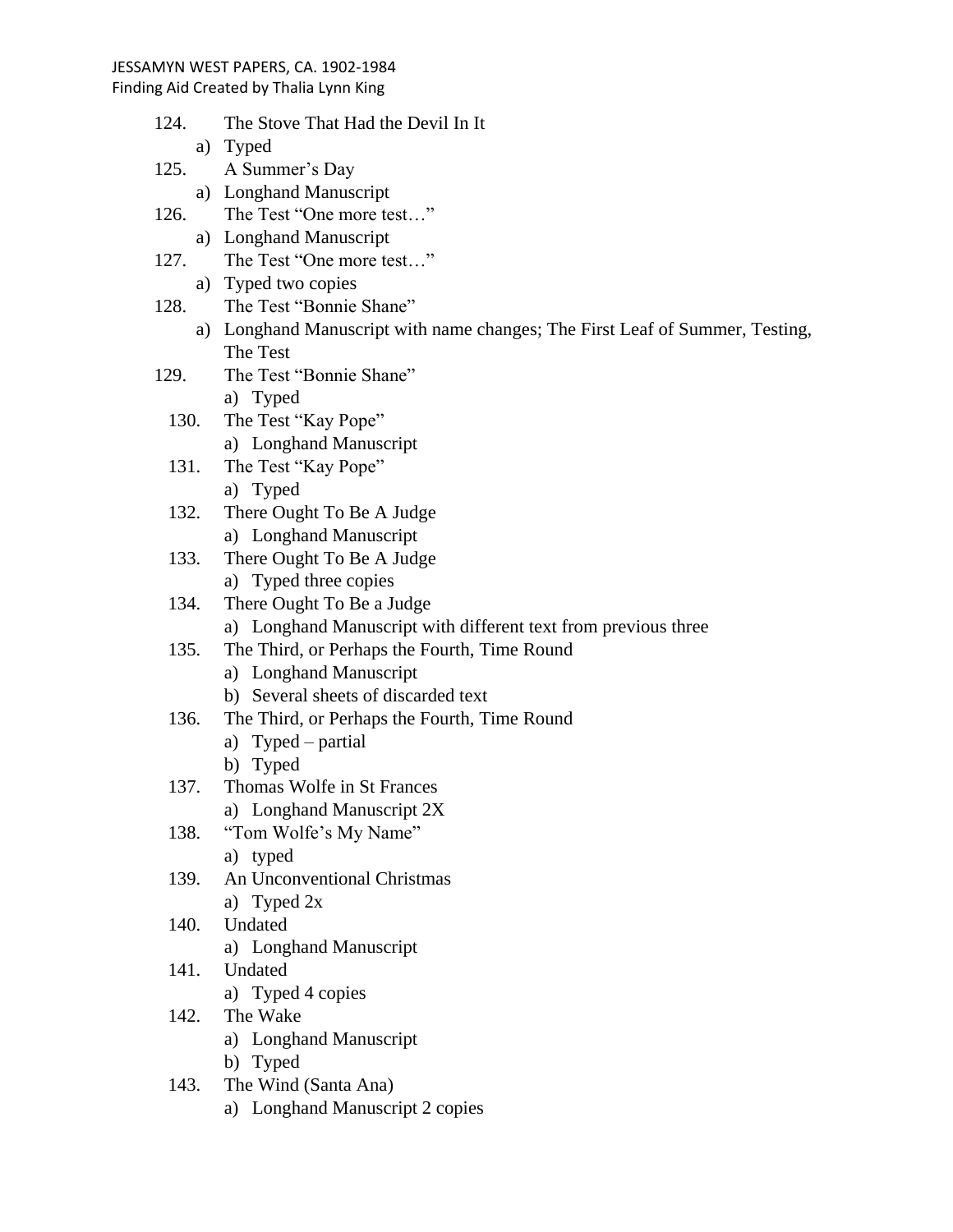- 144. The Wind a) Typed 2 copies
- 145. The Wives' Night (Sunday Evening in Los Angeles) a) Longhand Manuscript
- 146. The Wives' Night
	- a) Typed 2 copies
- 147. The Woman Who Could Make Black White a) Longhand Manuscript 2 copies
- 148. The Woman Who Could Make Black White
	- a) AKA Mother's Girl
	- b) Longhand Manuscript
- 149. The Woman Who Could Make Black White
	- a) Typed

# **Series 3: Articles**

**Scope and Contents note**

Short stories submitted to various magazines published around the United States. Some stories are the manuscripts others are edited drafts. Located in the grey file cabinet A2.

43 items

- 1. Anniversary Portrait of an Unconventional Quaker
	- a. Typed
- 2. Assignment: To Think
	- a. Longhand manuscripts
- 3. Books Abroad
	- a. Longhand manuscripts
- 4. Books Abroad
	- a. Typed 4 copies
- 5. Books for Christmas
	- a. Longhand manuscripts
- 6. Cabin in the Clearing
	- a. Longhand manuscripts
- 7. Cats
	- a. Longhand manuscripts
- 8. Christian Writer
	- a. Typed
	- b. Longhand manuscripts
- 9. Christmas in California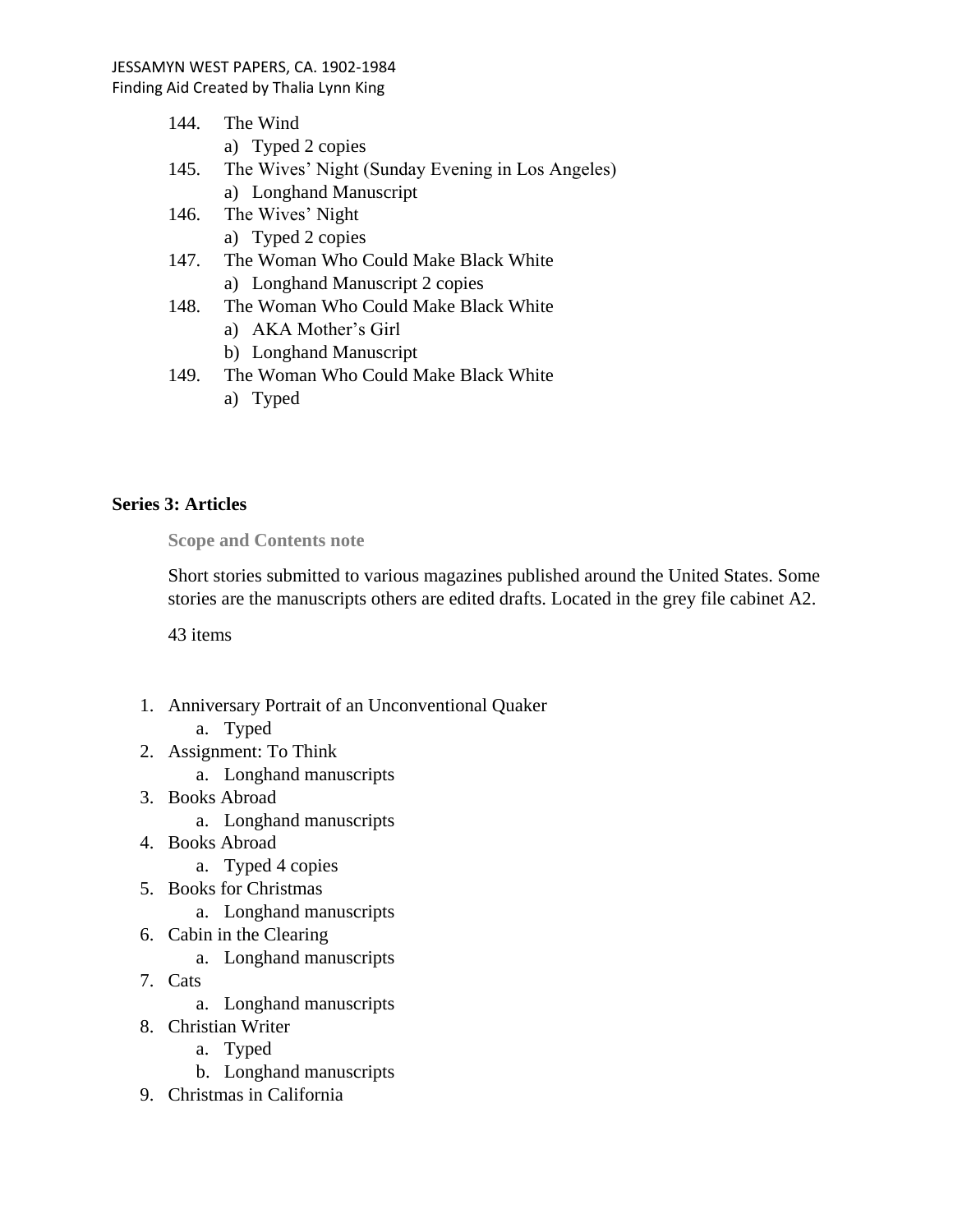- - a. Longhand manuscripts
- 10. Christmas in California
	- a. Typed
- 11. Christmas
	- a. Longhand manuscripts
- 12. A City on the Mesa (about J. West childhood)
	- a. Typed
- 13. Dependents (So Called)
	- a. Longhand manuscripts
	- b. Typed
- 14. Explaining Public Address System
	- a. Longhand manuscripts
- 15. Face We Deserve at Forty
	- a. Longhand manuscripts
- 16. Father and His Automobile
	- a. Longhand manuscripts
- 17. The First Christmas
	- a. longhand manuscripts
	- b. Typed
- 18. Friendly Persuasion
	- a. Longhand manuscripts
- 19. From May to September (Vietnam)
	- a. Longhand manuscripts
- 20. Gone with the Wind (article about)
	- a. Longhand manuscripts
- 21. The Good Life
	- a. Longhand manuscripts
	- b. Typed
- 22. The Happiest Day in the Year OR Have We Polluted
	- a. Longhand manuscripts
	- b. Typed 2 copies
- 23. Written for Heritage (about family move in 1908)
	- a. Longhand manuscripts
- 24. The Irish Connection
	- a. Longhand manuscripts
	- b. Typed
- 25. Is Love Enough?
	- a. Longhand manuscripts
	- b. Typed
- 26. Live Where You Are
	- a. Typed
- 27. Live Where You Are
	- a. Longhand manuscripts
	- b. Mademoiselle letter from C. Abels November 17, 1953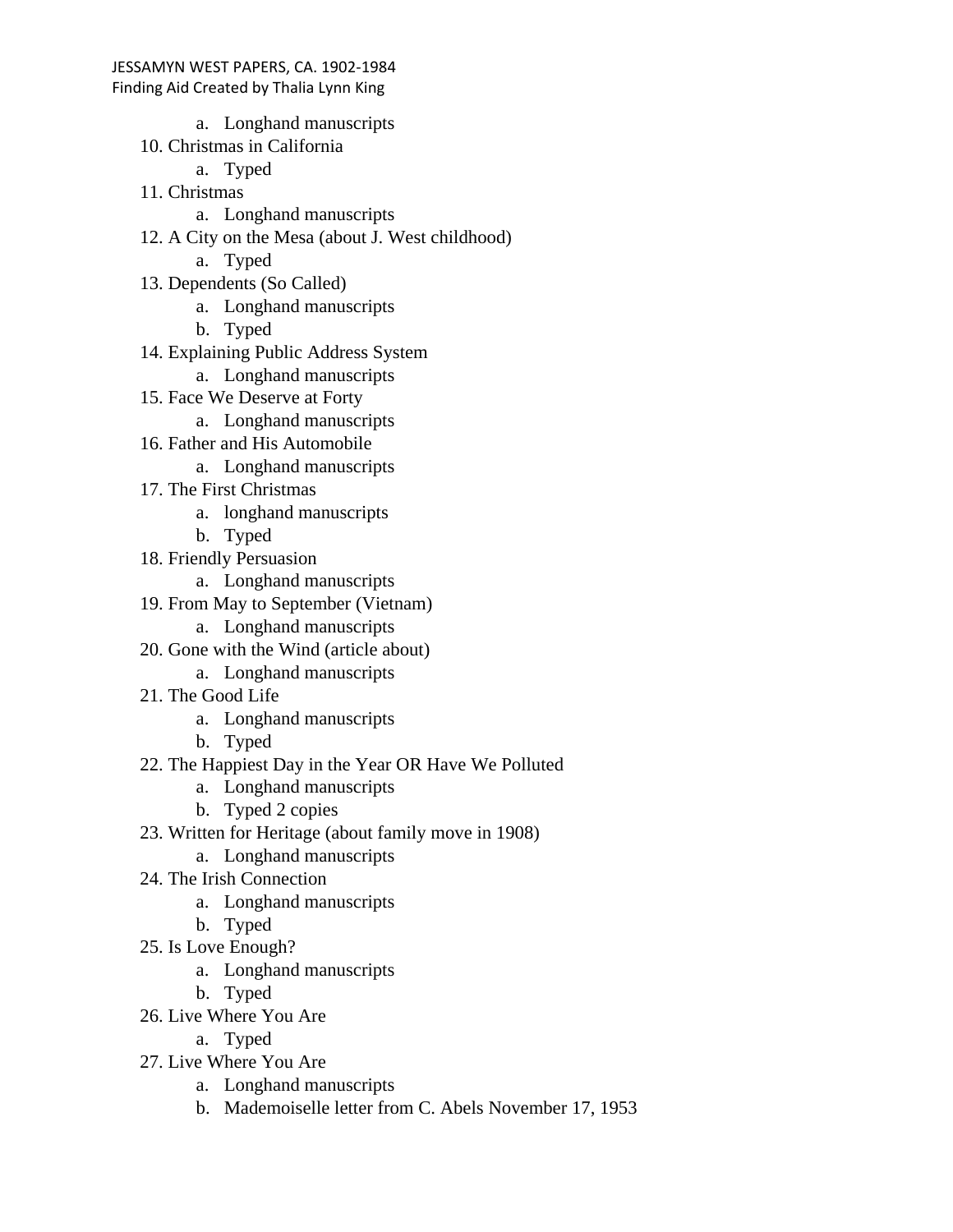#### Finding Aid Created by Thalia Lynn King

- c. Partial galley print
- d. Typed
- 28. Love
	- a. Longhand manuscripts
	- b. Typed
- 29. New York
	- a. Longhand manuscript
	- b. Typed 2 copies
	- c. Longhand manuscript discards
- 30. On Friendship Between Women
	- a. Partial longhand manuscript
- 31. Orange County
	- a. Longhand manuscripts
- 32. Picking Up A Pen
	- a. Typed 3 copies
- 33. The Reading Public
	- a. Typed with handwritten edits
- 34. Interview for Ruth Stapelton in Behold and Be Whole Newsletter 1970's
	- a. Correspondence to J. West from Barbara Blakemore from McCall's January 19, 1977
	- b. PTL Action catalog Vol. 2, Issue 1
	- c. Behold and Be Whole newsletter no date
	- d. Behold and Be Whole newsletter Vol. 2, No. 1 no date
	- e. Behold and Be Whole newsletter Vol. 2, No. 2 no date
	- f. Behold and Be Whole newsletter Vol. 3, No. 1 January 1975
	- g. Behold and Be Whole newsletter Vol. 3, No. 3 1975 2 copies
	- h. Behold Newsletter #2 July 1973
	- i. Ruth Stapleton Tape Ministry order form
	- j. J. West's prepared responses in essay format for interview with Barbara written longhand
	- k. Correspondence to Tim from J. West January 11, 1977, handwritten
	- l. Correspondence to Barbara from J. West January 1977
	- m. Interview questions asked by West with Ruth's responses
	- n. Instructions for Disciples typed
	- o. J. West's article on Ruth Stapleton longhand
	- p. Excerpt from McCalls July 1976 titled "Jimmy Carter's Remarkable Women"
	- q. Excerpt from Alno Time April 1976 titled "For Jimmy Carter's Evangelist Sister, 'Inner Healing' Is the Way of Life"
	- r. Excerpt from Good Housekeeping October 1976 titled "The Jimmy Carter's Untold Love Story" by Phyllis Battelle
	- s. Ruth Stapleton article written by West draft with edits
	- t. Typed transcript of interview with Ruth Stapleton December 16-17, 1976
	- u. McCall's galley print for editing
- 35. The Ruth Paine Story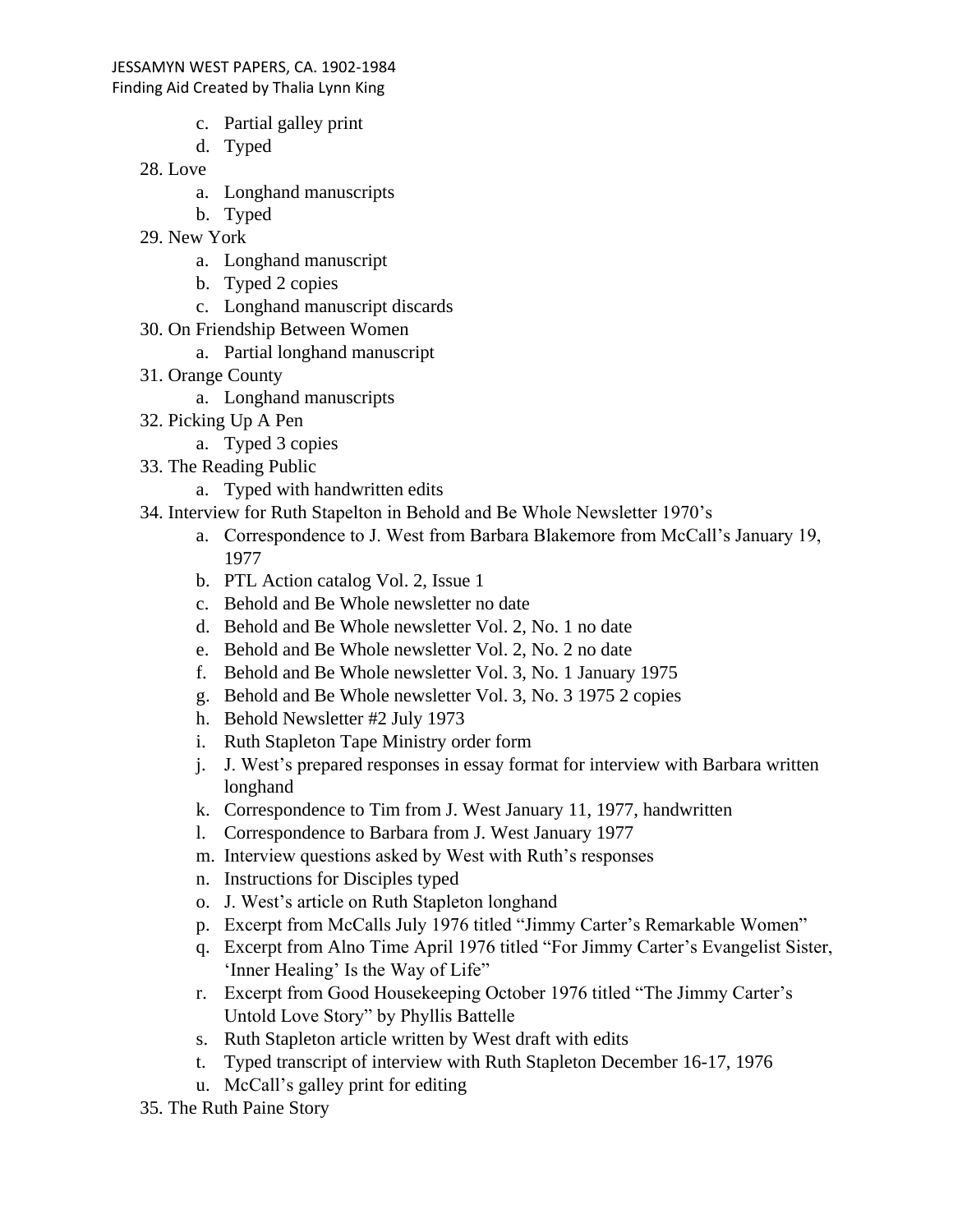## Finding Aid Created by Thalia Lynn King

- a. Longhand manuscript
- b. Discarded drafts
- 36. Salvation
	- a. Longhand manuscript December 1975
	- b. Galley print April 1976
	- c. Repro Proof from McCall's
- 37. Script Writing and the Creative Writer
	- a. Longhand manuscript
- 38. The Slave Cast Out
	- a. Multiple titles; Slave Cast Out, The Novel, How Can I Write Better Novels
	- b. Longhand manuscript
	- c. "The Novel" longhand manuscript
	- d. "Matthew Arnold How Can I Write Better Novels" longhand manuscript
- 39. Stories About Stories
	- a. Longhand manuscript
	- b. Typed
- 40. Trouble with Doctors: Me?
	- a. Longhand manuscript
- 41. Western Living
	- a. Longhand manuscript
	- b. typed
- 42. William Wyler
	- a. Longhand manuscript
- 43. Writing about the Writing of Fiction
	- a. Longhand manuscript

# **Series 4: Speeches, 1958 -1984**

**Scope and Contents note**

Handwritten drafts of speeches including index cards. Located in the grey file cabinet A3.

82 items

- 1. A Woman Said No "Carmen"
	- a. 1 item
- 2. Arlinton Women's Club
	- a. 1 item
	- b. November 4, 1975
- 3. Bancroft Library University of California Berkeley
	- a. 1 item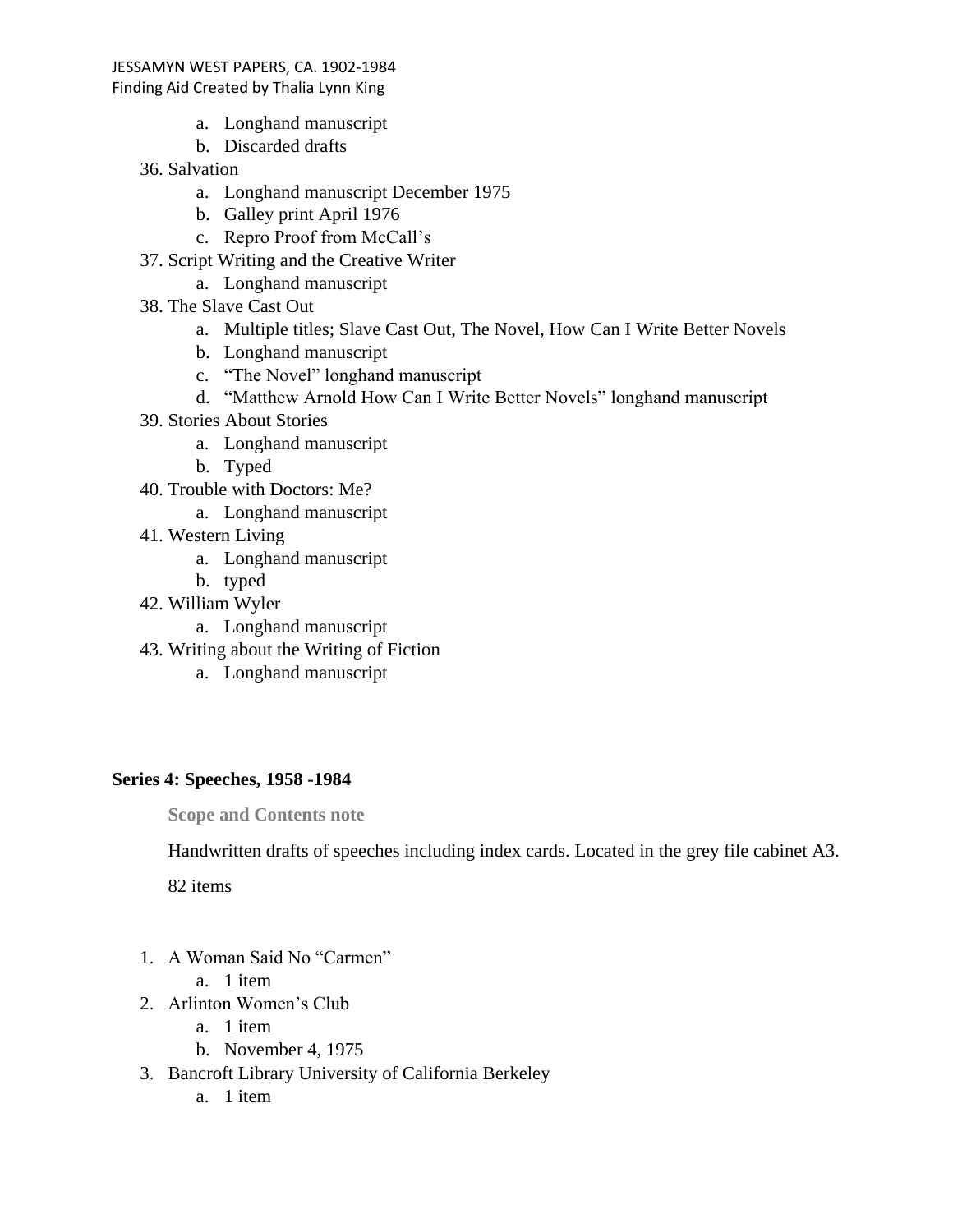- 4. Berkeley Charter Day
	- a. 1 item
- 5. Berkeley Commencement 1976
	- a. 3 items
- 6. Berkeley English Department 1976
	- a. 2 items
- 7. Berkeley Women 1969
	- a. 1 item
- 8. California Librarian
	- a. 4 items
	- b. December 2, 1974
- 9. Civil Liberties
	- a. 1 item
- 10. Dearer Than Any Pearl, Why Listen to Speeches?
	- a. 1 item
	- b. Estimated date after 1970
- 11. Easy to Love Librarians and Hate Librarians
	- a. 2 items
- 12. General Books Division EMCEE for Bookseller
	- a. 3 items
	- b. October 2, 1976
- 13. Getting Personal series 30 Years Later
	- a. 1 item
- 14. Getting Personal series Ball State
	- a. 1 item
	- b. 1968
- 15. Getting Personal series, The Child Reader, Then and Now: Lets Make Reading Wicked Again
	- a. 3 items
	- b. Estimated after 1960
- 16. Getting Personal series Double Sided 7-14
	- a. 1 item
- 17. Getting Personal series Four R's: Reading, Writing, Writhing and Responsibility a. 1 item
- 18. Getting Personal series Friends of Library
	- a. 4 item
- 19. Getting Personal series Indiana Library Milhouse
	- a. 2 items
	- b. October 1, 1971
- 20. Getting Personal series Justified Speakers
	- a. 1 item
	- b. assumed date during Vietnam War between 1965-1975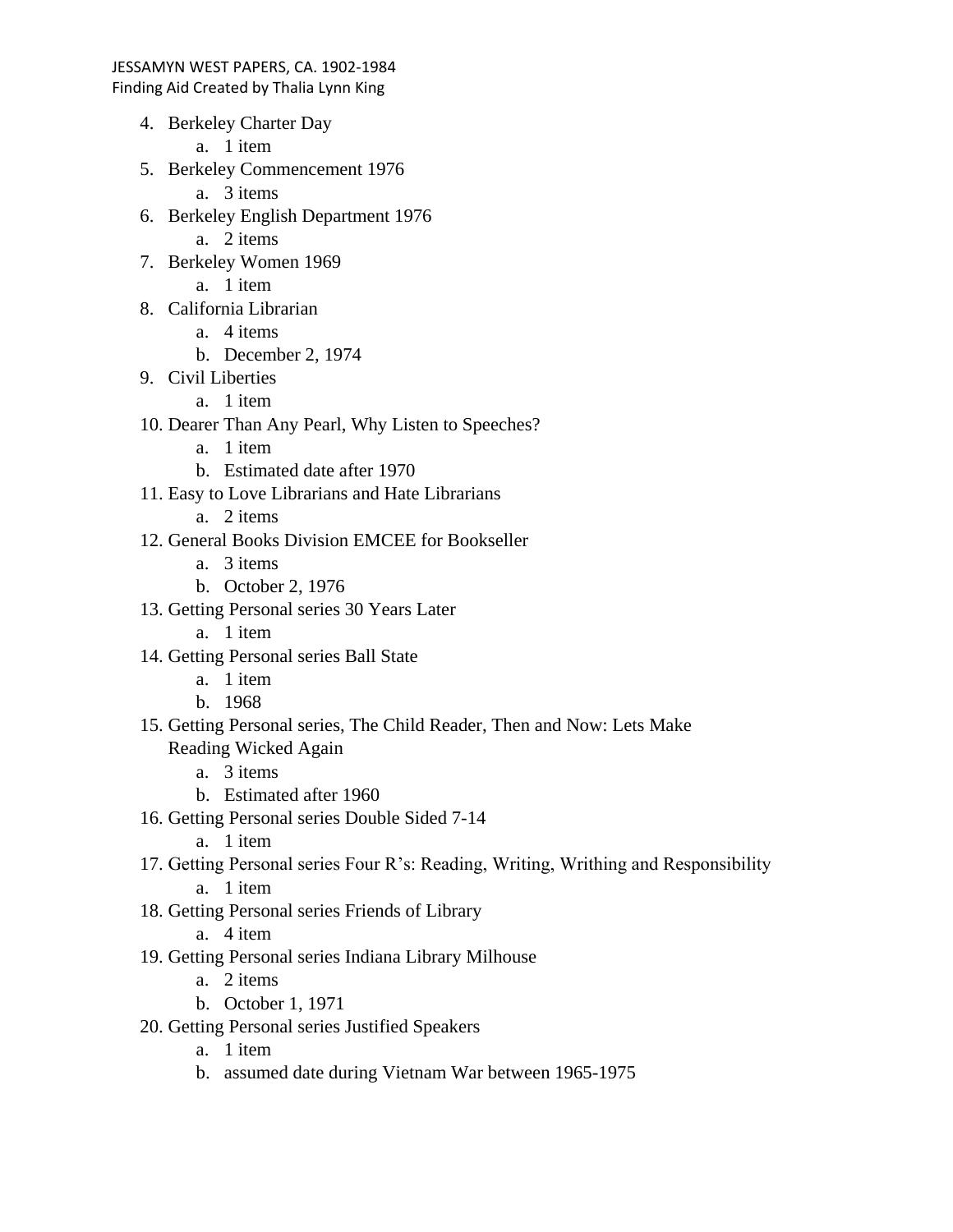- 21. Getting Personal series (The) Justified Speakers: The Decline and Fall of the Speech as a Respected Form
	- a. 6 items
	- b. September 1969
- 22. Getting Personal series Los Altos
	- a. 2 items
	- b. September 18, 1978
- 23. Getting Personal series Our Responsibility and Opportunities as Users of Words Guildford College

a. 2 items

- 24. Getting Personal series Our Responsibility and Opportunities as Users of Words 1981 Whittier Graduating Class
	- a. 1 item
	- b. 1981
- 25. Getting Personal series Randall Jarrell 48%
	- a. 1 item
	- b. After 1966
- 26. Getting Personal series Reading, Writing, and Writhing San Diego
	- a. 1 item
	- b. 1970
- 27. Getting Personal series Our Responsibility and Opportunities as Users of Words UC California and Los Medanos College
	- a. 2 items
	- b. 1976 and 1977
- 28. Getting Personal series Saroyan
	- a. 1 item
	- b. After 1957
- 29. Getting Personal series Three R's Reading, Writing, and Myself
	- a. 2 items
- 30. Getting Personal series The Three R's Reading, Writing and Writhing Mac's Fire
	- a. 2 items
	- b. After 1940
- 31. Getting Personal series Opening of Whittier Library
	- a. 1 item
	- b. July 1968
- 32. Graduating Class of 1956 (Whittier)
	- a. 1 item
	- b. 1956
- 33. In Europe from May to September
	- a. 1 item
- 34. Indiana Art Awards 1971

a. 2 items

35. Indiana State Library Speech 1975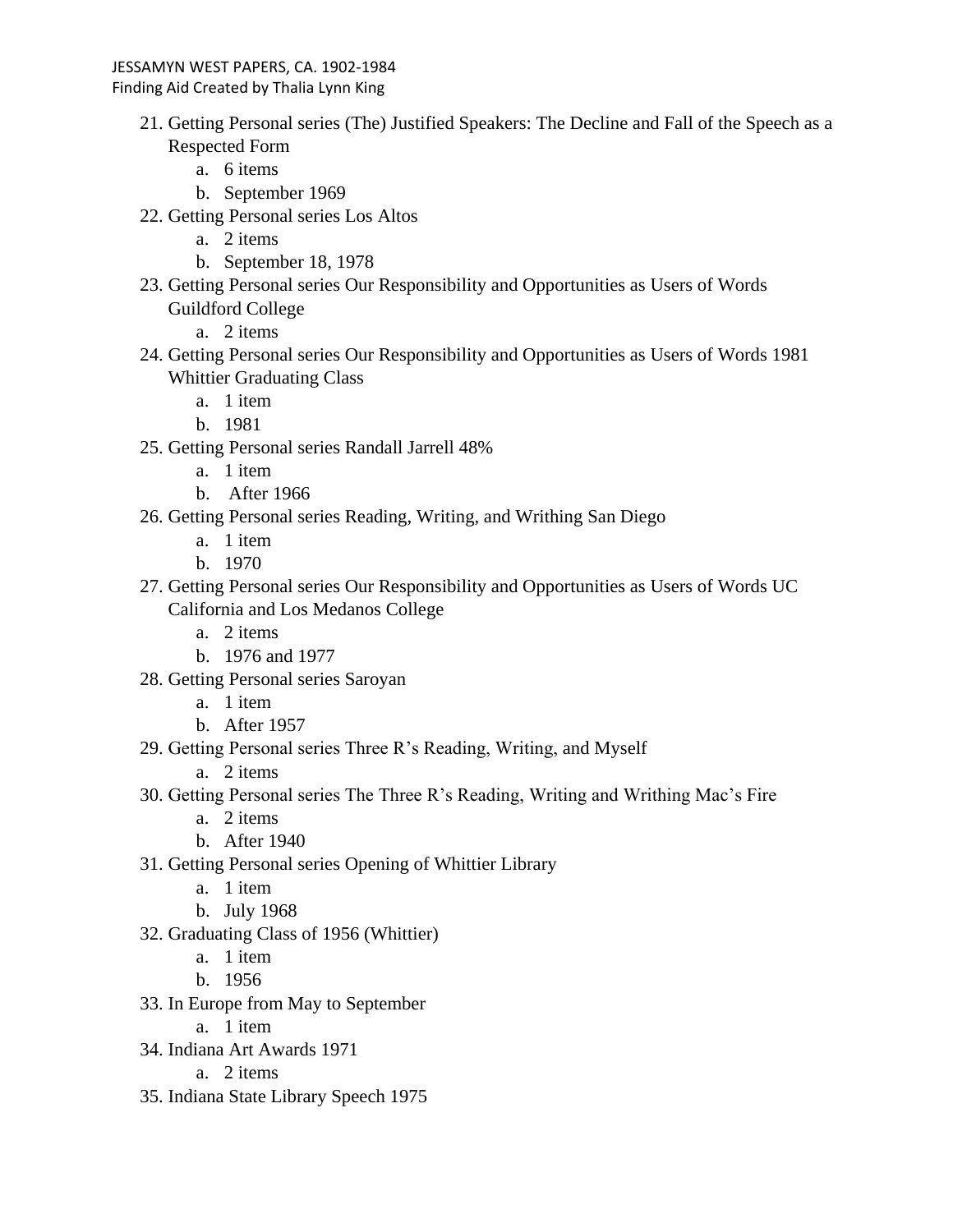a. 2 items 36. Indiana Terre Halite 1975 a. 3 items 37. Karl Shapiro An Introduction a. 1 item 38. Love Between Men and Women a. 1 item 39. Love Explained a. 1 item b. April 1973 40. Madonna and Child a. 1 item 41. Milhouse vs. Millhouse a. 1 item b. February 1969 42. Mount Holyoke College (Van Doren) a. 1 item 43. Mr. Wouk a. 1 item 44. NorCal Book Sellers a. 1 item 45. Paul Smith 1960 a. 1 item 46. Piety of the Poet a. 1 item 47. Our Heritage of Quaker Ways a. 2 items 48. Quakers at Whittier Church a. 4 items b. May 1979 49. Quakers at Wilmington College a. 1 item b. 1981 50. Reading Public American Association of University a. 1 item b. July 1955 51. Responsibility of the Reader series Pity of the Poet a. 1 item

52. Responsibility of the Writers and Readers Mr Chairman

- a. 4 items
- b. After 1959

53. Responsibility of the Writers and Readers MacLeish's Rebuttal (to Mr Chairman)

a. 4 items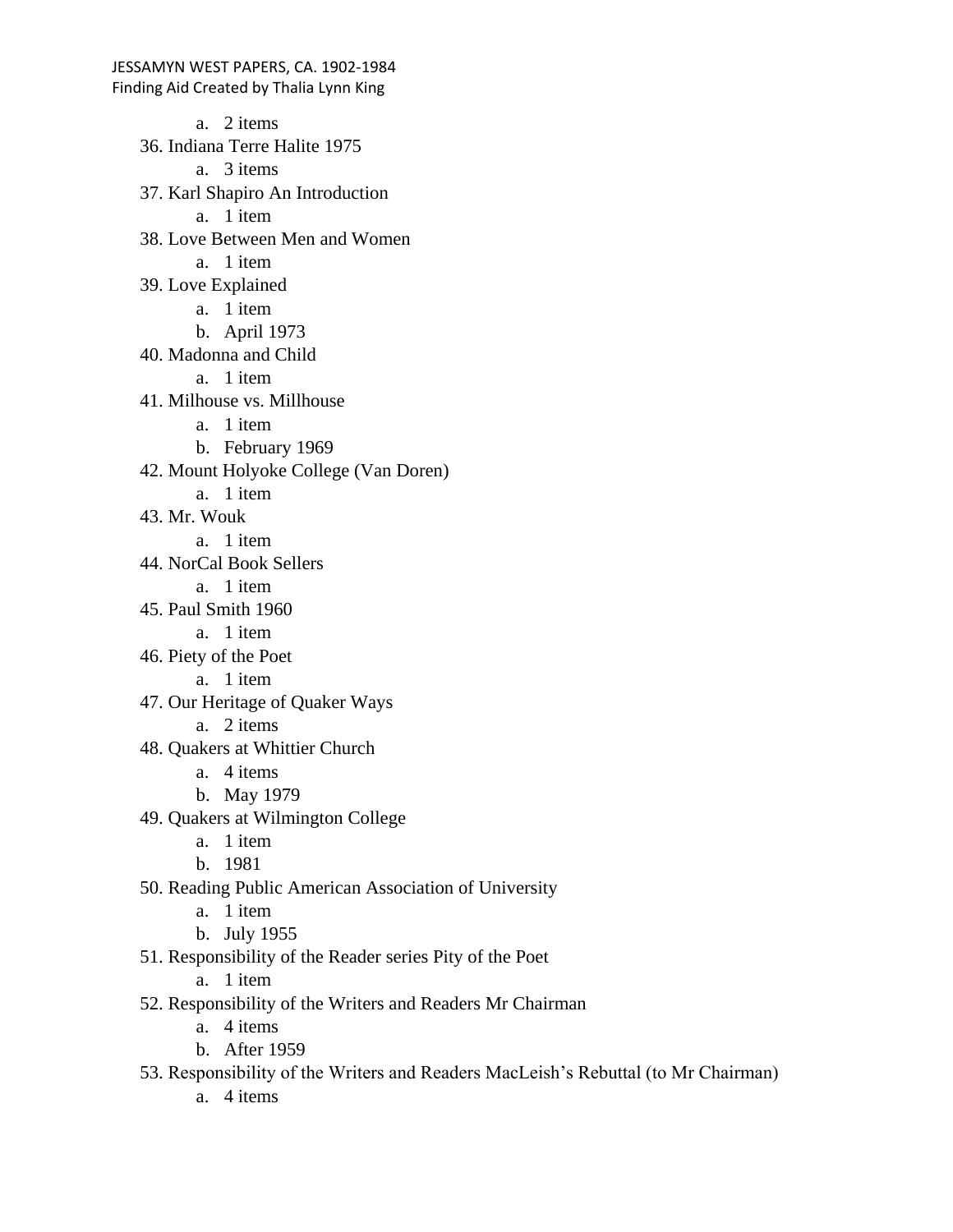#### Finding Aid Created by Thalia Lynn King

b. 1959

- 54. Responsibility of the Reader series What Constitutes a Good Book?
	- a. 1 item
- 55. Responsibility of the Writers and Readers series The Writer's Problem
	- a. 1 item
- 56. Richard Scowcroft
	- a. 1 item
- 57. Riverside County
	- a. 1 item
	- b. Estimated 1970s
- 58. Rocky Road of Writing
	- a. 2 items
	- b. October 3, 1974
- 59. Rufus Jones
	- a. 1 item
- 60. So Cal Book Sellers
	- a. 1 item
- 61. (The) Speech Does Reason Justify, Morality Sanction, and Human Experience Permit a. 1 item
- 62. Speech Making series Abraham Lincoln
	- a. 1 item
- 63. Speech Making series Aristotle's Rhetoric and Dialect
	- a. 1 item
- 64. Speech Making series Notes Author's Quotes Supplemental
	- a. 1 item
	- b. Estimated after 1968
- 65. Swarthmore College Baccalaureate Service 1958
	- a. 6 items
	- b. 1958
- 66. Wellesley Speech
	- a. 1 item
- 67. What the Reading Public Thinks it Wants
	- a. 1 item
- 68. What Would They Do Now?
	- a. 1 item
	- b. Estimated after 1961
- 69. Whittier College 1920 vs 1970
	- a. 1 item
	- b. 1970
- 70. Whittier City Library Opening Speech 1968
	- a. 2 items
	- b. 1968
- 71. Whittier College Alumni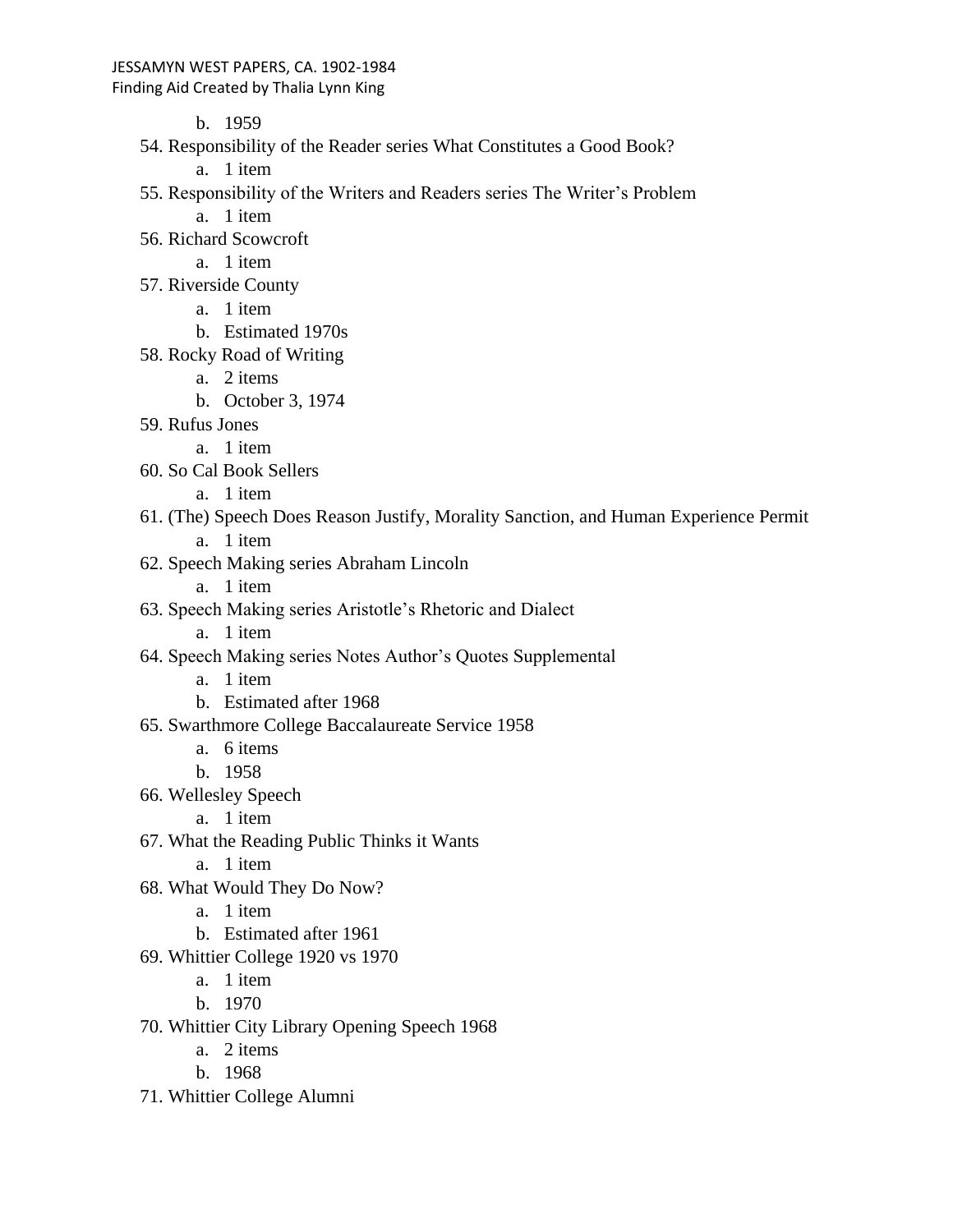Finding Aid Created by Thalia Lynn King

a. 2 items 72. Whittier College Alumni Writers are Like Hunters a. 1 item 73. Whittier College "Charge" Commemcent 1956 a. 2 items 74. Whittier College Commencement 1974 a. 4 item b. 1974 75. Whittier College Commemncment 1981 a. 2 items 76. (The) Whittier Idea Why Go to College? a. 1 item b. Before 1970 77. Writing a. 1 item 78. (The) Writing Bug How to Recognize, Identify Coddle a. 1 item 79. Writing Itch Stanford 1976 a. 1 item b. 1976 80. Writing For Your Life a. 1 item b. March 1, 1981 81. Writing and the Writer a. 1 item 82. Your Books Books Inc a. 1 item b. May 6, 1976

# **Series 5: Letters**

**Scope and Contents note**

Letters to and from West. Located in the grey file cabinet A3-A4.

\_\_ items

## **Series 6: Poems**

**Scope and Contents note**

Poems composed by West. Located in the grey file cabinet A4.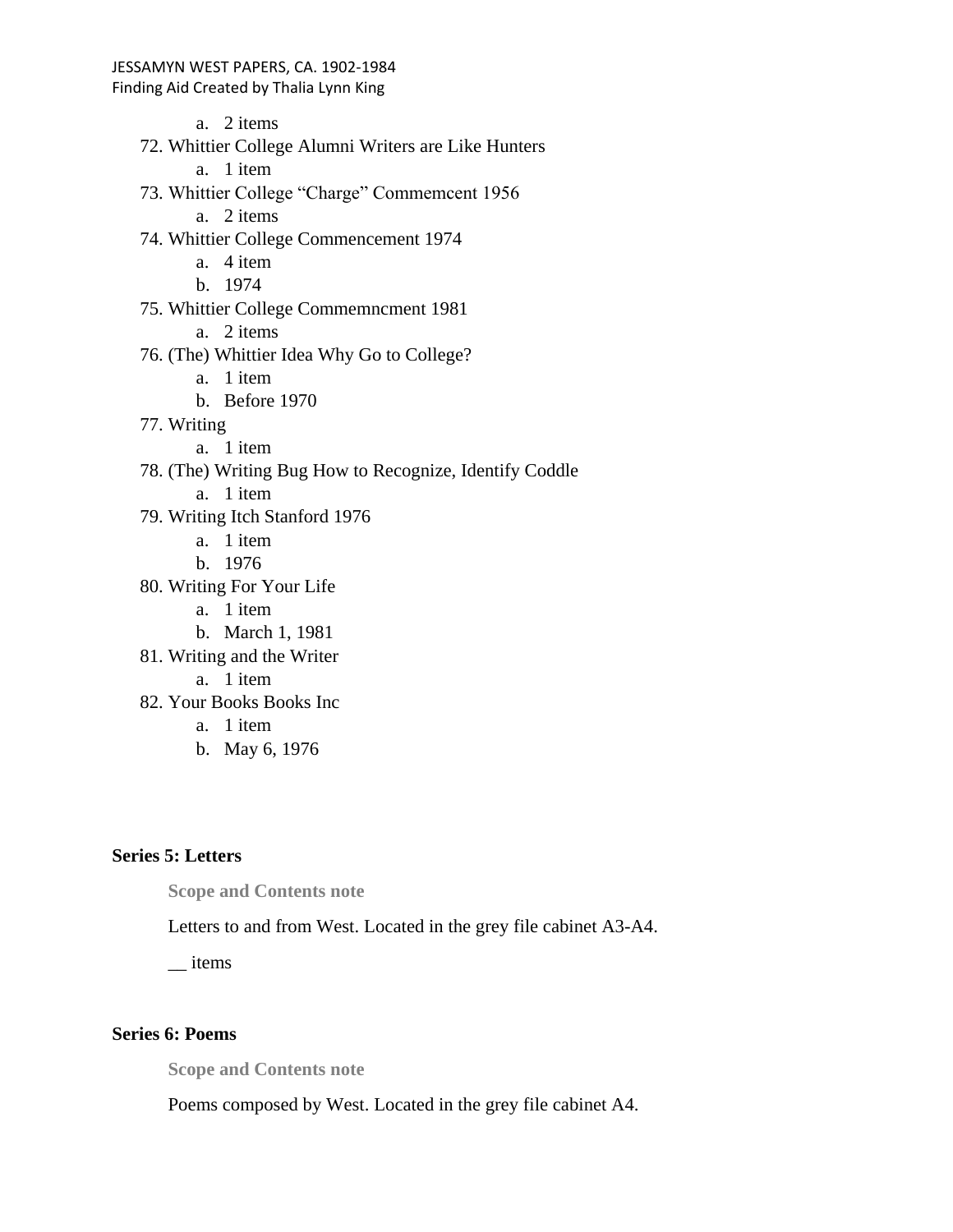\_\_ items

#### **Series 7: School Notes and Reports**

**Scope and Contents note**

Various writing samples from high school and college composed of West. Located in the grey file cabinet A4-B1.

\_\_ items

## **Series 8: Book Reviews by West**

**Scope and Contents note**

Various book reviews and commentary by West. Located in the grey file cabinet B1.

\_\_ items

### **Series 9: Correspondence**

**Scope and Contents note**

Various letters to publishers, writers, entertainers, and politicians. Located in the grey file cabinet B2.

\_\_ items

### **Series 10: Photographs**

**Scope and Contents note**

Various black and white photos of West at Whittier College, TV interviews, publicity photos, and family photos on Christmas Cards.

\_\_ items

## **Series 11: Genealogy, 1902-1984**

**Scope and Contents note**

Genealogy prepared by Ann McCarthy in 1980s.

\_\_ items